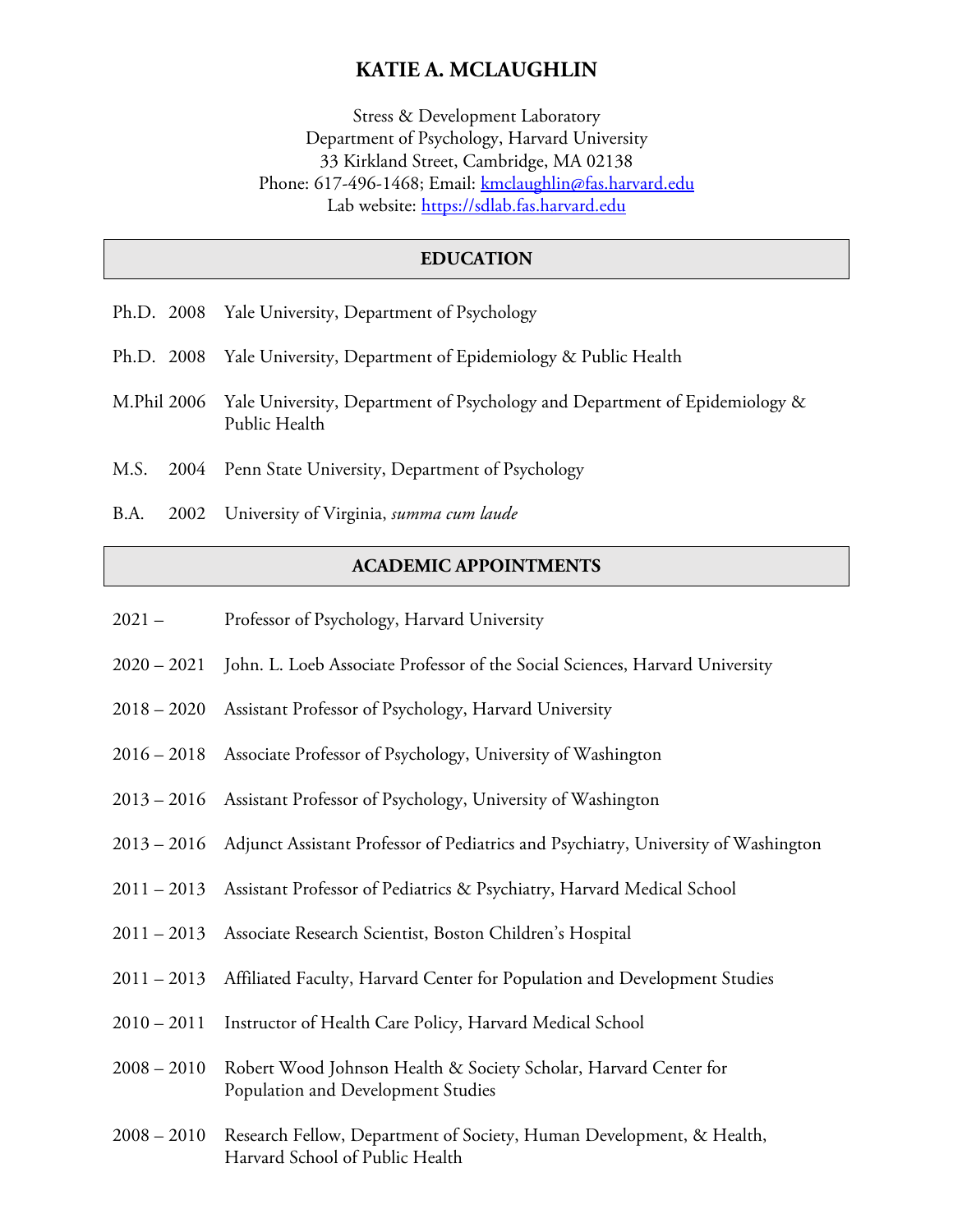2008 – 2010 Postdoctoral Fellow, Department of Health Care Policy, Harvard Medical School

2007 - 2008 Clinical Fellow, Department of Psychiatry, Harvard Medical School

# **HONORS AND AWARDS** 2020 MERIT Award, National Institute of Mental Health 2020 Fellow, Association for Psychological Science 2016-2021 Web of Science Highly Cited Researcher (citations in the top 1% of Psychiatry/Psychology) 2017 *Neuropsychopharmacology* Editor's Award for Transformative Original Report 2016 Distinguished Scientific Award for Early Career Contribution to Psychology, American Psychological Association (APA) 2016 Gerald R. Klerman Award for Outstanding Clinical Research Achievement, Brain and Behavior Foundation 2015 Jacobs Foundation Early Career Research Fellowship 2014 Susan Nolen-Hoeksema Early Career Award, Society for the Science of Clinical Psychology (SSCP) 2013 Chaim & Bela Daniel Early Career Award, International Society for Traumatic Stress Studies (ISTSS) 2013 Columbia University Psychiatric-Neurological Epidemiology Young Investigator Award 2012 Charles H. Hood Foundation Child Health Research Award 2011 Career Development Award, National Institute of Mental Health 2010 Jacobs Foundation Young Scholar Award 2008 Robert Wood Johnson Health & Society Scholar 2006 National Research Service Award, National Institute of Mental Health 2002 University Graduate Fellowship, Pennsylvania State University 2002 Phi Beta Kappa, Psi Chi, Golden Key Honor Societies, University of Virginia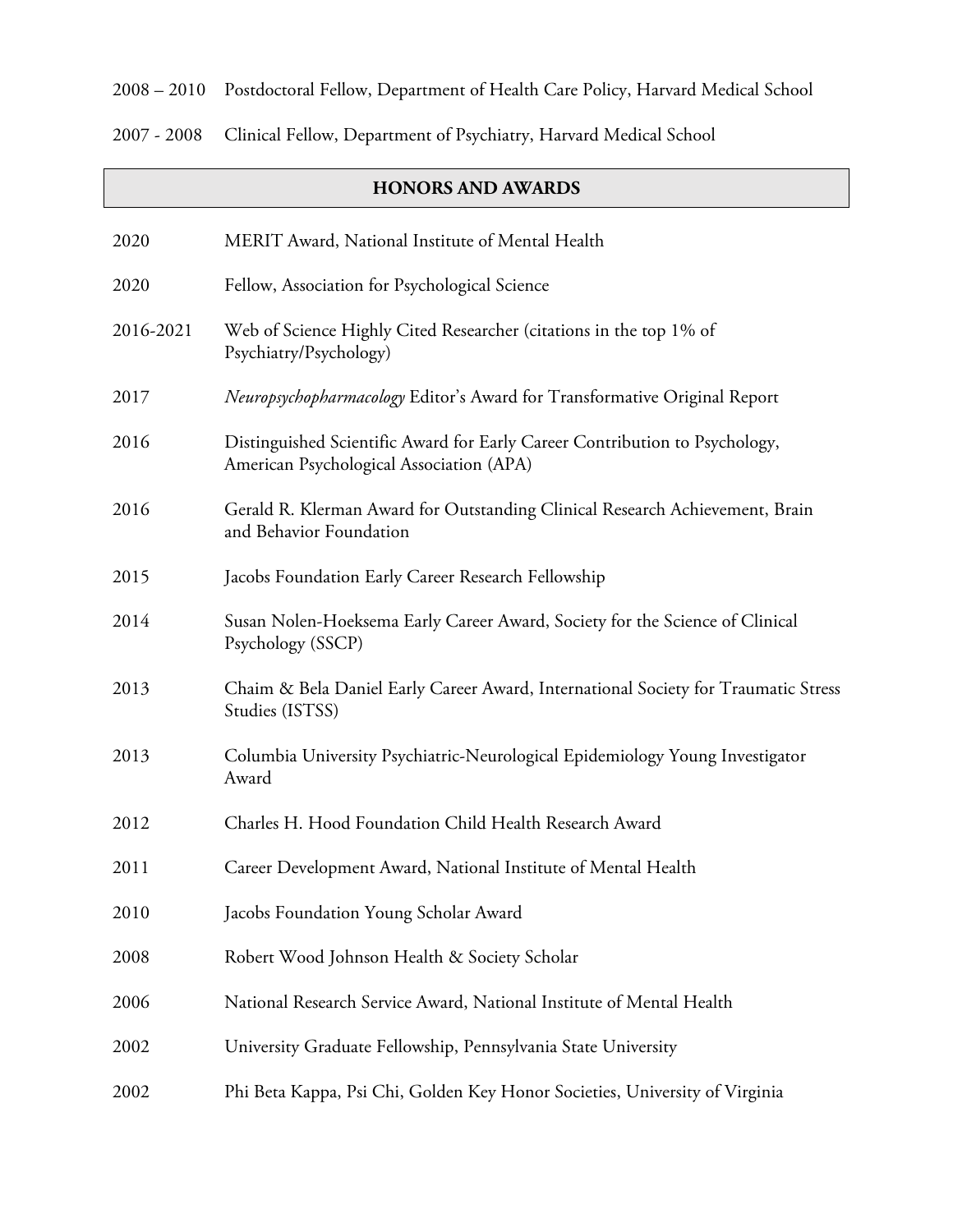# **GRANT SUPPORT**

### **Inequality in America Initiative**

Harvard University Addressing the Early-Life Roots of Health Disparities: Screening and Early Intervention for Childhood Adversity in Pediatric Primary Care 2022-2024, Total costs: \$74,085 Role: Principal Investigator

### **R37-MH119194**

National Institute of Mental Health – MERIT Award "Neurodevelopmental Mechanisms Underlying Stress Vulnerability in Adolescence" 2020-2030, Total Costs (first 5 years): \$9,034,169 Role: Principal Investigator

### **Dean's Competitive Fund**

Harvard University "Randomized Controlled Trial of Online Mental Health Programming for Harvard Students during COVID-19" 2020-2022, Total Costs: \$49,865 Role: Principal Investigator

### **Dean's Competitive Fund**

Harvard University "Developing a Targeted Prevention Intervention for Children Exposed to Trauma" 2019-2021, Total Costs: \$48,288 Role: Principal Investigator

### **United Health Group**

"Preventing the Long-Term Consequences of Childhood Adversity: Screening and Early Intervention in Pediatric Primary Care" 2019-2021, Total Costs: \$397,259 Role: Principal Investigator

### **R01-MH115004**

National Institute of Mental Health "Do Dimensions of Adversity Differentially Predict Neural Development and Psychopathology in Young Children?" 2018-2023, Total Costs: \$3,745,070 Role: Co-Investigator

### **R56-MH119194**

National Institute of Mental Health "Neurodevelopmental Mechanisms Underlying Stress Vulnerability in Adolescence" 2019-2020, Total Costs: \$1,509,827 Role: Principal Investigator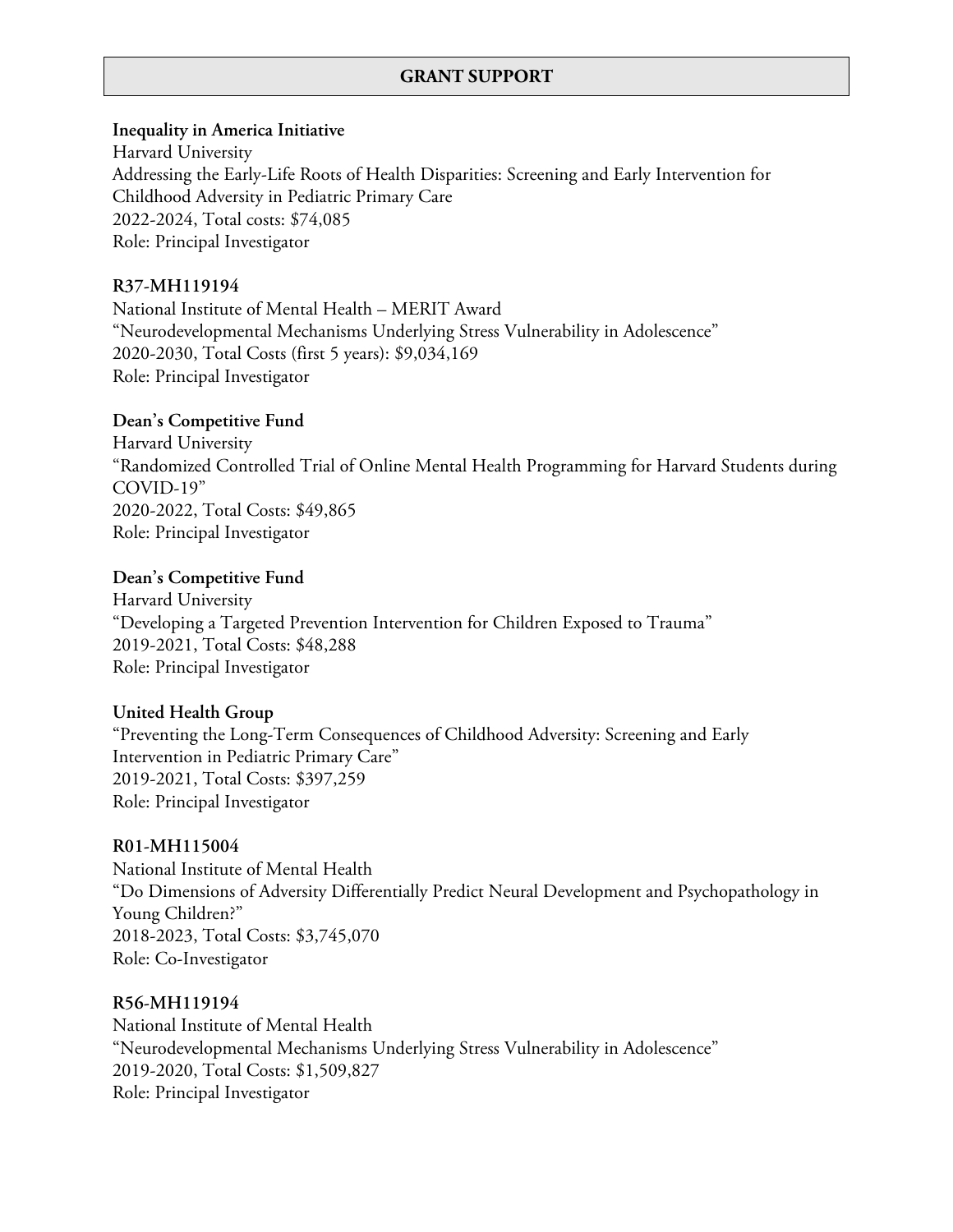### **Jacobs Foundation**

Capturing Close Contact with Caregivers Using Proximity Measurement 2018-2020, Direct Costs: \$200,000 Role: Co-Investigator (PI: Kathryn Humphreys)

### **Raikes Foundation**

"Social and Environmental Influences on Children's Motivation for Learning: The Role of Childhood Adversity" 2017-2018, Total Costs: \$16,788 Role: Principal Investigator

### **Research Network on Later-Life Interventions to Reverse Effects of Early Life Adversity**

National Institute on Aging, U24AG047867 sub-contract "Improving the Conceptualization and Measurement of Childhood Adversity in Health Research: A Dimensional Approach" 2017-2018, Total Costs: \$15,000 Role: Principal Investigator

### **R01-MH106482**

National Institute of Mental Health "Deprivation and Threat: Dimensions of Early Experience and Neural Development" 2016-2021, Total Costs: \$3,339,008 Role: Principal Investigator

### **Administrative Supplement to R01-MH103291**

National Institute of Mental Health "Child Maltreatment and the Development of Neural Systems Underlying Emotion Regulation" 2016-2019, Total Costs: \$687,759 Role: Principal Investigator

# **Jacobs Foundation Early Career Research Fellowship**

Mechanisms Linking Childhood Adversity with Psychopathology 2016-2019, Total Costs: \$150,000 Role: Principal Investigator

### **R01-MD009719**

National Institute on Minority Health and Health Disparities "Mechanisms underlying racial/ethnic disparities in mental disorders" 2015-2019, Total Costs: \$2,152,762 Role: Co-Investigator (PI: Margarita Alegria)

### **Rising Star Research Award, One Mind Institute**

"Neural Mechanisms of Stress Vulnerability Underlying Anxiety and Depression in Youth" 2015-2018, Total Costs: \$250,000 Role: Principal Investigator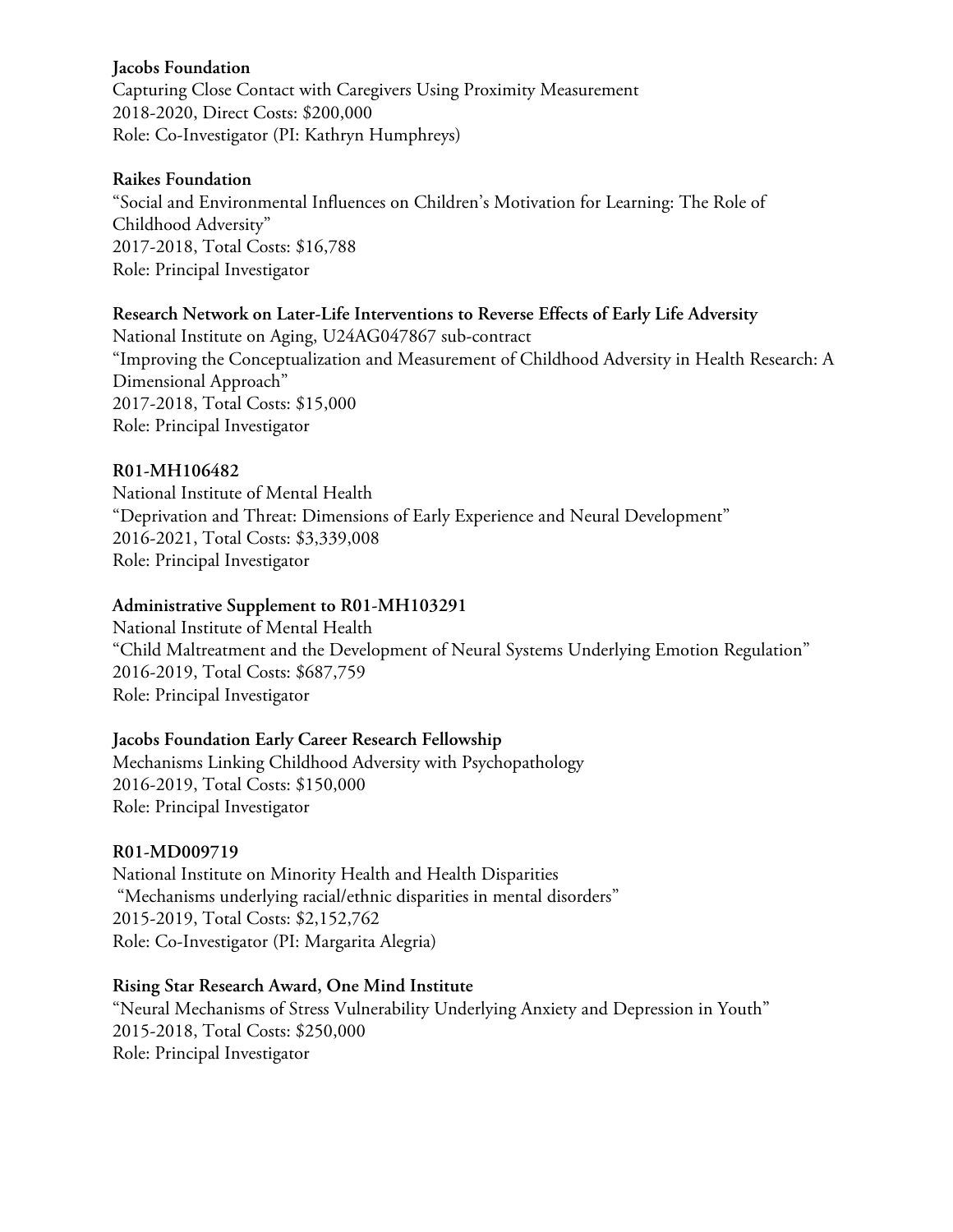# **Administrative Supplement to R01-MH103291**

National Institute of Mental Health "Child Maltreatment and the Development of Neural Systems Underlying Emotion Regulation" 2015-2019, Total Costs: \$102,364 Role: Principal Investigator

# **R01-MH103291**

National Institute of Mental Health "Child Maltreatment and the Development of Neural Systems Underlying Emotion Regulation" 2014-2021, Total Costs: \$2,934,163 Role: Principal Investigator

# **R01-MH091363**

National Institute of Mental Health "Effects of early psychosocial deprivation on mental health in adolescence" 2014-2019, Direct Costs: \$3,233,345 Role: Co-Investigator (PI: Charles Nelson)

# **NARSAD Young Investigator Grant**

Brain and Behavior Foundation "Child Maltreatment and the Development of Neural Networks Underlying Emotion Regulation: A Neurodevelopmental Pathway to Anxiety and Depression" 2014-2016, Total Costs: \$60,000 Role: Principal Investigator

# **Research Royalty Fund, University of Washington**

"Violence Exposure and the Development of Neural Networks Underlying Social Cognition" 2014-2015, Total costs: \$40,000 Role: Principal Investigator

# **Bezos Family Foundation**

"Identifying Sensitive Periods in Executive Functioning" 2013-2015, Total Costs: \$60,000 Role: Co-Investigator (PI: Jack Shonkoff)

# **Charles H. Hood Foundation Child Health Research Award**

"Neurobiological Mechanisms Linking Adverse Childhood Experiences to Adolescent Mental Disorders" 2012-2013, Total Costs: \$150,000 Role: Principal Investigator

# **K01-MH092526**

National Institute of Mental Health, Career Development Award "Child Adversity and the Developmental Epidemiology of Mood and Anxiety Disorders" 2011-2016, Total Costs: \$898,180 Role: Principal Investigator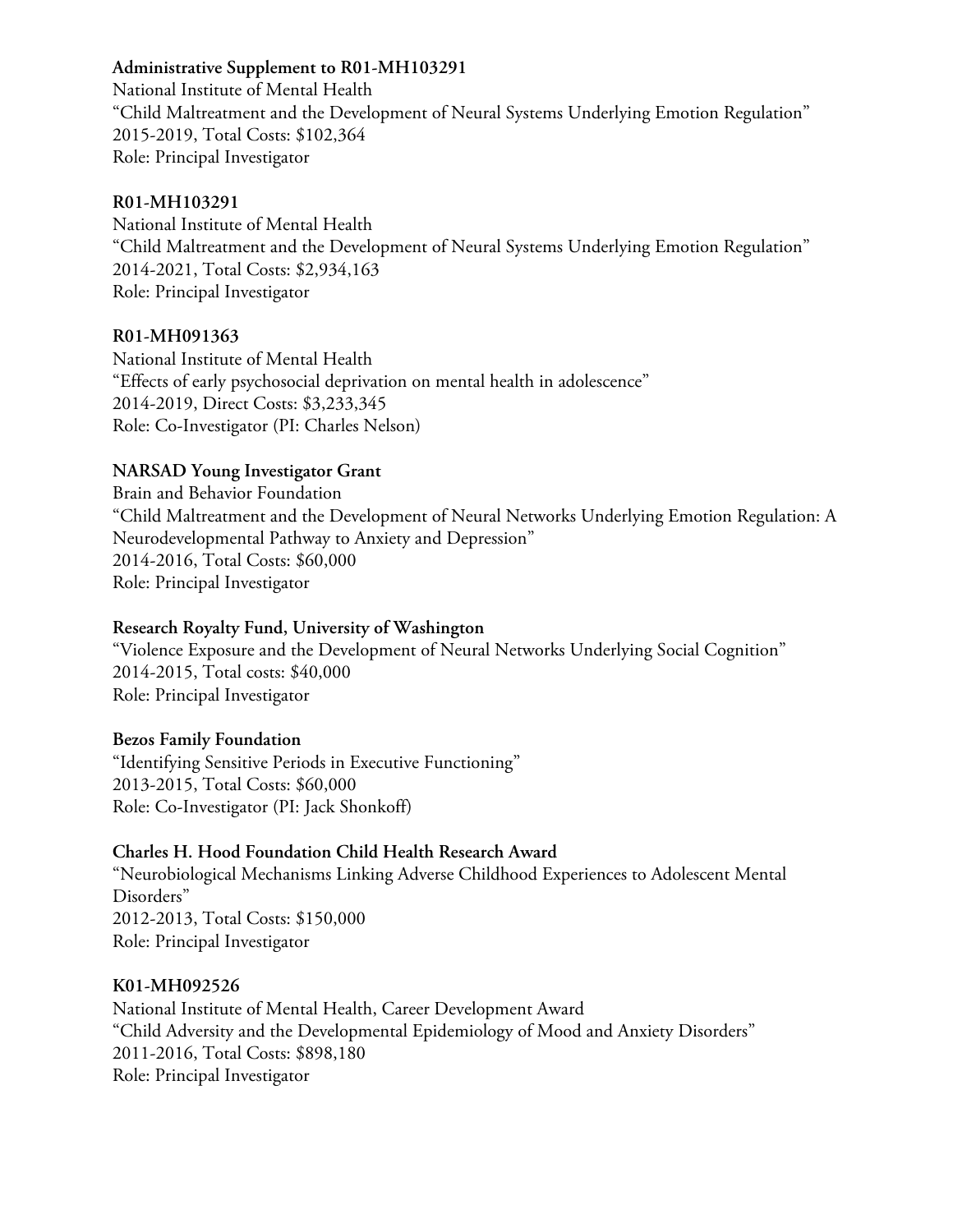### **R01-MH093612**

National Institute of Mental Health "The Cross-National Epidemiology of Trauma Exposure and PTSD" 2011-2015, Total Costs: \$2,015,583 Role: Co-Investigator (PI: Karestan Koenen)

# **Jacobs Foundation Young Scholar Award**

"Self-Regulation and Sensitivity to Context as Determinants of Psychopathology in Adolescence" 2011-2013, Total Costs: \$139,272.50 Role: Principal Investigator (Co-PIs: Kevin King, Kathryn Monahan)

# **Children's Hospital Boston Collaborative Center for Community Research Pilot Grant Program**

"Development of a Stress Reduction Intervention for the Boston Public Schools" 2011-2015, Total Costs: \$20,000 Role: Principal Investigator

### **Administrative Supplement to R01-MH091363**

National Institute of Mental Health "The relation between early psychosocial deprivation and mental health at 12 years" 2011-2014: Direct Costs: \$167,919 Role: Co-Investigator (PI: Charles Nelson)

### **Columbia Population Research Center**

"Biological Embedding of Social Stress in Lesbian, Gay, and Bisexual Populations" 2011-2014, Total Costs: \$10,000 Role: Co-Investigator (PI: Mark Hatzenbuehler)

### **Robert Wood Johnson Foundation**

"Childhood Origins of Health Disparities: Stress exposure, Stress Reactivity and Psychopathology" 2010-2011, Total Costs: \$30,000 Role: Principal Investigator

# **Robert Wood Johnson Foundation**

"Developmental Epidemiology of Adverse Health Outcomes in Sexual Minority Youth" 2010-2011, Total Costs: \$10,000 Role: Principal Investigator

# **Robert Wood Johnson Foundation**

"Genotype by Social Environment Interactions as Predictors of Disparities in Trauma-Related Outcomes in Hurricane Katrina" 2010-2011, Total Costs: \$30,000 Role: Co-Investigator (PI: Karestan Koenen)

# **Robert Wood Johnson Foundation**

"Early Life Risk Factors for PTSD Onset and Associated Long-Term Health Consequences" 2009-2011, Total Costs: \$10,000 Role: Principal Investigator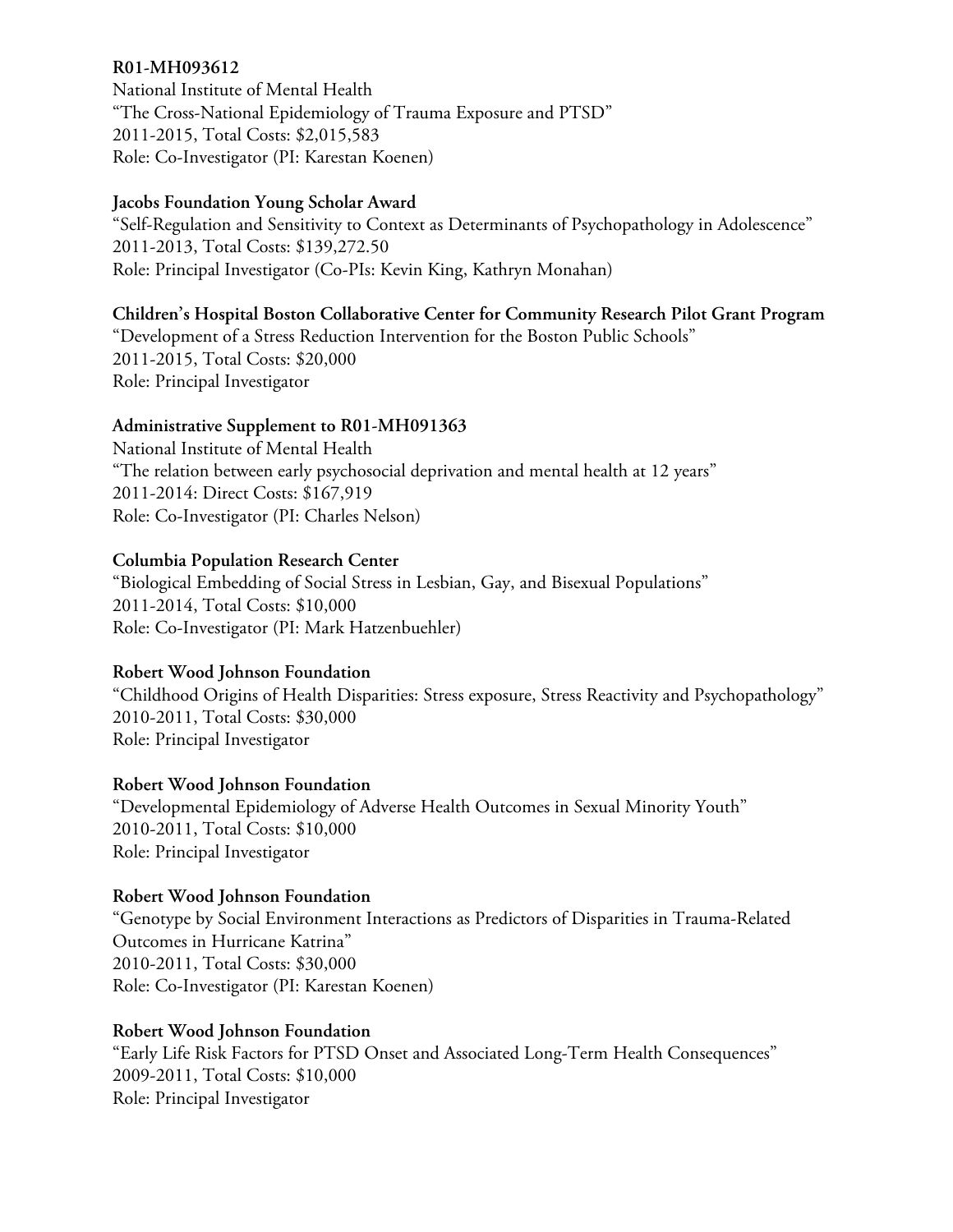# **Robert Wood Johnson Foundation**

"Social Determinants of Psychiatric Disorder: The Role of Inequality" 2008-2009, Total Costs: \$10,000 Role: Principal Investigator

### **F31-MH076550**

National Institute of Mental Health, National Individual Research Service Award (NRSA) "Primary Prevention of Anxiety and Depression" 2006-2007, Total Costs: \$51,414 Role: Principal Investigator

### **Yale Institute for Social and Policy Studies**

"Primary Prevention of Anxiety and Depression" 2005-2007, Total Costs: \$75,000 Role: Principal Investigator

### **MENTORED GRANTS**

### **K99-MH127248**

National Institute of Mental Health "Emotional Awareness: An Integrative Neural Mechanism linking Childhood Trauma with Psychopathology" Mentee: David Weissman (post-doc); 2022-2024 Role: Sponsor

### **K99-MH126163**

National Institute of Mental Health "Behavioral and Neurocognitive Mechanisms linking Peer Victimization to Adolescent Psychopathology" Mentee: Alexandra Rodman (post-doc); 2022-2024 Role: Sponsor

### **K99-HD103873**

National Institute of Child Health and Human Development "Language Input as a Mechanism underlying Socioeconomic Disparities in Neurocognitive Development" Mentee: Rachel Romeo (post-doc); 2021-2023 Role: Sponsor

### **K99-HD099203**

National Institute of Child Health and Human Development "The Neurodevelopmental Mechanisms linking Environmental Experience and Executive Function" Mentee: Maya Rosen (post-doc); 2020-2022 Role: Sponsor

### **NSF Graduate Research Fellowship**

National Science Foundation "Violence Breeds Violence: Exploring Reward Processing as a Mechanism" Mentee: Steven Kasparek (graduate student); 2019-2022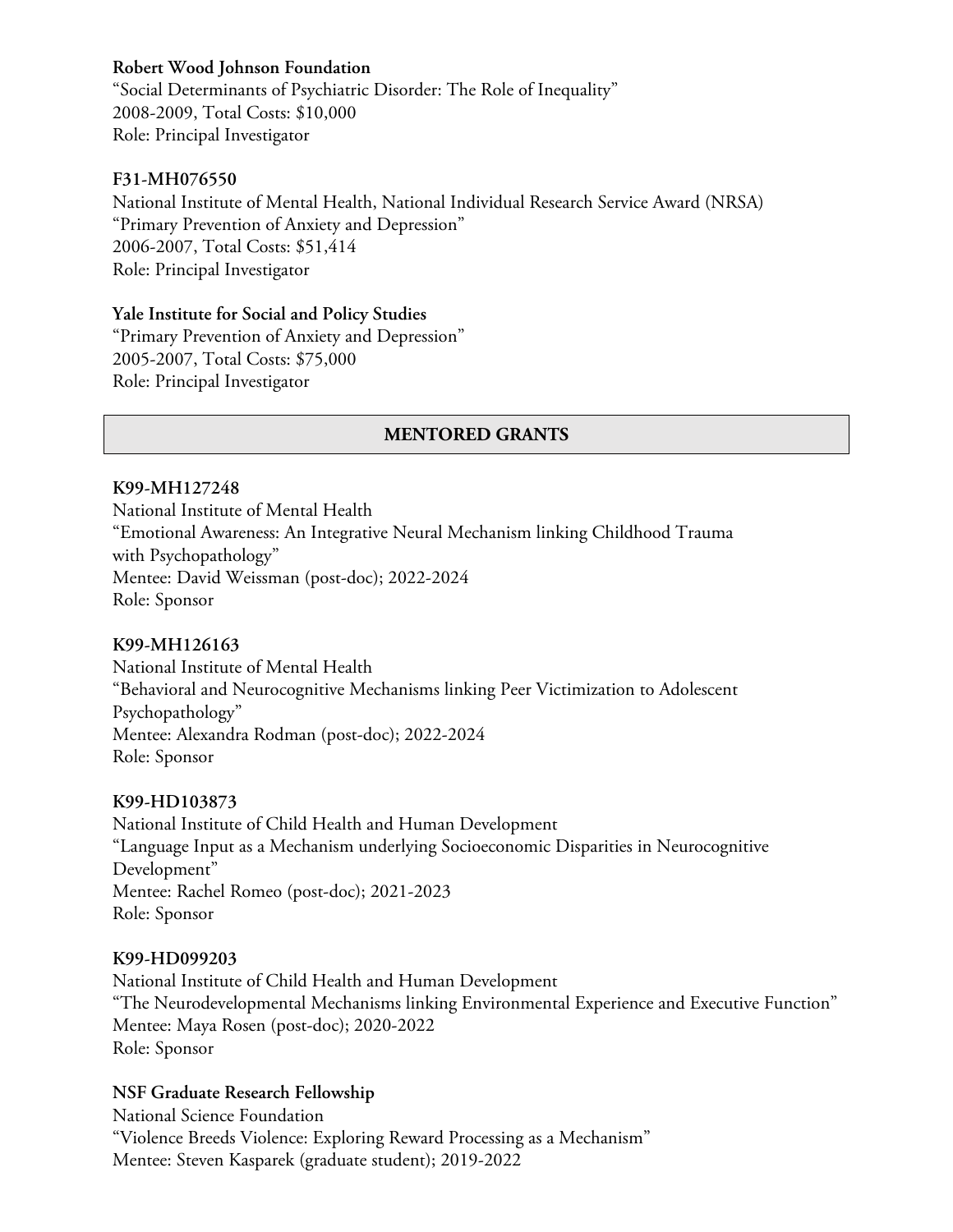# **F31-MH116559**

National Institute of Mental Health "Impaired Hippocampus-Dependent Associative Learning as a Novel Mechanism Underlying PTSD" Mentee: Hilary Lambert, PhD (graduate student); 2018-2021 Role: Sponsor

# **NSF Graduate Research Fellowship**

National Science Foundation "Concealing an Identity in Hostile vs. Accepting Environments" Mentee: Lily Durwood (graduate student); 2018-2021

# **K23-MH112872**

National Institute of Mental Health "Targeted Intervention for Adolescents following Child Maltreatment: Examining Neural and Behavioral Mechanisms within the Positive Valence System" Mentee: Jessica Jenness, PhD (Assistant Professor); 2017-2022 Role: Co-Sponsor

# **F32-MH114317**

National Institute of Mental Health "Neurodevelopmental Mechanisms linking Childhood Adversity with Adolescent Psychopathology: Pubertal Timing and Cortical-Limbic Circuitry" Mentee: Natalie Colich, PhD (post-doc); 2017-2020 Role: Sponsor

# **NSF Graduate Research Fellowship**

National Science Foundation "Amygdala connectivity: Relationships between threat perception and persecutory ideation" Mentee: Stephanie DeCross (graduate student); 2017-2020

# **F32-HD089514**

National Institute of Child Health and Human Development "Long-Term Memory-Guided Attention: Development, Environmental Factors, and Neural Underpinnings" Mentee: Maya Rosen, Ph.D. (post-doc); 2017-2020 Role: Sponsor

# **F32-MH108238**

National Institute of Mental Health "Child Trauma, Neural Systems Underlying Emotion Regulation, and Adolescent Suicide" Mentee: Adam Miller, Ph.D. (post-doc); 2015-2018 Role: Sponsor

# **Doris Duke Fellowship for the Promotion of Child Well-Being**

"Child Maltreatment and Neurobiological Underpinnings of Social Cognition" Mentee: Charlotte Heleniak (graduate student); 2015-2017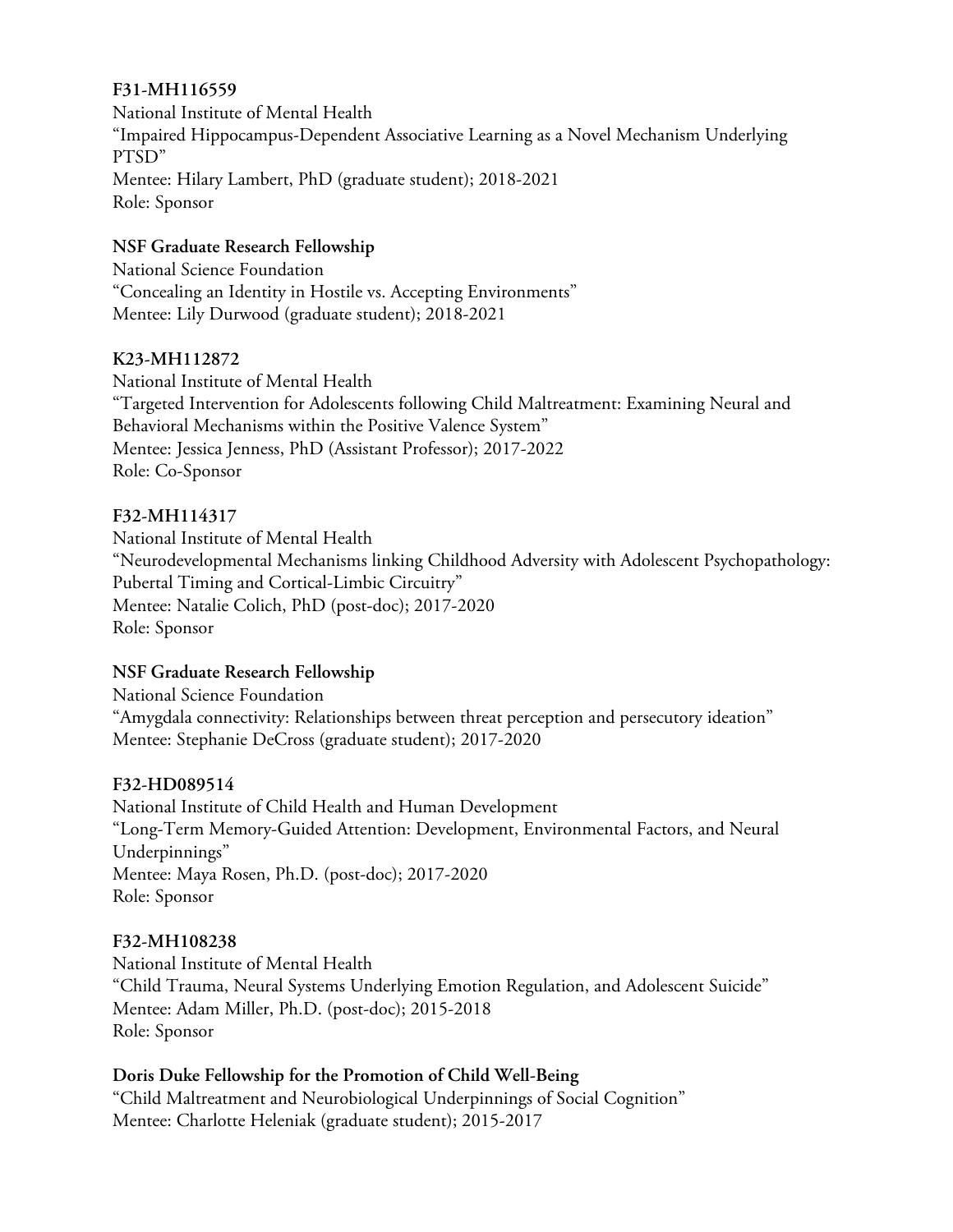# **F31-MH108245**

National Institute of Mental Health "Child Maltreatment and Neurobiological Underpinnings Of Social Cognition" Mentee: Charlotte Heleniak (graduate student); 2015-2017 Role: Sponsor

# **PUBLICATIONS**

### Google Scholar Profile: https://scholar.google.com/citations?user=nCjcWz0AAAAJ&hl=en&oi=ao

**\*** Graduate, undergraduate, or post-doctoral mentee

### **In Press**

- 1. **McLaughlin, K.A.**, Rosen, M.L.,\* Kasparek, S.W.,\* & Rodman, A.M.\* (in press). Stress-related psychopathology during the COVID-19 pandemic. *Behaviour Research and Therapy.*
- 2. **McLaughlin, K.A.**, & Gabard-Durnam, L.\* (in press). Experience-driven plasticity and the emergence of psychopathology: A mechanistic framework integrating development and the environment into the Research Domain Criteria (RDoC) model. *Journal of Abnormal Psychology.*
- 3. DeCross, S.N.,\* Sambrook, K.A.,\* Sheridan, M.A., Tottenham, N., & **McLaughlin, K.A.** (in press). Dynamic alterations in neural networks supporting aversive learning in children exposed to trauma: Neural mechanisms underlying psychopathology. *Biological Psychiatry.*
- 4. Weissman, D.G.,\* Rosen, M.L.,\* Colich, N.L.,\* Sambrook, K.A.,\* Lengua, L.J., Sheridan, M.A., & **McLaughlin, K.A.** (in press). Exposure to violence as an environmental pathway linking low socioeconomic status with altered neural processing of threat and adolescent psychopathology. *Journal of Cognitive Neuroscience.*
- 5. Lengua, L.J., Thompson, S.F., Kim, S.G.,\* Rosen, M.L.,\* Rodman, A.M.,\* Kasparek, S.W.,\* Mayes, M.,\* Zalewski, M., Meltzoff, A.N., & **McLaughlin, K.A.** (in press). Maternal mental health mediates the effects of pandemic-related stressors on adolescent psychopathology during COVID-19. *Journal of Child Psychology and Psychiatry.*
- 6. Lurie, L.A.\*, Hangen, E.J.,\* Rosen, M.L.,\* Crosnoe, R., & **McLaughlin, K.A.** (in press). Reduced growth mindset as a mechanism linking childhood trauma with academic performance and internalizing psychopathology. *Child Abuse and Neglect.*
- 7. Luby, J., Rogers, C., & **McLaughlin, K.A.** (in press). Environmental conditions to promote healthy childhood brain/behavioral development: Informing early preventive interventions for delivery in routine care. *Biological Psychiatry: Global Open.*
- 8. Schäfer, J.L., **McLaughlin, K.A.,** Manfro, G.G., Pan, P., Rohde, L.A., Miguell, E.C., Simioni, A., Hoffman, M.S., Salum, G.A. (in press). Threat and deprivation are associated with distinct aspects of cognition, emotional processing, and psychopathology in children and adolescents. *Developmental Science.*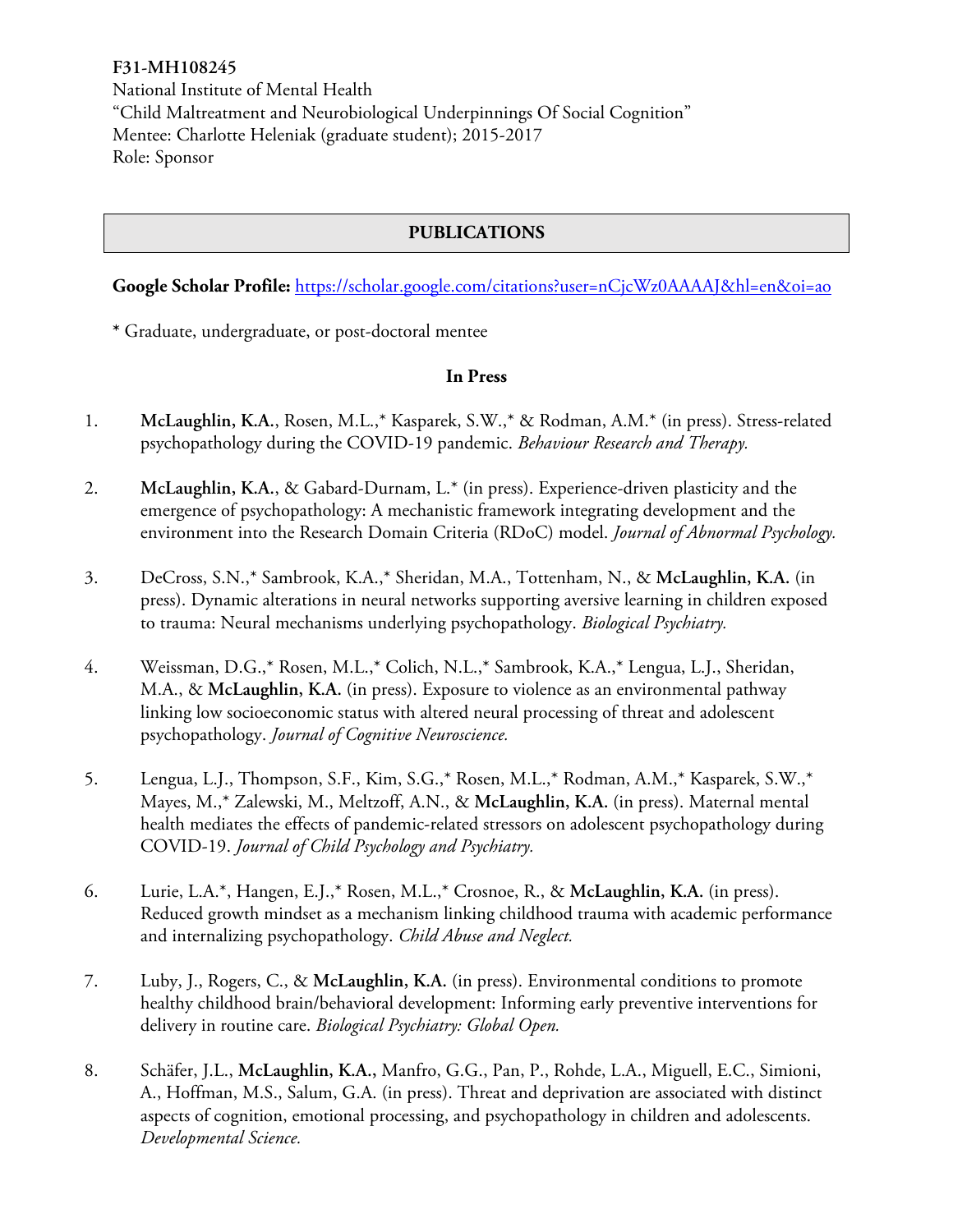- 9. Reid-Russell, A.,\* Cvencek, D., Meltzoff, A.N., & **McLaughlin, K.A.** (in press). Lower implicit self-esteem as a pathway linking childhood abuse to depression and suicidal ideation. *Development and Psychopathology.*
- 10. Kim, S.G.,\* Weissman, D.G.,\* Sheridan, M.A., & **McLaughlin, K.A.** (in press). Child abuse and automatic emotion regulation in children and adolescents. *Development and Psychopathology.*
- 11. Romeo, R.R.,\* Flournoy, J.C.,\* **McLaughlin, K.A.,** & Lengua, L.J. (in press). Language development as a mechanism linking socioeconomic status to executive functioning development in preschool. *Developmental Science,* e13227*.*
- 12. Johnson, D., Policelli, J., Li, M., Dharamsi, A., Hu, Q., Sheridan, M.A., **McLaughlin, K.A.**, & Wade, M. (in press). Threat, deprivation, and executive functioning in childhood and adolescence: A meta-analysis. *JAMA Pediatrics*
- 13. Hatzenbuehler, M.L., Weissman, D.G.,\* McKetta, S., Lattanar, M.R., Ford, J.V., Barch, D.M., & McLaughlin, K.A. (in press). Smaller hippocampal volume among Black and Latinx youth living in high-stigma contexts. *Journal of the American Academy of Child and Adolescent Psychiatry.*
- 14. Sun, D., Rakesh, G., Clarke-Rubright, E.K., Haswell, C.C., Logue, M., O'Leary, E.N., Cotton, A.S., Xie, H., Dennis, E.L., Jahanshad, N., Salminen, L.E., Thomopoulos, S.I., Rashid, F., Ching, C.R.K., Koch, S.B.J., Frijling, J.L., Nawijn, L., van Zuiden, M., Zhu, X., Suarez-Jimenez, B., Sierk, A., Walter, H., Mathey, A., Stevens, J.S., Fani, N., van Rooij, S.J.H., Stein, M., Bomyea, J., Koerte, I., Choi, K., van de Werff, S.J.A., Vermeiren, R.R.J.M., Herzog, J., Lebois, L.A.M., Baker, J.T., Ressler, K.J., Olson, E.A., Straube, T., Korgaonka, M.S., Andrew, E., Zhu, Y., Li, G., Ipser, J., Hudson, A., Peverill, M., Sambrook, K., Gordon, E., Baugh, L., Forster, G., Simons, R., Simons, J., Magnotta, V., Maron-Katz, A., du Plessis, S., Disner, S., Davenport, N., Grupe, D., Nitschke, J., deRoom-Cassini, T.A., Fitzgerald, J., Krystal, J.H., Levy, I. Olff, M., Veltman, D.J., Wang, L., Neari, Y., De Bellis, M.D., Jovanovic, T., Daniels, J.K., Shenton, M., van de Wee, N.J.A., Schmahl, C., Kaufman, M.L., Rosso, I.M., Sponheim, S.R., Hofmann, D.B., Bryant, R.A., Fercho, K.A., Stein, D.J., Mueller, S.C., Phan, L., **McLaughlin, K.A.**, Davidson, R.J., Larson, C., May, G., Nelson, S.M., Abdallah, C.G., Gomaa, H., Etkin, A., Seedat, S., Harpaz-Rotem, I., Liberzon, I., Wang, X., Thompson, P.M., & Morey, R.A. (in press). Remodeling of the cortical structural connectome in posttraumatic stress disorder: Results from the ENIGMA-PCG PTSD Consortium. *Biological Psychiatry: Cognitive Neuroscience and Neuroimaging.*

- 15. Colich, N.L.,\* & **McLaughlin, K.A.** (2022). Accelerated pubertal development as a mechanism linking trauma exposure with anxiety and depression in adolescence. *Current Opinion in Psychology, 46,* 101338.
- 16. Sumner, J.S., Gambazza, S., Gao, X., Baccarelli, A.A., Uddin, M., & **McLaughlin, K.A.** (2022). Epigenetics of early-life adversity in youth: Cross-sectional and longitudinal associations. *Clinical Epigenetics, 14,* 48.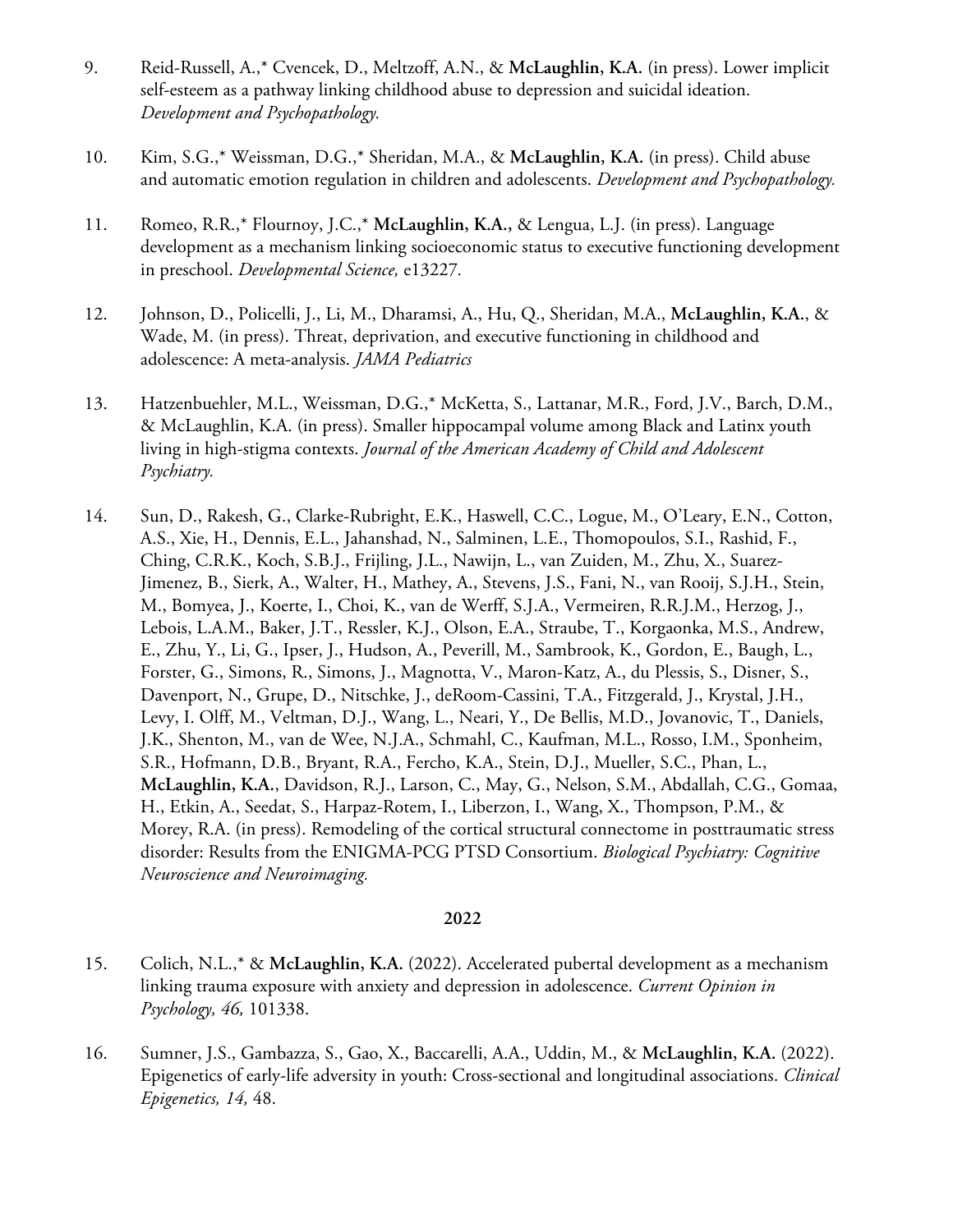- 17. Gee, D.G., DeYoung, K.A., **McLaughlin, K.A.**, Tillman, R.M., Barch, D.M., Forbes, E.E., Krueger, R.F., Straumann, T.J., Weierich, M.R., & Shackman, A.J. (2022). Training the next generation of clinical psychological scientists: A data-driven call to action. *Annual Review of Clinical Psychology, 18,* 43-70.
- 18. Tang, A., **McLaughlin, K.A**., Sheridan, M., Nelson, C.A., Zeanah, C.H., & Fox, N.A. (2022). Autonomic reactivity to social rejection and the buffering effects of adolescent friendships on social problems following early psychosocial deprivation. *Emotion, 22,* 318-330.
- 19. Maihofer, A.X., Choi, K.W., Coleman, J.R.I., Daskalakis, N.P., Denckla, C.A., Ketema, E., Morey, R.A., Polimanti, R., Ratanatharathorn, A., Torres, K., Wingo, A.P., Zai, C.C., Aiello, A.E., Almli, L.M., Amstadter, A.B., Andersen, S.B., Andreassen, O.A., Arbisi, P.A., Ashley-Koch, A.E., Austin, S.B., Avdibegović, E., Borglum, A.D., Babić, D., Bækvad-Hansen, M., Baker, D.G., Beckham, J.C., Bierut, L.J., Bisson, J.I., Boks, M.P., Bolger, E.A., Bradley, B., Brashear, M., Breen, G., Bryant, R.A., Bustamante, A.C., Bybjerg-Grauholm, J., Calabrese, J.R., Caldas-de-Almeida, J.M., Chen, C.-Y., Dale, A.M., Dalvie, S., Deckert, J., Delahanty, D.L., Dennis, M.F., Disner, S.G., Domschke, K., Duncan, L.E., Džubur Kulenović, A., Erbes, C.R., Evans, A., Farrer, L.A., Feeny, N.C., Flory, J.D., Forbes, D., Franz, C.E., Galea, S., Garrett, M.E., Gautam, A., Gelaye, B., Gelernter, J., Geuze, E., Gillespie, C.F., Goçi, A., Gordon, S.D., Guffanti, G., Hammamieh, R., Hauser, M.A., Heath, A.C., Hemmings, S.M.J., Hougaard, D.M., Jakovljević, M., Jett, M., Johnson, E.O., Jones, I., Jovanovic, T., Qin, X.-J., Karstoft, K.- I., Kaufman, M.L., Kessler, R.C., Khan, A., Kimbrel, N.A., King, A.P., Koen, N., Kranzler, H.R., Kremen, W.S., Lawford, B.R., Lebois, L.A.M., Lewis, C., Liberzon, I., Linnstaedt, S.D., Logue, M.W., Lori, A., Lugonja, B., Luykx, J.J., Lyons, M.J., Maples-Keller, J.L., Marmar, C., Martin, N.G., Maurer, D., Mavissakalian, M.R., McFarlane, A., McGlinchey, R.E., **McLaughlin, K.A**., McLean, S.A., Mehta, D., Mellor, R., Michopoulos, V., Milberg, W., Miller, M.W., Morris, C.P., Mors, O., Mortensen, P.B., Nelson, E.C., Nordentoft, M., Norman, S.B., O'Donnell, M., Orcutt, H.K., Panizzon, M.S., Peters, E.S., Peterson, A.L., Peverill, M., Pietrzak, R.H., Polusny, M.A., Rice, J.P., Risbrough, V.B., Roberts, A.L., Rothbaum, A.O., Rothbaum, B.O., Roy-Byrne, P., Ruggiero, K.J., Rung, A., Rutten, B.P.F., Saccone, N.L., Sanchez, S.E., Schijven, D., Seedat, S., Seligowski, A.V., Seng, J.S., Sheerin, C.M., Silove, D., Smith, A.K., Smoller, J.W., Sponheim, S.R., Stein, D.J., Stevens, J.S., Teicher, M.H., Thompson, W.K., Trapido, E., Uddin, M., Ursano, R.J. (2022). Enhancing discovery of genetic variants for posttraumatic stress disorder through integration of quantitative phenotypes and trauma exposure information. *Biological Psychiatry, 91,* 626-636.

- 20. **McLaughlin, K.A.**, Sheridan, M.A., Humphreys, K.L., Belsky, J., & Ellis, B.E. (2021). The value of dimensional models of early experience: Thinking clearly about concepts and categories. *Perspectives on Psychological Science, 16,* 1463-1472.
- 21. Jenness, J.L.,\* Peverill, M.,\* Miller, A.B.,\* Heleniak, C.,\* Robertson, M.M., Sambrook, K.A.,\* Sheridan, M.A., & **McLaughlin, K.A.** (2021). Alterations in neural circuits underlying emotion regulation following child maltreatment: A mechanism underlying trauma-related psychopathology. *Psychological Medicine, 51,* 1880-1889.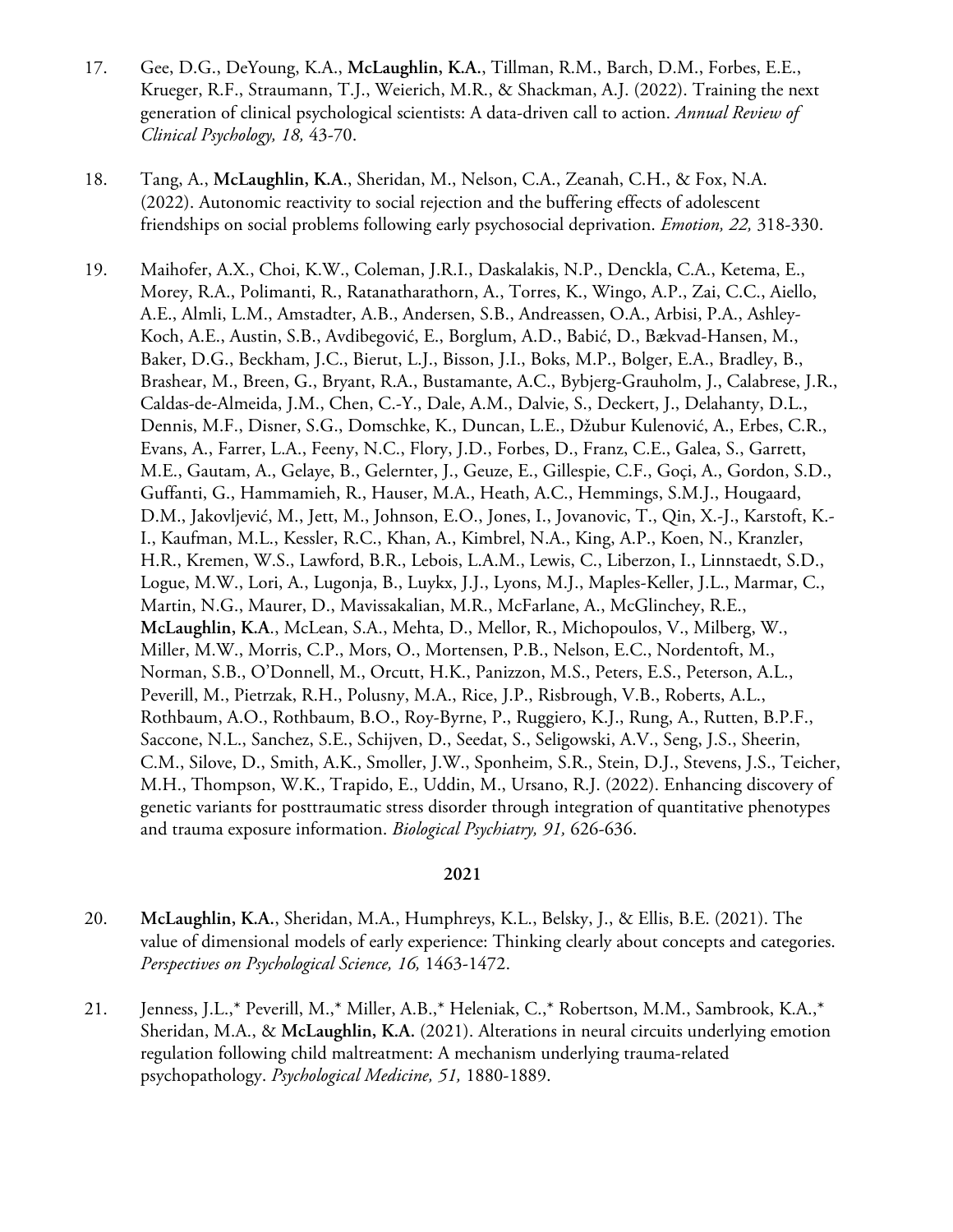- 22. Peverill, M.,\* Dirks, M.A., Narvaja, T.,\* Herts, K.L.,\* Comer, J.S., & **McLaughlin, K.A.**  (2021). Socioeconomic status and child psychopathology in the United States: A meta-analysis of population-based studies. *Clinical Psychology Review, 83,* 101933.
- 23. Grummitt, L.R.,\* Kreski, N.T.,\* Kim, S.G.,\* Platt, J.,\* Keyes, K. M., & McLaughlin, K. A. (2021). Association of childhood adversity with morbidity and mortality in US adults: A systematic review. *JAMA Pediatrics*, *175*, 1269-1278.
- 24. Colich, N.L.,\* Sheridan, M.A., Humphreys, K.L., Wade, M., Tibu, F., Nelson, C.A., Fox, N.A., & **McLaughlin, K.A.** (2021). Heightened sensitivity to the caregiving environment during adolescence: Implications for recovery following early-life adversity. *Journal of Child Psychology and Psychiatry, 62,* 937-948.
- 25. Rosen, M.L.,\* Lurie, L.,\* Meltzoff, A.N., & **McLaughlin, K.A.** (2021). Neural mechanisms underlying the income-achievement gap: The role of the ventral visual stream. *Developmental Cognitive Neuroscience, 52,* 101025.
- 26. Rosen, M.L.,\* Rodman, A.M.,\* Kasparek, S.W.,\* Mayes, M.,\* Freeman, M.M.,\* Lengua, L.J., Meltzoff, A.N., & **McLaughlin, K.A.** (2021). Promoting youth mental health during the COVID-19 pandemic: A longitudinal study. *PloS One, 16*: e0255294.
- 27. Rodman, A.M.,\* Vidal Bustamente, C.M.,\* Dennison, M.J.,\* Flournoy, J.C.,\* Coppersmith, D.L.,\* Nook, E.C.,\* Worthington, S., Mair, P., & **McLaughlin, K.A.** (2021). A year in the social life of a teenager: Within-person fluctuations in stress, phone communication, and anxiety and depression. *Clinical Psychological Science, 9,* 791-809.
- 28. Bryce, N.,\* Flournoy, J.,\* Gaussi-Moreira, J.F., Rosen, M.L.,\* Sambrook, K.A.,\* & **McLaughlin, K.A.** (2021). Brain parcellation selection: An overlooked decision point with meaningful effects on individual differences in resting-state functional connectivity. *NeuroImage, 243,* 118487.
- 29. Weissman, D.G.,\* Rodman, A.M.,\* Rosen, M.L.,\* Kasparek, S.W.,\* Mayes, M.,\* Sheridan, M., Lengua, L., Meltzoff, A.N., & McLaughlin, K.A. (2021). Contributions of emotion regulation and brain structure and function to adolescent internalizing problems and stress vulnerability during the COVID-19 pandemic: A longitudinal study. *Biological Psychiatry: Global Open, 1,*  272-282.
- 30. Miller, A.B.,\* Machlin, L., **McLaughlin, K.A.**, & Sheridan, M.A. (2021). Deprivation and psychopathology in the Fragile Families Study: A 15-year longitudinal investigation. *Journal of Child Psychology and Psychiatry, 62,* 382-391.
- 31. Rith-Najarian, L.R.,\* Triplett, N.S.,\* Weisz, J.R., & **McLaughlin, K.A.** (2021). Identifying intervention strategies for preventing the mental health consequences of childhood adversity: A modified Delphi study. *Development and Psychopathology, 33,* 748-765.
- 32. Lurie, L.A.,\* Hagen, M.P.,\* **McLaughlin, K.A.,** Sheridan, M.A., Meltzoff, A.N., & Rosen, M.L.\* (2021). Mechanisms linking socioeconomic status and academic achievement in early childhood: Cognitive stimulation and language. *Cognitive Development, 58,* 101045.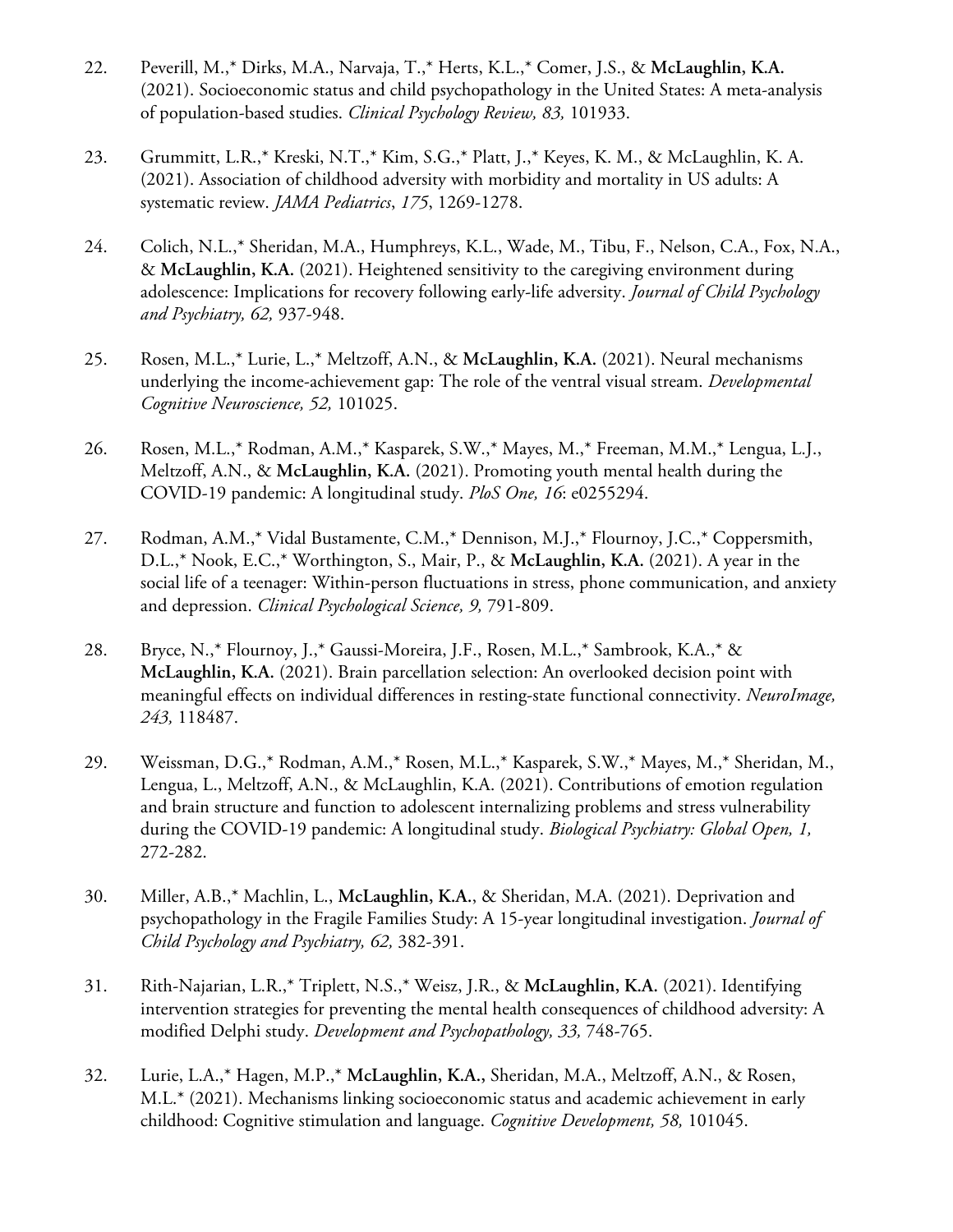- 33. Heleniak, C.,\* McCabe, C.,\* Lambert, H.K.,\* Bolden, C.,\* Rosen, M.L.,\* King, K.M., Monahan, K.C., **McLaughlin, K.A.** (2021). Distress tolerance as a mechanism linking violence exposure to problematic alcohol use in adolescence. *Research on Child and Adolescent Psychopathology, 49,* 1211-1225.
- 34. Cuartas, J.,\* Weissman, D.G.,\* Sheridan, M.A., Lengua, L., & **McLaughlin, K.A.** (2021). Corporal punishment and elevated neural response to threat in children. *Child Development, 92,*  821-832.
- 35. Nook, E.C.,\* Flournoy, J.C.,\* Rodman, A.M.,\* Mair, P., & **McLaughlin, K.A.** (2021). High emotion differentiation buffers against internalizing symptoms following exposure to stressful life events in adolescence: An intensive longitudinal study. *Clinical Psychological Science, 9,* 699-681*.*
- 36. Jenness, J.L.,\* Lambert, H.K.,\* Bitran, D.,\* Blossom, J., Nook, E.C.,\* Sasse, S., Somerville, L.H., & **McLaughlin, K.A.** (2021). Developmental variation in the association of attention bias to emotion with internalizing and externalizing psychopathology. *Research on Child and Adolescent Psychopathology, 49,* 711-726.
- 37. McNeilly, E.A.,\* Peverill, M.,\* Jung, J.,\* & **McLaughlin, K.A.** (2021). Executive function as a mechanism linking socioeconomic status to internalizing and externalizing psychopathology in children and adolescents. *Journal of Adolescence, 89,* 149-160.
- 38. Durwood, L.,\* Eisner, L., Fladeboe, K., Ji, C., Barney, S., **McLaughlin, K.A.**, & Olson, K.R. (2021). Social support and internalizing psychopathology in transgender youth. *Journal of Youth and Adolescence, 50,* 841-854.
- 39. Grisanzio, K.A., Sasse, S.F., Nook, E.C., Lambert, H.K.,\* **McLaughlin, K.A.**, & Somerville, L.H. (2021). Voluntary pursuit of negatively valenced stimuli from childhood to early adulthood. *Developmental Science, 24,* https://doi.org/10.1111/desc.13012
- 40. Keding, T.J., Heyn, S.A., Russell, J.D., Zhu, X., Cisler, J., **McLaughlin, K.A.**, & Herringa, R.J. (2021). Differential patterns of delayed emotion circuit maturation in abused girls with and without internalizing psychopathology. *American Journal of Psychiatry, 178,* 1026-1036.
- 41. Guassi Moreira, J., **McLaughlin, K.A.**, & Silvers, J.A. (2021). Characterizing the network architecture of emotion regulation neurodevelopment. *Cerebral Cortex, 31,* 4140-4150.
- 42. Platt, J.M.,\* Bates, L., Jager, J., **McLaughlin, K.A.**, & Keyes, K.M. (2021). Is the US gender gap in depression changing over time? A meta-regression. *American Journal of Epidemiology, 190,*  1190-1206.
- 43. Gruber, J., Prinstein, M.J., Clark, L.A., Rottenberg, J., Abramowitz, J.S., Albano, A.M., Aldao, A., Borelli, J.L., Chung, T., Davila, J., Forbes, E.E., Gee, D. G., Hall, G.C.N., Hallion, L.S., Hinshaw, S.P., Hofmann, S.G., Hollon, S.D., Joormann, J., Kazdin, A.E., Klein, D.N., La Greca, A.M., Levenson, R.W., MacDonald, A.W., McKay, D., **McLaughlin, K.A**., Mendle, J., Miller, A.B., Neblett, E.W., Nock, M.K., Olatunji, B.O., Persons, J.B., Rozek, D.C., Schleider, J.L., Slavich, G.M., Teachman, B.A., Vine, V.J., Weinstock, L.M. (2021). Mental health and clinical psychological science in the time of COVID-19: Challenges, opportunities, and a call to action. *American Psychologist, 76,* 409-426.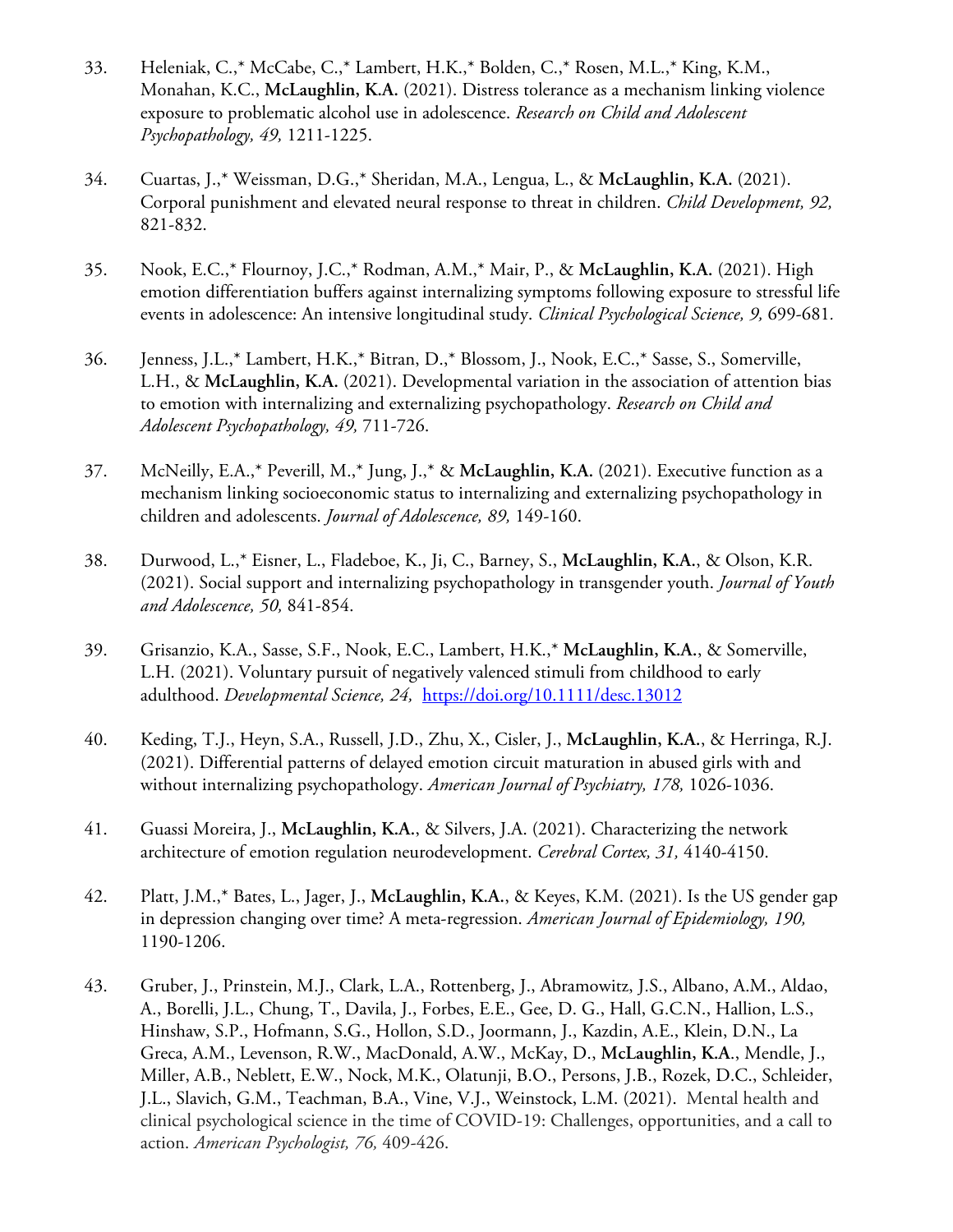44. Zheng, Y., Garrett, M., Sun, D., Clarke-Rubright, E., Haswell, C., Maihofer, A., Elman, J., Franz, C., Lyons, M., Kremen, W., Peverill, M., Sambrook, K., **McLaughlin, K.A.**, Davenport, N., Disner, S., Sponheim, S., Elpiniki, A., Korgaonkar, M., Bryant, R., Varkevissar, T., Geuze, E., Coleman, J., Beckham, J., Kimbrel, N., Sullivan, D., Miller, M., Hayes, J., Verfaellie, M., Wolf, E., Salat, D., Spielberg, J., Milberg, W., McGlinchey, R., Dennis, E., Thompson, P., Medland, S., Jahanshad, N., Nievergelt, C., Ashley-Koch, A., Logue, M., & Morey, R.. (2021). Trauma and post-traumatic stress disorder modulate polygenic predictors of hippocampal and amygdala volume. *Translational Psychiatry, 11,* 637.

- 45. Colich, N.L.,\* Rosen, M.L.,\* Williams, E., & **McLaughlin, K.A.** (2020). Biological aging in childhood and adolescence following experiences of threat and deprivation: A systematic review and meta-analysis. *Psychological Bulletin, 146,* 721-764.
- 46. **McLaughlin, K.A**., Colich, N.L.,\* Rodman, A.M.,\* & Weissman, D.G.\* (2020). Mechanisms linking childhood trauma exposure and psychopathology: A transdiagnostic model of risk and resilience. *BMC Medicine, 18,* 96-107.
- 47. Rosen, M.L.,\* Hagen, M.P.,\* Lurie, L.A.,\* Miles, Z.E.,\* Sheridan, M.A., Meltzoff, A.N., **McLaughlin, K.A.** (2020). Cognitive stimulation as a mechanism linking socioeconomic status with executive function: A longitudinal investigation. *Child Development, 91,* e762-e779.
- 48. Weissman, D.G.,\* Jenness, J.L.,\* Colich, N.L.,\* Miller, A.B.,\* Sambrook, K.A.,\* Sheridan, M.A., & **McLaughlin, K.A.** (2020). Altered neural processing of threat-related information in children and adolescents exposed to violence: A transdiagnostic mechanism contributing to the emergence of psychopathology. *Journal of the American Academy of Child & Adolescent Psychiatry, 59,* 1274-1284.
- 49. Colich, N.L.,\* Platt, J., Keyes, K.M., Sumner, J.A., Allen, N.B., & **McLaughlin, K.A.** (2020). Earlier age at menarche as a transdiagnostic mechanism linking childhood trauma with multiple forms of psychopathology in adolescent girls. *Psychological Medicine, 50,* 1090-1098.
- 50. Weissman, D.G.,\* Nook, E.C.,\* Dews, A.A., Miller, A.B.,\* Lambert, H.K.,\* Sasse, S.F., Somerville, L.H., **McLaughlin, K.A**. (2020). Low emotional awareness as a transdiagnostic mechanism underlying psychopathology in adolescence. *Clinical Psychological Science, 8,* 971- 988.
- 51. Kasparek, S.W.,\* Jenness, J.L.,\* & **McLaughlin, K.A.** (2020). Reward processing modulates the association between trauma exposure and externalizing symptoms. *Clinical Psychological Science, 8,* 989-1006.
- 52. Gabard-Durnam, L.,\* & **McLaughlin, K.A.** (2020). Sensitive periods in human development: Charting a course for the future. *Current Opinion in Behavioral Sciences, 36,* 120-128.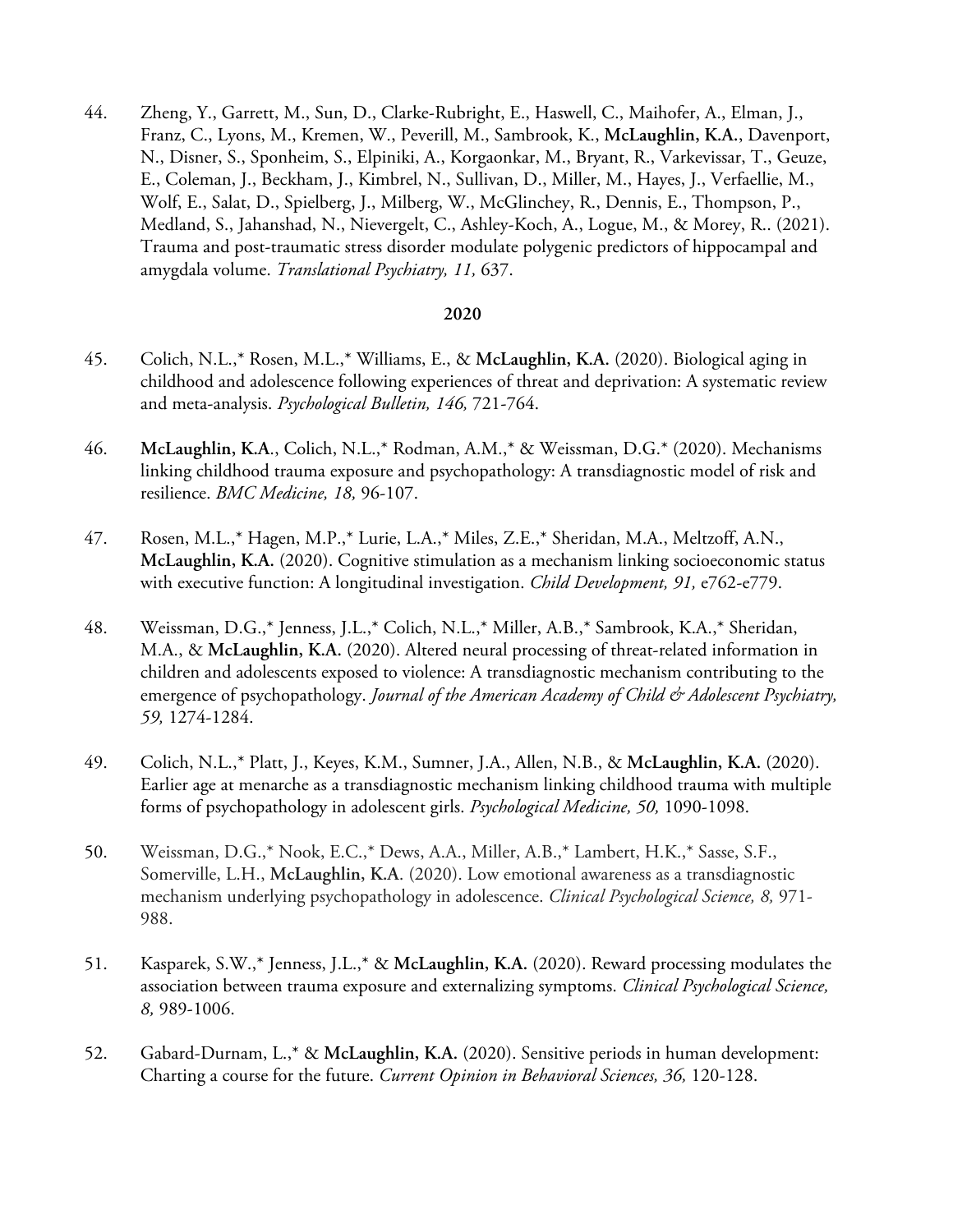- 53. Heleniak, C.,\* & **McLaughlin, K.A.** (2020). Social-cognitive mechanisms in the cycle of violence: Cognitive and affective theory of mind and externalizing psychopathology in children and adolescents. *Development and Psychopathology, 32,* 735-750.
- 54. Sheridan, M.A., Shi, F., Miller, A.B.,\* Sahali, C.,\* & **McLaughlin, K.A.** (2020). Network structure reveals clusters of associations between childhood adversities and development outcomes. *Developmental Science, 23,* e12934.
- 55. Vidal Bustamente, C.M.,\* Rodman, A.M.,\* Dennison, M.J.,\* Flournoy, J.C.,\* Mair, P., & **McLaughlin, K.A.** (2020). Within-person fluctuations in stressful life events, sleep, and anxiety and depression symptoms during adolescence: A multi-wave prospective study. *Journal of Child Psychology and Psychiatry, 61,* 1116-1125.
- 56. Weissman, D.G.,\* Lambert, H.K.,\* Rodman, A.M.,\* Peverill, M.A.,\* Sheridan, M.A., & **McLaughlin, K.A.** (2020). Reduced hippocampal and amygdala volume as a mechanism underlying stress sensitization to depression following childhood violence exposure. *Depression and Anxiety, 37,* 919-925.
- 57. Danese, A., **McLaughlin, K.A.,** Samara, M., & Stover, C.S. (2020). Epidemiological and treatment research on trauma-related psychopathology in children pinpoints barriers to clinical implementation. *British Medical Journal, 371,* m3073: doi: https://doi.org/10.1136/bmj.m3073
- 58. Machlin, L., **McLaughlin, K.A.**, & Sheridan, M.A. (2020). Brain structure mediates the association between socioeconomic status and ADHD. *Developmental Science, 23,* e12844.
- 59. Nook, E.C., Stavish, C.M., Sasse, S.F., Lambert, H.K.,\* **McLaughlin, K.A.**, & Somerville, L.H. (2020). Charting the development of emotion comprehension and abstraction from childhood to adulthood using observer-rated and linguistic measures. *Emotion, 20,* 773-792.
- 60. Wade, M., Sheridan, M.A., Zeanah, C.H., Fox, N.A., Nelson, C.A., & **McLaughlin, K.A.**  (2020). Environmental determinants of physiological reactivity to stress: The interacting effects of early life deprivation, caregiving quality, and stressful life events. *Development and Psychopathology, 32,* 1732-1742.
- 61. Platt, J.M.,\* Bates, L., Jager, J., **McLaughlin, K.A.**, & Keyes, K.M. (2020). Changes in the depression gender gap from 1992-2014: Cohort effects and mediation by gendered social position. *Social Science and Medicine, 258,* 113088.
- 62. Cvencek, D., Greenwalk, A., **McLaughlin, K.A.**, & Meltzoff, A.N. (2020). Early implicitexplicit discrepancies in self-esteem as correlates of child depression symptoms. *Journal of Experimental Child Psychology, 200,* 104962.
- 63. Green, J.G., **McLaughlin, K.A**., Fillbrunn, M., Fukuda, M. Jackson, J.S., Kessler, R.C., Sadikova, E., Sampson, N.A., Vilsaint, C., Williams, D.R., Cruz-Gonzalez, M., & Alegria, M. (2020). Barriers to mental health service use and predictors of treatment drop out: Racial/ethnic variation in a population-based study. *Administration and Policy in Mental Health and Mental Health Service Research, 47,* 606-616.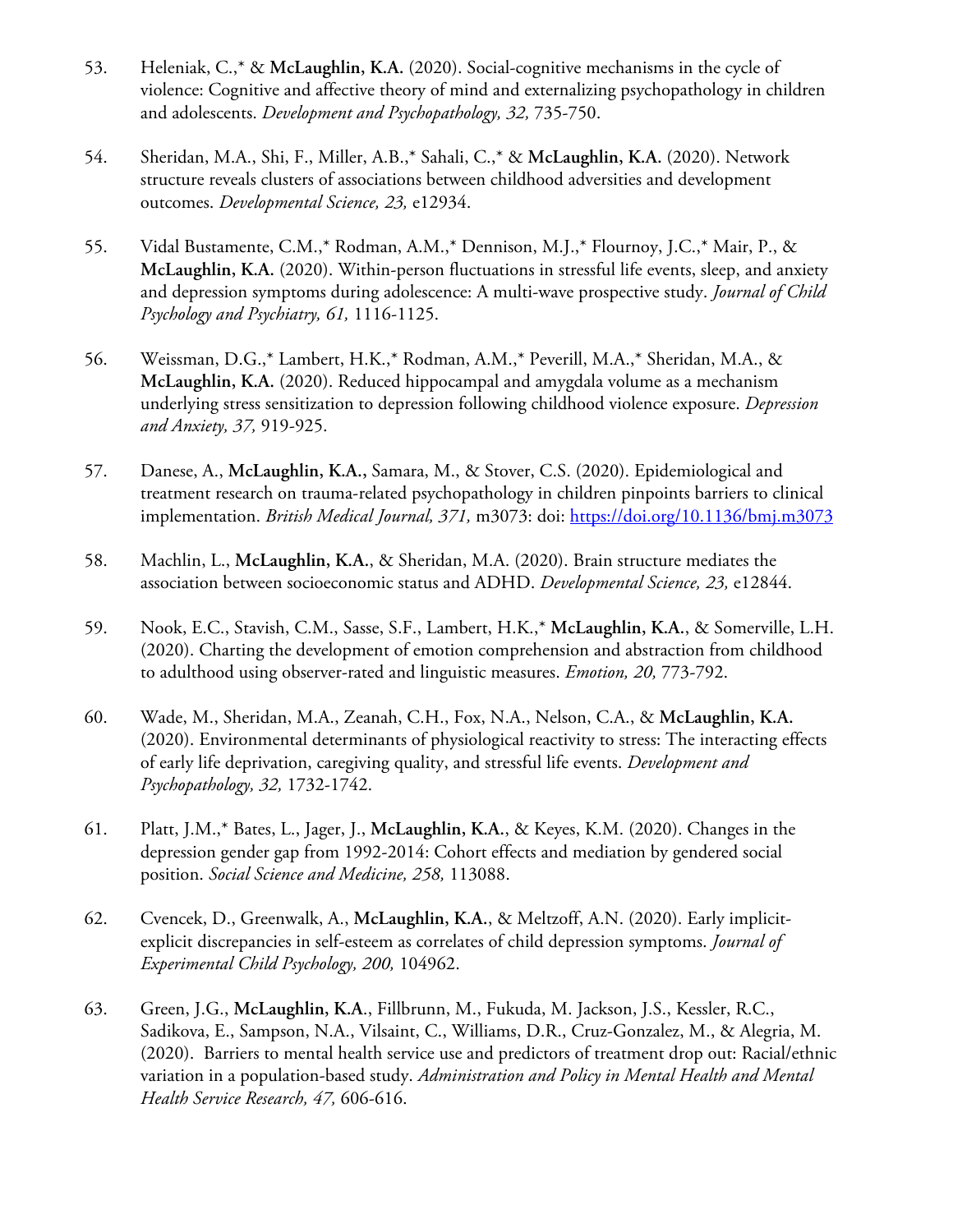- 64. Green, J.G., **McLaughlin, K.A**., Alegria, M., Bettini, E., Gruber, M., Hoagwood, K., Le Tai, L., Sampson, N., Zaslavsky, A.M., Xuan, Z., & Kessler, R.C. (2020). Associations of sociodemographic factors and psychiatric disorders with type of school-based mental health services received by youth. *Journal of Adolescent Health, 67,* 392-400.
- 65. Wang, X., Xie, H., Chen, T., Cotton, A., Salminen, L., Logue, M., Clarke-Rubright, E., Wall, J., Dennis, E., O'Leary, B., the PTSD Psychiatric Genetics Consortium (including **McLaughlin, K.A.)**, Hollifeld, M., Thompson, P., Morey, R., & Liberzon, I. (2020). Cortical volume abnormalities in posttraumatic stress disorder: An ENIGMA-Psychiatric Genomics Consortium PTSD Workgroup mega-analysis. *Molecular Psychiatry*. https://doi.org/10.1038/s41380-020- 00967-1
- 66. **McLaughlin, K.A.** (2020). Early life stress and psychopathology. In Harkness, K. (Ed.), *The Oxford Handbook of Stress and Mental Health* (pgs. 45-74)*.* Oxford University Press.
- 67. Sheridan, M.A., & **McLaughlin, K.A.** (2020). Neurodevelopmental mechanisms linking ACEs with psychopathology. In Asmundson, G.J.G., & Afifi, T.O. (Eds.), *Adverse Childhood Experiences (ACEs): Using Evidence to Advance Research, Practice, Policy and Prevention* (pgs. 265- 285)*.* Elsevier.

- 68. **McLaughlin, K.A.,** Weissman, D.,\* & Bitran, D.\* (2019). Childhood adversity and neural development: A systematic review. *Annual Review of Developmental Psychology, 1,* 277-312.
- 69. **McLaughlin, K.A**., DeCross, S.N.,\* Jovanovic, T., Tottenham, N. (2019). Mechanisms linking childhood adversity with psychopathology: Learning as an intervention target. *Behaviour Research and Therapy, 118,* 101-109.
- 70. Sumner, J.A., Colich, N.L.,\* Uddin, M., Armstrong, D., & **McLaughlin, K.A.** (2019). Early experiences of threat, but not deprivation, are associated with accelerated biological aging in children and adolescents. *Biological Psychiatry, 85,* 268-278.
- 71. Rodman, A.M.,\* Jenness, J.L.,\* Weissman, D.G.,\* Pine, D.S., & **McLaughlin, K.A.** (2019). Neurobiological markers of resilience to depression following childhood maltreatment: The role of neural circuits supporting the cognitive control of emotion. *Biological Psychiatry, 86,* 464-473.
- 72. **McLaughlin, K.A**., Alvarez, K., Fillbrunn, M., Green, J.G., Jackson, J.S., Kessler, R.C., Sadikova, E., Sampson, N.A., Vilsaint, C., Williams, D.R, & Alegria, M. (2019). Racial/ethnic variation in trauma-related psychopathology in the United States: A population-based study. *Psychological Medicine, 49,* 2215-2226.
- 73. Lambert, H.K.,\* & **McLaughlin, K.A.** (2019). Impaired hippocampus-dependent associative learning as a mechanism underlying PTSD. *Neuroscience and Biobehavioral Reviews, 107,* 729- 749.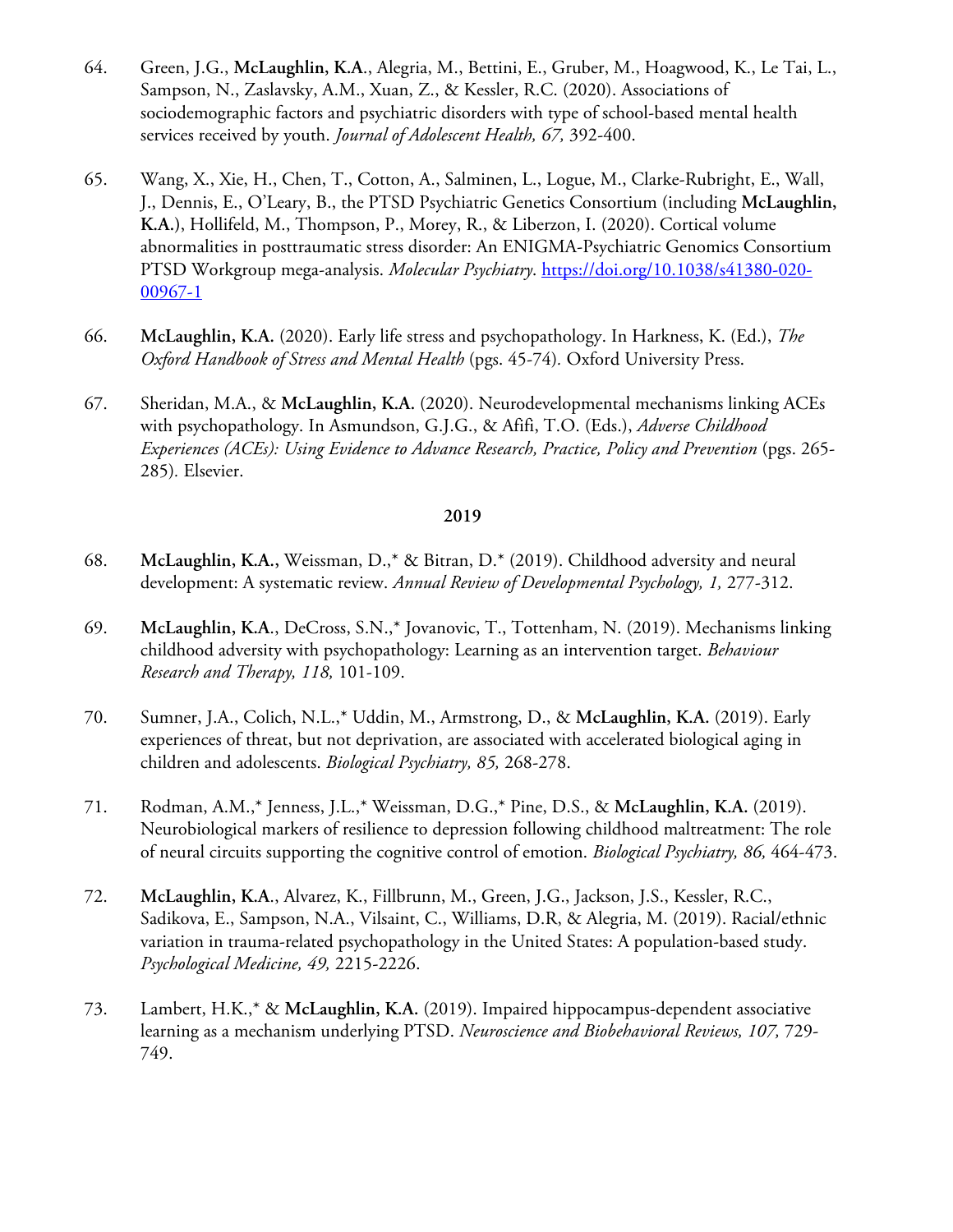- 74. Dennison, M.J.,\* Rosen, M.L.,\* Sambrook, K.A.,\* Jenness, J.L.,\* Sheridan, M.A., **McLaughlin, K.A.** (2019). Differential associations of distinct forms of childhood adversity with neurobehavioral measures of reward processing: Neurodevelopmental pathways to depression. *Child Development, 90,* e96-e113.
- 75. Jenness, J.L.,\* Peverill, M.,\* King, K.M., Hankin, B.L., **McLaughlin, K.A.** (2019). Dynamic associations between stressful life events and internalizing psychopathology in a multi-wave longitudinal study. *Journal of Abnormal Psychology, 128,* 596-609.
- 76. Weissman, D.G.\*, Bitran, D.\*, Miller, A.B.\*, Schaefer, J.D., Sheridan, M.A., & **McLaughlin, K.A.** (2019). Difficulties with emotion regulation as a transdiagnostic mechanism linking child maltreatment with the emergence of psychopathology. *Development and Psychopathology, 31,*  899-915.
- 77. Gabard-Durnam, L.J.,\* & **McLaughlin, K.A.** (2019). Do sensitive periods exist for exposure to adversity? *Biological Psychiatry, 85,* 789-791.
- 78. Rosen, M.L.,\* Amso, D., & **McLaughlin, K.A.** (2019). The role of visual association cortex in scaffolding prefrontal cortex development: A novel mechanism linking socioeconomic status and executive functioning. *Developmental Cognitive Neuroscience, 39,* 100699.
- 79. Peverill, M.,\* Sheridan, M.A., Busson, D.S.,\* & **McLaughlin, K.A.** (2019). Atypical prefontalamygdala circuitry following childhood exposure to abuse: Links with adolescent psychopathology. *Child Maltreatment, 24,* 411-423.
- 80. Jenness, J.L.,\* Miller, A.B.,\* Rosen, M.L.,\* & **McLaughlin, K.A.** (2019). Extinction learning as a potential mechanism linking high vagal tone with lower PTSD symptoms among abused youth. *Journal of Abnormal Child Psychology, 47,* 659-670.
- 81. Rosen, M.L.,\* Meltzoff, A.N., Sheridan, M.A., & **McLaughlin, K.A.** (2019). Distinct aspects of the early environment shape associative memory, attention, and memory-guided attention: Implications for academic achievement. *Developmental Cognitive Neuroscience, 40,* 100731.
- 82. Lambert, H.K.,\* Peverill, M.,\* Sambrook, K.A.,\* Rosen, M.L.,\* Sheridan, M.A., & **McLaughlin, K.A.** (2019). Altered development of hippocampus-dependent associative learning following early-life adversity. *Developmental Cognitive Neuroscience, 38,* 100666.
- 83. Machlin, L.S., Miller, A.B.,\* Synder, S., **McLaughlin, K.A.**, & Sheridan, M.A. (2019). Differential associations between deprivation and threat with cognitive control and fear conditioning in early childhood. *Frontiers in Behavioral Neuroscience, 13,* Article 80.
- 84. White, S., Voss, J.L., Chiang, J.L., Wang, L., **McLaughlin, K.A.**, & Miller, G.E. (2019). Exposure to violence and low family income are associated with heightened amygdala responsiveness to threat among adolescents. *Developmental Cognitive Neuroscience, 40,* 100709.
- 85. Guassi Moreira, G.F., **McLaughlin, K.A.**, & Silvers, J.A. (2019). Spatial and temporal cortical variability track with age and affective experience during emotion regulation in youth. *Developmental Psychology, 55,* 1921-1937.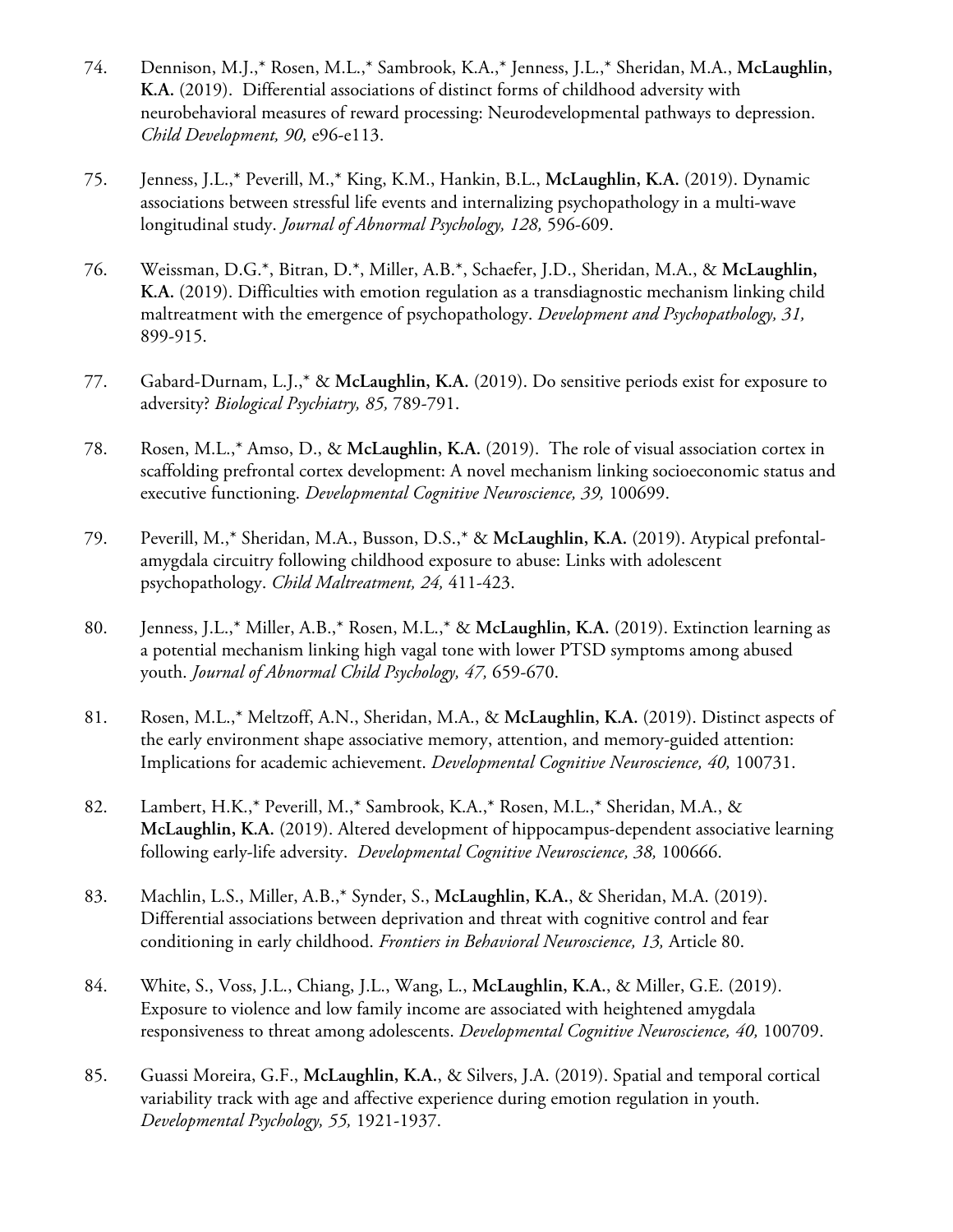- 86. Platt, J.M., Keyes, K.M., **McLaughlin, K.A.**, &. Kaufman, A.S. (2019). The Flynn Effect for fluid IQ may not generalize to all ages or ability levels: A population-based study of 10,000 US adolescents. *Intelligence, 77,* 101385.
- 87. Adrian, M., Jenness, J.L.,\* Kuehn, K., Smith, M.R., & **McLaughlin, K.A.** (2019). Emotion regulation processes linking peer victimization to depression and anxiety symptoms in adolescence. *Development and Psychopathology, 31,* 999-1009.
- 88. Slopen, N., Tang, A., Nelson, C.A., Zeanah, C.H., McDade, T.W., **McLaughlin, K.A.**, Fox, N.A. (2019). The consequences of foster care versus institutional care in early childhood on adolescent cardiometabolic and immune markers: Results from a randomized controlled trial. *Psychosomatic Medicine, 81,* 449-457.
- 89. Platt, J.\*, Keyes, K.M., **McLaughlin, K.A.**, & Kaufman, A. (2019). Intellectual disability and mental disorders in a U.S. population representative sample of adolescents. *Psychological Medicine, 49,* 952-961.
- 90. Nievergelt, C., Maihofer, A., Klengel, T., the PTSD Psychiatric Genetics Consortium (including **McLaughlin, K.A.),** Liberzon, I., Ressler, K., & Koenen K. (2019). International meta-analysis of PTSD genome-wide association studies identifies sex- and ancestry-specific genetic risk loci. *Nature Communications, 10,* Article 4558.
- 91. Alvarez, K., Fillbrunn, M., Green, J.G., Jackson, J.S., Kessler, R.C., **McLaughlin, K.A.**, Sadikova, E., Sampson, N.A., & Alegria, M. (2019). Race/ethnicity, nativity, and lifetime risk of mental disorders in US adults. *Social Psychiatry and Psychiatric Epidemiology, 54,* 553-565.
- 92. Vilsaint, C.L., NeMoyer, A., Fillbrunn, M., Kessler, R.C., Sampson, N.A., Alvarez, K., Green, J.G., **McLaughlin, K.A.**, Chen, R., Williams, D.R., Jackson, J.S., & Alegria, M. (2019). Racial/ethnic differences in 12-month prevalence and persistence of mood, anxiety, and substance use disorders: Variation by nativity and socioeconomic status. *Comprehensive Psychiatry, 89,* 52-60.
- 93. Chen, R., Kessler, R.C., Sadikova, E., NeMoyer, A., Sampson, N.A., Alvarez, K., Vilsaint, C., Green, J.G., **McLaughlin, K.A.**, Jackson, J.S., Alegria, M., Williams, D.R. (2019). Racial and ethnic differences in individual-level and area-based socioeconomic status and 12-Month DSM-IV mental disorders. *Journal of Psychiatric Research, 119,* 48-59.
- 94. Dennis, E., Disner, S., Fani, N., Salminen, L., Logue, M., Clarke-Rubright, E., Haswell, C., the PTSD Psychiatric Genetics Consortium (including **McLaughlin, K.A.)**, Thompson, P., Kochunov, P., Jahanshad, N., & Morey, R. (2019). Altered white matter microstructural organization in post-traumatic stress disorder across 3,047 adults: Results from the PGC-ENIGMA PTSD Consortium. *Molecular Psychiatry.* https://doi.org/10.1038/s41380-019-0631 x
- 95. Dennison, M.,\* & **McLaughlin, K.A.** (2019). Protector and casualty: The dual processes of positive emotion in early-life adversity. In Gruber, J. (Ed.), *The Oxford Handbook of Positive Emotion and Psychopathology* (pgs. 496-524)*.* Oxford University Press.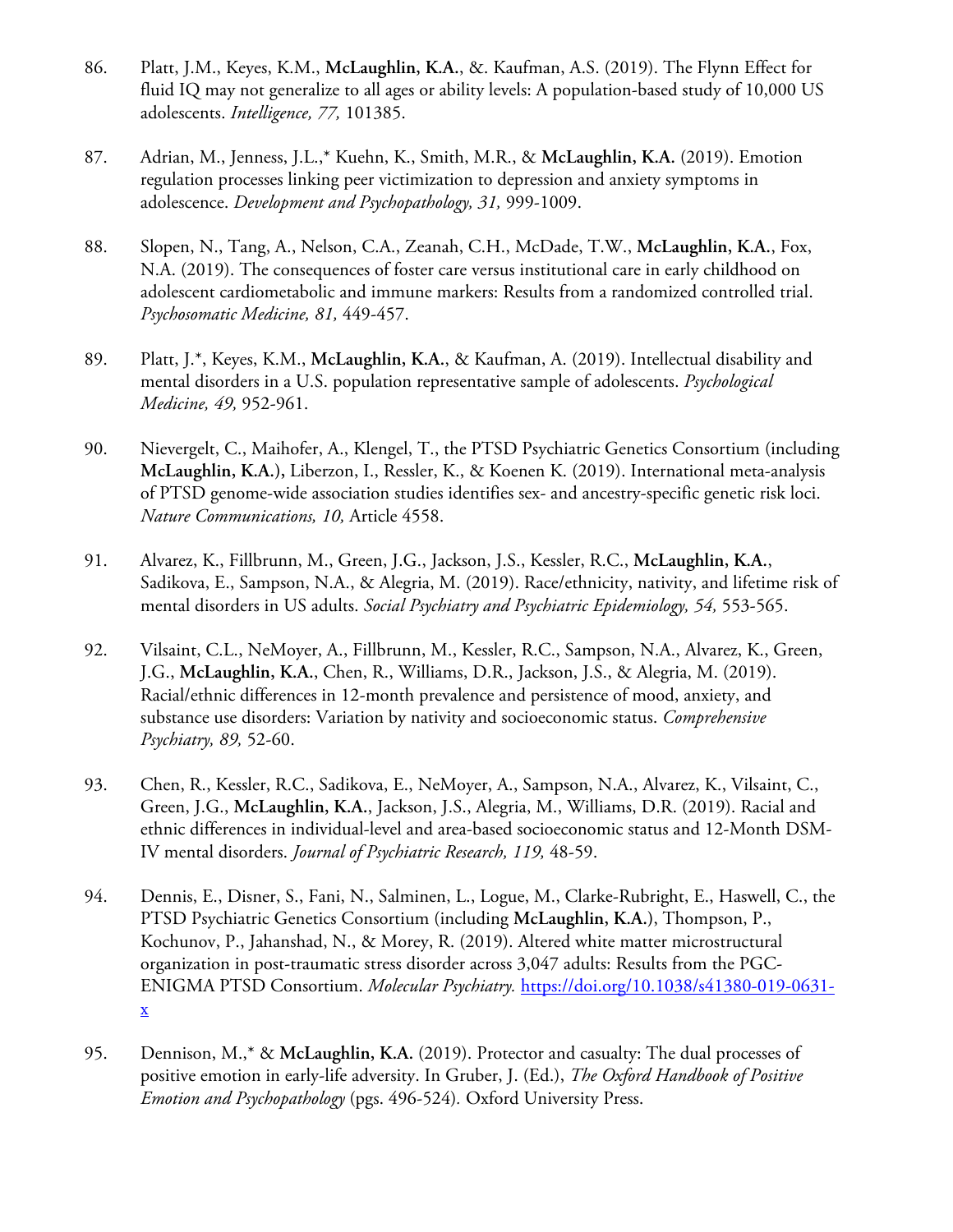- 96. Rosen, M.L.\*, Sheridan, M.A., Sambrook, K.\*, Meltzoff, A.N., & **McLaughlin, K.A.** (2018). Socioeconomic disparities in academic achievement: A multi-modal investigation of neural mechanisms in children and adolescents. *Neuroimage, 173,* 298-310.
- 97. Rosen, M.,\* Sheridan, M.A., Peverill, M.,\* Sambrook, K.,\* Meltzoff, A.N., & **McLaughlin, K.A.** (2018). The role of visual association cortex in associative memory formation across development. *Journal of Cognitive Neuroscience, 30,* 365-380.
- 98. Sheridan, M.A., **McLaughlin, K.A.,** Winter, W., Fox, N.A., Zeanah, C.H., & Nelson, C.A. (2018). Early deprivation disruption of associative learning: A developmental pathway to depression and social problems in adolescence. *Nature Communications, 9,* 2216, DOI: 10.1038/s41467-018-04381-8.
- 99. Rosen, M.L.,\* Sheridan, M.A., Sambrook, K.,\* Miles, Z.,\* Dennison, M.J.,\* Jenness, J.L.,\* Askren, M.K., **McLaughlin, K.A.** (2018). Salience network response to changes in emotional expressions of others is heightened during early adolescence: relevance for social functioning. *Developmental Science, 21,* e12571.

\*\*selected as best paper of the year; *Developmental Science*

- 100. Nook, E.C., Sasse, S.F., Lambert, H.K.,\* **McLaughlin, K.A.**, & Somerville, L.H. (2018). The non-linear development of emotion differentiation: Granular emotional experience is low in adolescence. *Psychological Science, 29,* 1346-1357.
- 101. Jenness, J.L.,\* Rosen, M.L., Sambrook, K.A., Dennison, M.J., Lambert, H.K., Sheridan, M.A., & **McLaughlin, K.A**. (2018). Violence exposure and neural systems underlying working memory for emotional stimuli in youth. *Development and Psychopathology, 30,* 1517-1528.
- 102. Madhyastha, T., Peverill, M.,\* Koh, N., McCabe, C.,\* Flournoy, J., Mills, K., King, K., Pfeifer, J., **McLaughlin, K.A.** (2018). Current methods and limitations for longitudinal fMRI analysis across development. *Developmental Cognitive Neuroscience, 33,* 118-128.
- 103. Duffy, K.A., **McLaughlin, K.A.**, Green, P.A. (2018). Early life adversity and health-risk behaviors: Proposed psychological and neural mechanisms. *Annals of the New York Academy of Medicine, 1428,* 151-169.
- 104. Humphreys, K.L., Miron, D., **McLaughlin, K.A.**, Sheridan, M.A., Nelson, C.A., Fox, N.A., & Zeanah, C.H. (2018). Foster care promotes adaptive functioning in early adolescence among children who experienced severe, early deprivation. *Journal of Child Psychology and Psychiatry, 59,*  811-821.
- 105. Miller, A.B.,\* Sheridan, M.A., Hanson, J.L., **McLaughlin, K.A.**, Bates, J.E., Lansford, J.E., Petit, G.E., Dodge, K. (2018). Dimensions of deprivation, threat, psychopathology, and potential mediators: A multi-year longitudinal analysis. *Journal of Abnormal Psychology, 127,*  160-170.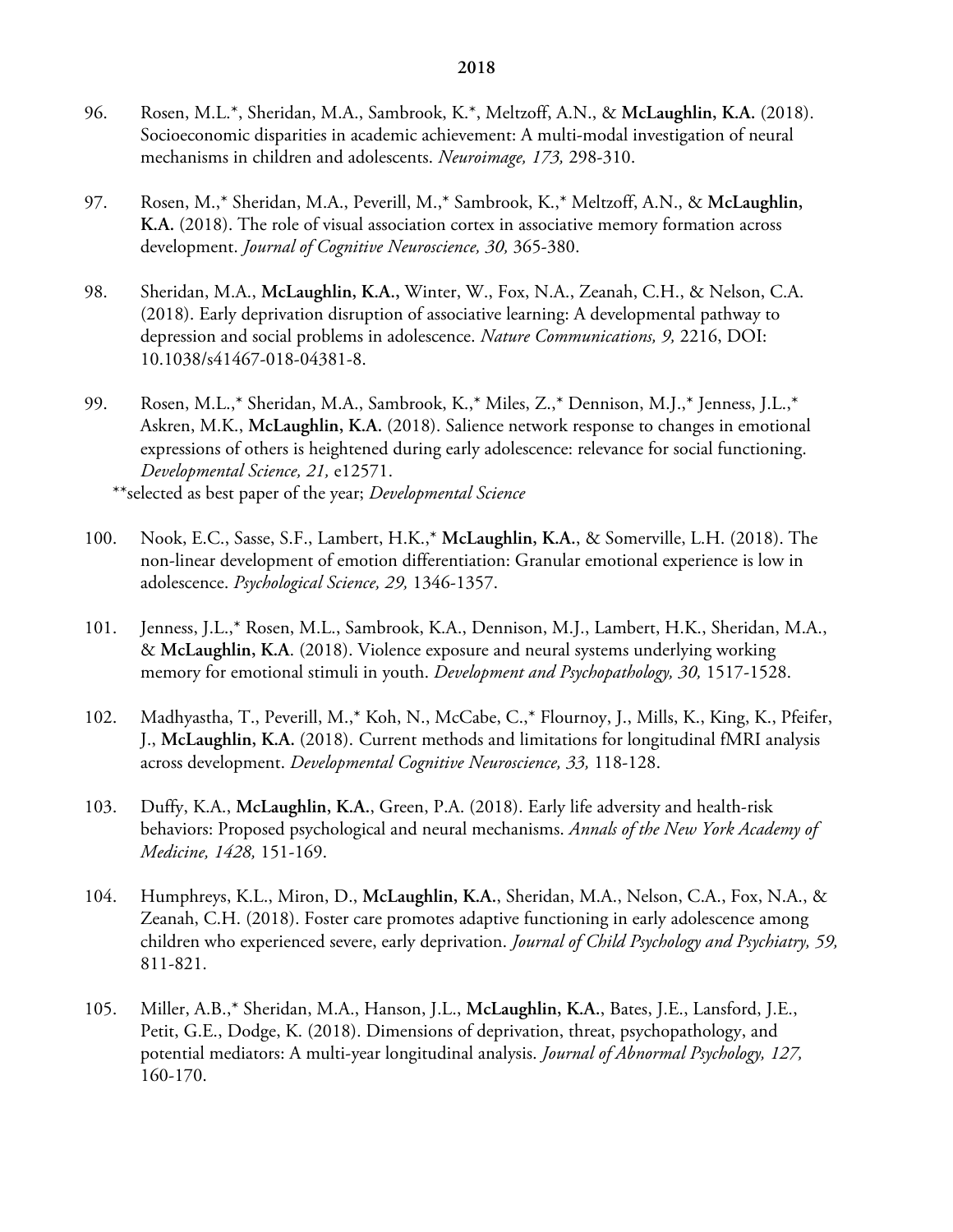- 106. Heleniak, C.,\* King, K.M., Monahan, K.C., **McLaughlin, K.A**. (2018). Disruptions in emotion regulation as a mechanism linking community violence exposure to adolescent internalizing problems. *Journal of Research on Adolescence, 28,* 229-244.
- 107. Miller, A.B.,\* **McLaughlin, K. A.,** Busso, D.S.,\* Brueck, S. Peverill, M.,\* & Sheridan, M.A. (2018). Neural correlates of emotion regulation and adolescent suicidal ideation. *Biological Psychiatry: Cognitive Neuroscience and Neuroimaging, 3,* 125-132.
- 108. Sun, D., Peverill, M.\*, Swanson, C.S., **McLaughlin, K.A.**, & Morey, R. (2018). Structural covariance network centrality in maltreated youth with posttraumatic stress disorder. *Journal of Psychiatric Research, 98,* 70-77.
- 109. Austin, S.B., Rosario, M., **McLaughlin, K.A.**, Roberts, A.L., Sarda, V., Yu, K., Missmer, S., Anatale-Tardiff, L., Scherer, E.A. (2018). Sexual orientation and salivary alpha-amylase diurnal rhythms in a cohort of U.S. young adults. *Psychoneuroendocrinology, 97,* 78-85.
- 110. Platt, J.,\* **McLaughlin, K.A.**, Luedtke, A., Ahern, J., Kaufman, A., & Keyes, K.M. (2018). Targeted estimation of the effects of childhood adversity on fluid intelligence in a U.S. population sample of adolescents. *American Journal of Epidemiology, 187,* 1456-1466.
- 111. Galbraith, T., Carliner, H., Keyes, K.M., **McLaughlin, K.A.**, McCloskey, M.S., Heimberg, R.G. (2018). The co-occurrence and correlates of anxiety disorders among adolescents with intermittent explosive disorder. *Aggressive Behavior, 44,* 581-590.
- 112. Johnson, D.E., Tang, A., Almas, A.N., Degnan, K.A., **McLaughlin, K.A.**, Nelson, C.A., Fox, N.A., Zeanah, C.H., & Drury, S.S. (2018). Caregiving disruptions affect growth and pubertal development in early adolescence in institutionalized and fostered Romanian children: A randomized clinical trial. *Journal of Pediatrics, 203,* 345-353.
- 113. King, K.M., **McLaughlin, K.A.**, Silk, J., & Monahan, K. (2018). Peer effects on self-regulation in adolescence depend on the nature and quality of the peer interaction. *Development and Psychopathology, 29,* 1777-1794.
- 114. Logue, M.W., van Rooij, S.J.H., Dennis, E.L., Davis, S.L. Hayes, J.P., Stevens, J.S., the PTSD Psychiatric Genetics Consortium (including **McLaughlin, K.A.)** & Morey, R. (2018). Smaller hippocampal and amygdala volume in posttraumatic stress disorder: A multi-site ENIGMA-PGC study. *Biological Psychiatry, 83,* 244-253.
- 115. Somerville, L.H., & **McLaughlin, K.A.** (2018). What develops during emotional development? Normative trajectories and sources of psychopathology risk in adolescence. In Fox, A.S., Lapate, R.C., Shackman, A.J., & Davidson, R.J. (Eds.), *The Nature of Emotion.* Oxford University Press.

- 116. **McLaughlin, K.A**., Sheridan, M.A., & Nelson, C.A (2017). Neglect as a violation of speciesexpectant experience: Neurodevelopmental consequences. *Biological Psychiatry, 82,* 462-471.
- 117. **McLaughlin, K.A**., Lambert, H.K. (2017). Child trauma exposure and psychopathology: Mechanisms of risk and resilience. *Current Opinion in Psychology, 14,* 29-34.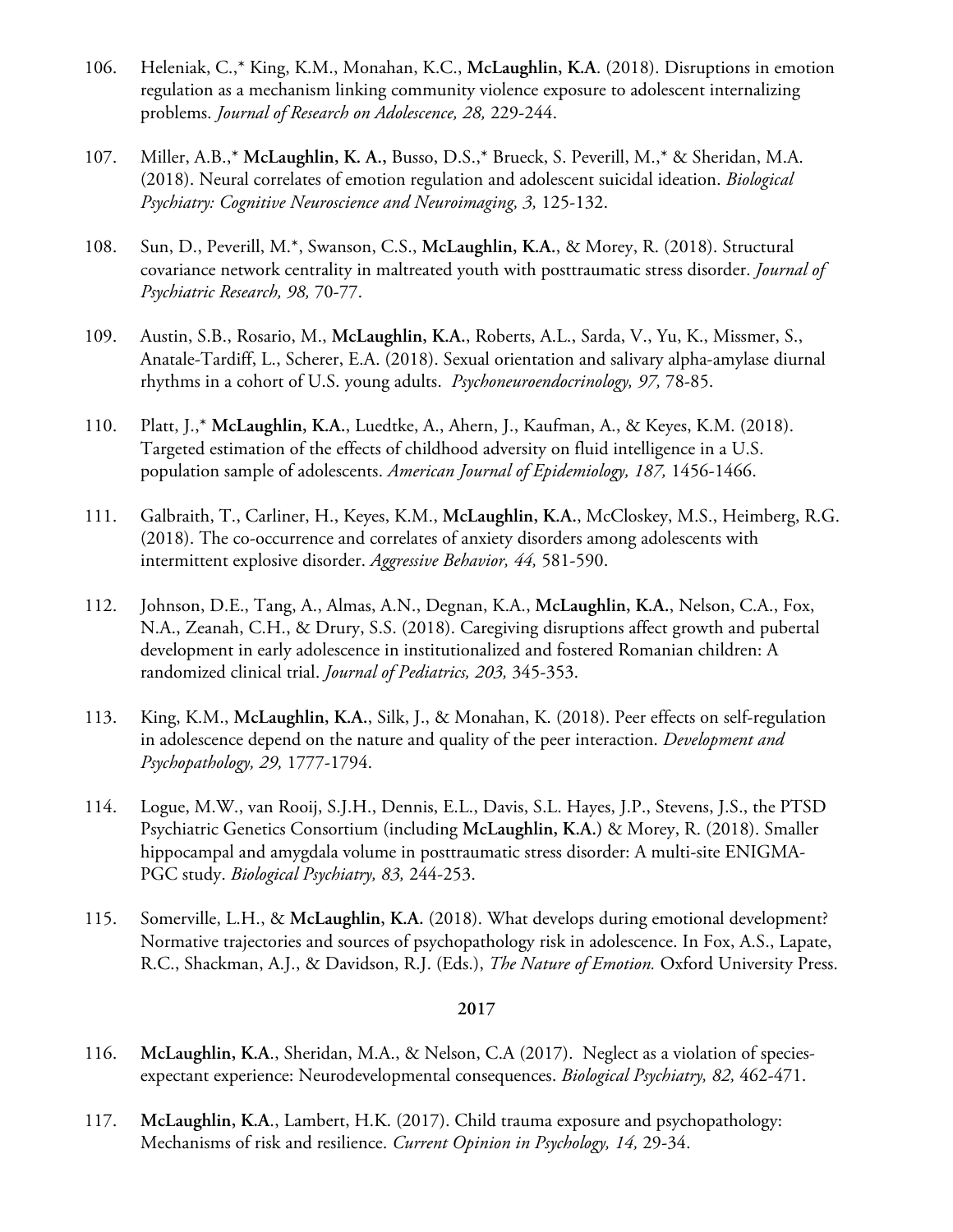- 118. **McLaughlin, K.A.**, Koenen, K.C., Bromet, E.J., Karam, E.G., Liu, H., Petukhova, M., Ruscio, A.M., Sampson, N.A., Stein, D.J., the World Mental Health Consortium, & Kessler, R.C. (2017). Childhood adversities and post-traumatic stress disorder: Evidence for stress sensitization in the World Mental Health Surveys. *British Journal of Psychiatry, 211,* 280-288.
- 119. LeWinn, K., Sheridan, M.A., Keyes, K.M., Hamilton, A., & **McLaughlin, K.A.** (2017). Sample composition alters associations between age and brain structure. *Nature Communications, 8,* 874.
- 120. Lambert, H.K.\*, Sheridan, M.A., Sambrook, K.\*, Rosen, M.\*, Askren, M.K., **McLaughlin, K.A.**  (2017). Hippocampal contribution to context encoding across development is disrupted following early-life adversity. *Journal of Neuroscience, 37,* 1925-1934.
- 121. Sheridan, M.A., Peverill, M.,\* Finn, A.S., **McLaughlin, K.A.** (2017). Dimensions of childhood adversity have distinct associations with neural systems underlying executive functioning. *Development and Psychopathology, 29,* 1777-1794.
- 122. Keyes, K.M., Platt, J.M.,\* Kaufman, A., & **McLaughlin, K.A.** (2017). Fluid intelligence and psychiatric disorders in a population representative sample of adolescents. *JAMA Psychiatry, 74,*  179-188.
- 123. Nook, E.C., Sasse, S.F., Lambert, H.K.,\* **McLaughlin, K.A.**, Somerville, L.H. (2017). Increasing verbal knowledge mediates development of multidimensional emotion representations. *Nature Human Behavior, 1,* 881-889.
- 124. Durwood, L.,\* Olson, K.R., **McLaughlin, K.A**. (2017). Mental health and self-worth in sociallytransitioned transgender youth. *Journal of the American Academy of Child and Adolescent Psychiatry, 56,* 116-132.
- 125. Lambert, H.K.\*, King, K.M., Monahan, K.C., & **McLaughlin, K.A.** (2017). Differential associations of threat and deprivation with emotion regulation and cognitive control in adolescence. *Development and Psychopathology, 29,* 929-940.
- 126. Dorsey, S., **McLaughlin, K.A**., Kerns, S.E.U., Harrison, J.P.\*, Lambert, H.K.\*, Briggs-King, E., Cox, J.R., & Amaya-Jackson, L. (2017). Evidence base update for psychosocial treatments for children and adolescents exposed to traumatic events. *Journal of Clinical Child and Adolescent Psychology, 46,* 303-330.
- 127. Busso, D.S.\*, **McLaughlin, K.A**., Brueck, S., Gold, A.,\* Sheridan, M.A. (2017). Child abuse, neural structure, and adolescent psychopathology: A longitudinal study. *Journal of the American Academy of Child and Adolescent Psychiatry, 56,* 321-328.
- 128. Basu, A., **McLaughlin, K.A.,** Misra, S., & Koenen, K.C. (2017). Children maltreatment and cardiovascular disease and Type 2 diabetes mellitus in adults: A systematic review. *Clinical Psychology: Science and Practice, 24,* 125-139.
- 129. Walsh, K., **McLaughlin, K.A.**, Hamilton, A., & Keyes, K.M. (2017). Trauma exposure, incident psychiatric disorders, and disorder transitions in a longitudinal population representative sample. *Journal of Psychiatric Research, 92,* 212-218.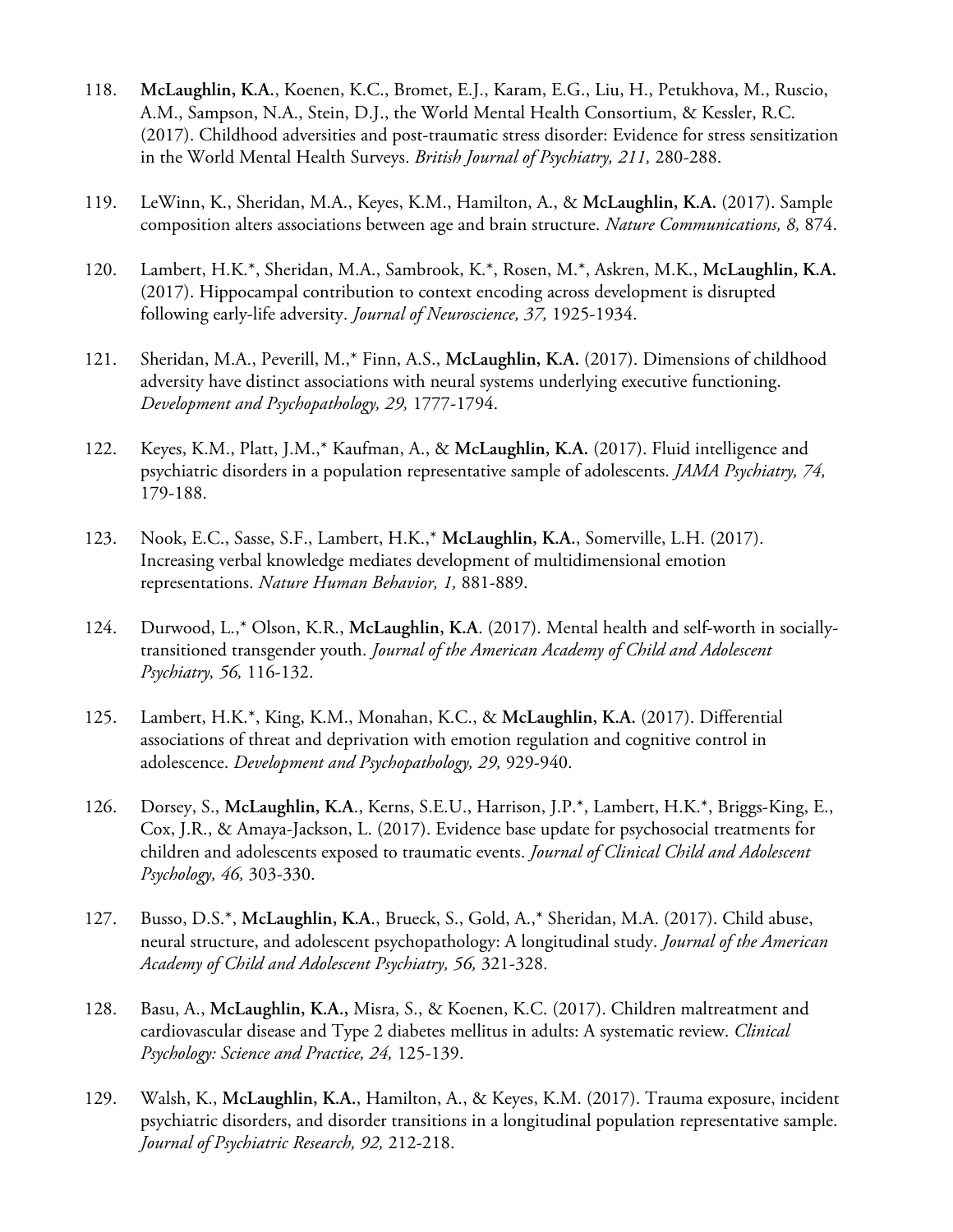- 130. Troller-Renfree, S.\*, **McLaughlin, K.A**., Sheridan, M.A., Nelson, C.A., Zeanah, C.H., Fox, N.A. (2017). The beneficial effects of a positive attention bias amongst children with a history of psychosocial deprivation. *Biological Psychology, 122,* 110-120.
- 131. Busso, D.S.\*, **McLaughlin, K.A**., Sheridan, M.A. (2017). Dimensions of adversity, physiological reactivity, and externalizing psychopathology in adolescence: Deprivation and threat. *Psychosomatic Medicine, 79,* 162-171.
- 132. Dunn, E.C., Wang, Y., Tse, J., **McLaughlin, K.A.**, Fiztmaurice, G., Gilman, S.E., Susser, E.S. (2017). Sensitive periods for the effect of childhood interpersonal violence on psychiatric disorder onset among adolescents. *British Journal of Psychiatry, 211,* 365-372.
- 133. Carliner, H., Gary, D., **McLaughlin, K.A.**, Keyes, K.M. (2017). Trauma exposure and externalizing disorders in adolescents: Results from the National Comorbidity Survey Adolescent Supplement. *Journal of the American Academy of Child and Adolescent Psychiatry, 56,* 755-764.
- 134. Zalewski, M., Goodman, S., Cole, P.M., & **McLaughlin, K.A.** (2017). Clinical considerations when treating adults who are parents. *Clinical Psychology: Science and Practice, 24,* 370-388.
- 135. McGrath, J.J., **McLaughlin, K.A**., Saha, S., the WMH Consortium, Bromet, E.J., Kendler, K.S., Kessler, R.C. (2017). The association between childhood adversities and subsequent first onset of psychotic experiences: a cross-national analysis of 23,998 respondents from 17 countries*. Psychological Medicine, 47,* 1230-1245.
- 136. Christensen, K.A.\*, Aldao, A., Sheridan, M.A., & **McLaughlin, K.A.** (2017). Habitual cognitive reappraisal in context: Peer victimization moderates its association with physiological reactivity to social stress. *Cognition & Emotion, 31,* 384-394.
- 137. Jenness, J.L.,\* Witt, C.E., Quistberg, D.A., Johnston, B.D., Rowhani-Rahbar, A., Mackelprang, J.L., **McLaughlin, K.A**., Vavilala, M.S., Rivara, F.P. (2017). Association of physical injury and mental health: Results from the National Comorbidity Survey- Adolescent Supplement. *Journal of Psychiatric Research, 92,* 101-107.
- 138. McGrath, J.J., Saha, S., Lim, C.C.W., Aguilar-Gaxiola, S., Alonso, J., Andrade, L.H., Bromet, E.J., Bruffaerts, R., Caldas de Almeida, J., Cardoso, G., de Girolamo, G., Fayyad, J., Florescu, S., Gureje, O., Haro, J.M., Kawakami, N., Koenen, K.C., Kovess-Masfety, V., Lee, S., Lepine, J.-P., **McLaughlin, K.A**., Medina-Mora, M., Navarro-Mateu, F., Ojagbemi, A., Poada-Villa, J., Sampson, N., Scott, K.M., Tachimori, H., ten Have, M., Kendler, K.S., & Kessler, R.C. (2017). Trauma and psychotic experiences: transnational data from the World Mental Health Survey. *British Journal of Psychiatry, 211,* 373-380.
- 139. Platt, J.,\* Colich, N.L.,\* **McLaughlin, K.A.**, Gray, D., & Keyes, K.M. (2017). Transdiagnostic psychiatric risk associated with early and late age of menarche: A latent modeling approach. *Comprehensive Psychiatry, 79,* 70-79.
- 140. Kerns, C., Pincus, D.B., **McLaughlin, K.A.**, & Comer, J. (2017). Maternal emotion regulation during child distress, child anxiety accommodation, and links between maternal and child anxiety. *Journal of Anxiety Disorders, 50,* 52-59.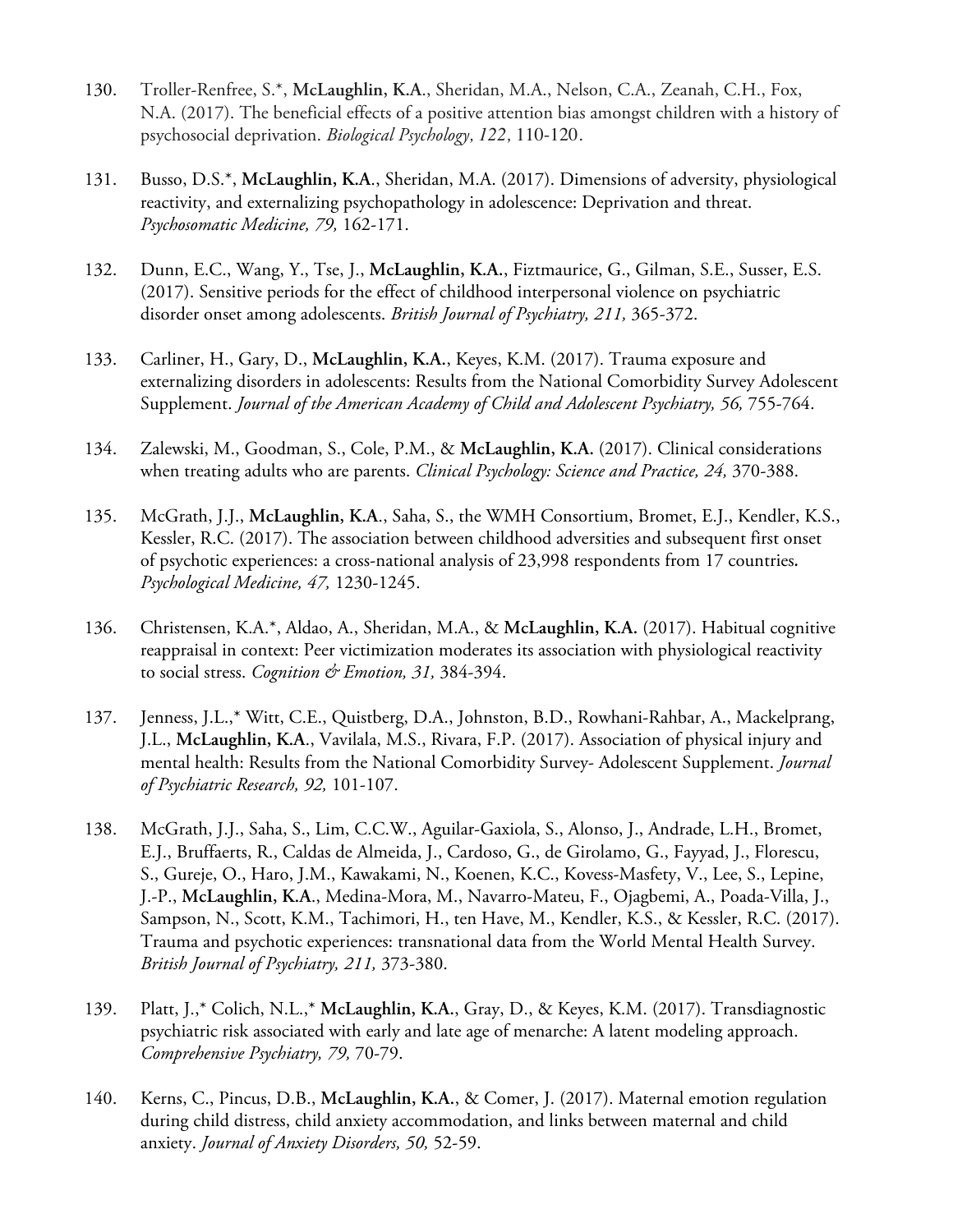- 141. Cooper-Vince, C.E., DeSerisy, M., Cornacchio, D., Sanchez, A., **McLaughlin, K.A.,** & Comer, J.S. (2017). Parasympathetic reactivity and disruptive behavior problems in young children during interactions with their mothers and other adults: A preliminary investigation. *Developmental Psychobiology, 59,* 543-550.
- 142. Klemanski, D., Curtiss, J., **McLaughlin, K.A.**, Nolen-Hoeksema, S. (2017). Emotion regulation and the transdiagnostic role of repetitive negative thinking in adolescents with social anxiety and depression. *Cognitive Therapy and Research, 41,* 206-219.
- 143. Magruder, K.M., **McLaughlin, K.A.**, & Elmore, D.L. (2017). Trauma is a public health issue. *European Journal of Psychotraumatology, 9,* 1375338.
- 144. Peverill, M.,\* & **McLaughlin, K.A.** (2017). Harnessing the Neuroscience Revolution to Enhance Child and Adolescent Psychotherapy. In Weisz, J.R., & Kazdin, A.E. (Eds.), *Evidence Based Psychotherapies for Children and Adolescents* (pg 520-536)*.* New York: Guilford.
- 145. Hatzenbuehler, M.L., & **McLaughlin, K.A.** (2017). Sex, sexual orientation, and depression. In DeRubeis, R.J., & Strunk, D.R. (Eds.), *Oxford Handbook of Mood Disorders,* (pgs. 49-59). New York: Oxford University Press.

- 146. **McLaughlin, K.A**., Sheridan, M.A. (2016). Beyond cumulative risk: A dimensional approach to childhood adversity. *Current Directions in Psychological Science, 25,* 239-245.
- 147. **McLaughlin, K.A**. (2016). Future directions in childhood adversity and youth psychopathology. *Journal of Clinical Child and Adolescent Psychology, 45,* 361-382.
- 148. **McLaughlin, K.A**., Basu, A.\*, Walsh, K., Slopen, N., Sumner, J.A., Koenen, K.C., & Keyes, K.M. (2016). Childhood exposure to violence and chronic physical conditions in a national sample of U.S. adolescents. *Psychosomatic Medicine, 78,* 1072-1083.
- 149. **McLaughlin, K.A**., Sheridan, M.A., Gold, A.\*, Duys, A.\*, Lambert, H.K.\*, Peverill, M.\*, Heleniak, C.\*, Shechner, T., Wojcieszak, Z.\*, & Pine, D.S. (2016). Maltreatment exposure, brain structure, and fear conditioning in children and adolescents. *Neuropsychopharmacology, 41,* 1956-1964.

\*\*selected as *Neuropsychopharmacology* Editor's Award for Transformative Original Report (NEATOR) award, 2016

- 150. Bush, N.R., Lane, R.D., **McLaughlin, K.A.** (2016). Mechanisms underlying the association between early-life adversity and physical health: Charting a course for the future. *Psychosomatic Medicine, 78,* 1114-1119.
- 151. **McLaughlin, K.A.,** Bush, N.R., Lane, R.D. (2016). Introduction to the special issue of *Psychosomatic Medicine:* Mechanisms linking early-life adversity to physical health. *Psychosomatic Medicine, 78,* 976-978.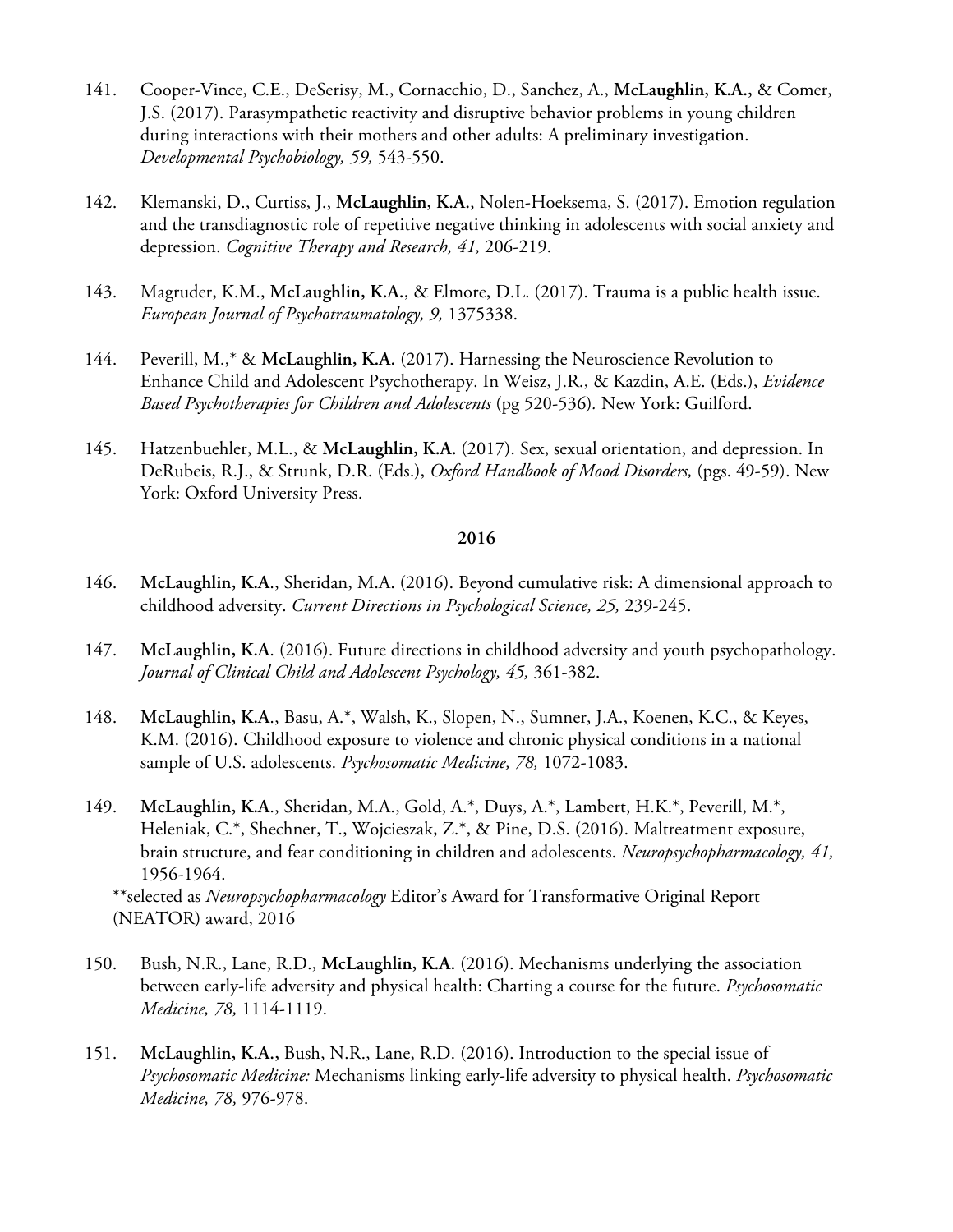- 152. Gold, A.,\* Sheridan, M.A., Peverill, M.,\* Busso, D.,\* Lambert, H.K.,\* Alves, S.,\* Pine, D.S., & **McLaughlin, K.A.** (2016). Childhood abuse and reduced cortical thickness in brain regions involved in emotional processing. *Journal of Child Psychology and Psychiatry, 57,* 1154-1164.
- 153. Dennison, M.J.,\* Sheridan, M.A., Busso, D.S.,\* Jenness, J.L.,\* Peverill, M.,\* Rosen, M.L.,\* **McLaughlin, K.A.** (2016). Neurobehavioral markers of resilience to depression amongst adolescents exposed to child abuse. *Journal of Abnormal Psychology, 125,* 1201-1212.
- 154. Jenness, J.L.,\* Jager-Hyman, S., Heleniak, C.,\* Beck, A.T., Sheridan, M.A., **McLaughlin, K.A**. (2016). Catastrophizing, rumination, and reappraisal prospectively predict adolescent PTSD symptom onset following a terrorist attack. *Depression and Anxiety, 33,* 1039-1047.
- 155. Heleniak, C.,\* Jenness, J.L.,\* McCauley, E., Van der Stoep, A., **McLaughlin, K.A**. (2016). Trauma exposure and disruptions in emotion regulation: A transdiagnostic pathway to adolescent internalizing and externalizing psychopathology. *Cognitive Therapy and Research, 40,*  394-415.
- 156. Olson, K., Durwood, L.\*, DeMeules, M., & **McLaughlin, K.A**. (2016). Mental health of transgender children who are supported in their identities. *Pediatrics, 137,* 1-8.
- 157. Gooding, H.\*, Milliren, C., Austin, S.B., Sheridan, M.A., **McLaughlin, K.A.** (2016). Child abuse, resting blood pressure, and blood pressure reactivity to stress. *Journal of Pediatric Psychology, 41,* 5-14.
- 158. Sheridan, M.A., **McLaughlin, K.A**. (2016). Neurobiological models of the impact of adversity on education. *Current Opinion in Behavioral Sciences, 10,* 108-113.
- 159. Peverill, M.\*, **McLaughlin, K.A**., Finn, A.S., & Sheridan, M.A. (2016). Working memory filtering continues to develop into late adolescence. *Developmental Cognitive Neuroscience, 18,*  78-88.
- 160. Carliner, H.,\* Keyes, K.M., **McLaughlin, K.A.**, Meyers, J.L., Dunn, E.C., Martins, S.S. (2016). Childhood trauma and illicit drug use in adolescence. *Journal of the American Academy of Child and Adolescent Psychiatry, 55,* 701-708.
- 161. Heleniak, C.,\* **McLaughlin, K.A.,** Ormel, J., Riese, H. (2016). Cardiovascular reactivity as a mechanism linking child trauma to adolescent psychopathology. *Biological Psychology, 120,* 108- 119.
- 162. Keyes, K.M., **McLaughlin, K.A**., Vo, T., Galbraith, T., Heimberg, R.G. (2016). Anxious and aggressive: the co-occurrence of intermittent explosive disorder with anxiety disorders and implications for comorbidity, impairment, and treatment. *Depression and Anxiety, 33,* 101-111.
- 163. Gooding, H.\*, Milliren, C., Austin, S.B., Sheridan, M.A., **McLaughlin, K.A.** (2016). Exposure to violence in childhood is associated with higher body mass index in adolescence. *Child Abuse and Neglect, 50,* 151-158.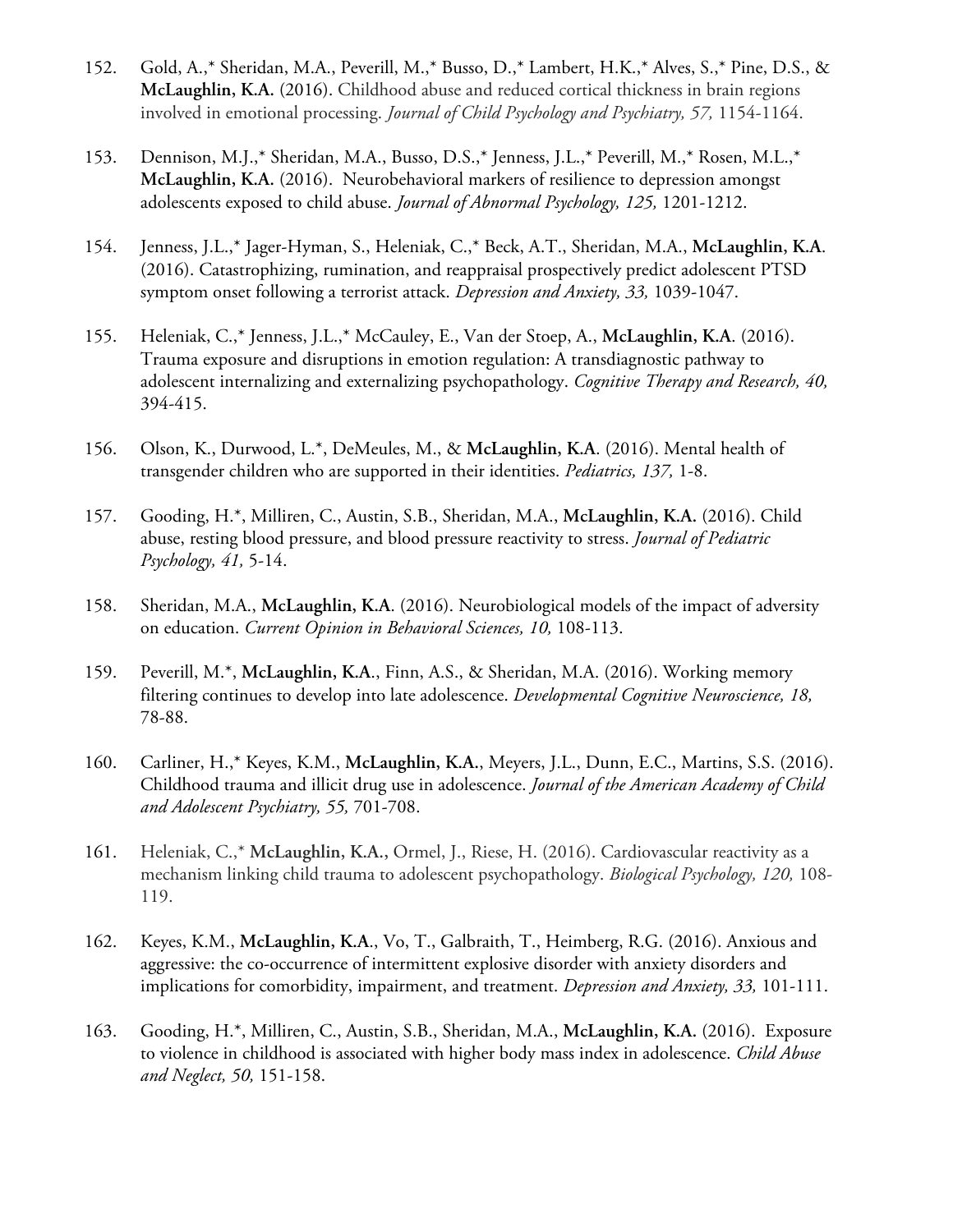- 164. Tibu, F.,\* Sheridan, M.A., **McLaughlin, K.A.**, Nelson, C.A., Fox, N.A., & Zeanah, C.H. (2016). Disruptions of working memory and inhibition mediate the association of exposure to institutionalization with symptoms of attention/deficit-hyperactivity disorder. *Psychological Medicine, 46,* 529-541.
- 165. Austin, S.B., Rosario, M., **McLaughlin, K.A**., Roberts, A.L., Gordon, A.R., Sarda, V., Missmer, S., Anatale-Tardiff, L., Scherer, E.A. (2016) Sexual orientation and diurnal cortisol patterns in a cohort of U.S. young adults. *Psychoneuroendocrinology, 69,* 197-208.
- 166. Seeley, S.H., Mennin, D.S., Aldao, A., **McLaughlin, K.A.**, Rottenberg, J., & Fresco, D.M. (2016). Impact of comorbid depressive disorders on subjective and physiological responses to emotion in generalized anxiety disorder. *Cognitive Therapy and Research, 40,* 290-303.
- 167. Benjet, C., Bromet, E., Karam, E.G., Kessler, R.C., **McLaughlin, K.A.,** Ruscio, A.M., Shahly, V., Petukhova, M., Hill, E., and the WMH Consortium. (2016). The epidemiology of traumatic event exposure worldwide: results from the World Mental Health Survey Consortium. *Psychological Medicine, 46,* 327-343.
- 168. Tibu, F.,\* Sheridan, M.A., **McLaughlin, K.A.,** Nelson, C.A., Fox, N.A., Zeanah, C.H. (2016). Reductions in working memory mediate the link between early institutional rearing and symptoms of ADHD at 12 years. *Frontiers in Psychology, 24,* 1850.

- 169. **McLaughlin, K.A.**, Sheridan, M.A., Tibu, F.\*, Fox, N.A., Zeanah, C.Z., & Nelson, C.A. (2015). Causal effects of the early caregiving environment on development of stress response systems in children. *Proceedings of the National Academy of Sciences*, 112, 5637-5642.
- 170. **McLaughlin, K.A.**, Peverill, M.\*, Gold, A.L.\*, Alves, S.\*, & Sheridan, M.A. (2015). Child maltreatment and neural systems underlying emotion regulation. *Journal of the American Academy of Child and Adolescent Psychiatry, 54,* 753-762.
- 171. **McLaughlin, K.A.,** Koenen, K.C., Friedman, M.J., Ruscio, A.M., Karam, E.G., Shahly, V., Stein, D.J., Hill, E.D., the WMH Consortium, Kessler, R.C. (2015). Sub-threshold PTSD in the WHO World Mental Health Surveys. *Biological Psychiatry, 77,* 375-384.
- 172. **McLaughlin, K.A.**, Rith-Najarian, L.\*, Dirks, M.A., & Sheridan, M.A. (2015). Low vagal tone magnifies the association between psychosocial stress exposure and internalizing psychopathology in adolescents. *Journal of Clinical Child and Adolescent Psychology, 44,* 314-328.
- 173. **McLaughlin, K.A.**, & King, K.M. (2015). Developmental trajectories of anxiety and depressive symptoms in early adolescence. *Journal of Abnormal Child Psychology, 43,* 311-323.
- 174. **McLaughlin, K.A**., Garrad, M.C., Somerville, L.H. (2015). What develops during emotional development? A component process approach to identifying sources of psychopathology risk in adolescence. *Dialogues in Clinical Neuroscience, 17,* 403-410.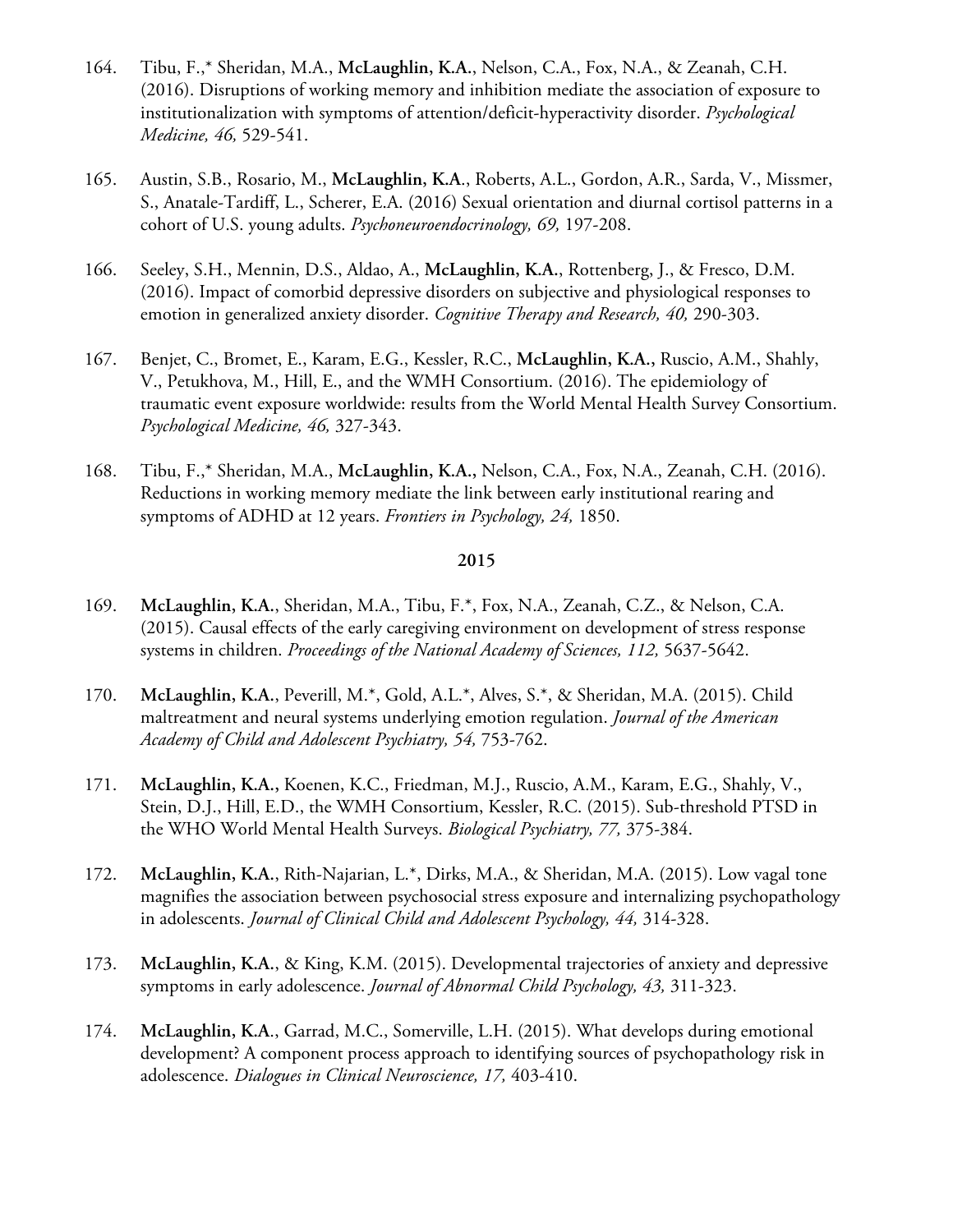- 175. Jenness, J.L.\*, & **McLaughlin, K.A**. (2015). Towards a person-centered approach to the developmental psychopathology of trauma. *Social Psychiatry and Psychiatric Epidemiology, 50,*  1219-1221.
- 176. Humphreys, K.L., McGoron, L., Sheridan, M. A., **McLaughlin, K.A**., Fox, N.A., Nelson, C.A., & Zeanah, C.H. (2015). High quality foster care mitigates callous-unemotional traits following early deprivation in boys: A randomized controlled trial. *Journal of the American Academy of Child and Adolescent Psychiatry, 54,* 977-983.\*\*
- \*\* selected for the Norbert and Charlotte Rieger Award for Scientific Achievement from the American Academy of Child and Adolescent Psychiatry
- 177. Germine, L., Dunn, E.C., **McLaughlin, K.A**., Smoller, J.W. (2015). Childhood adversity is associated with adult theory of mind and social affiliation, but not face processing. *PloS One, 10(6),* e0129612.
- 178. Sumner, J.A.\*, **McLaughlin, K.A**., Walsh, K., Sheridan, M.A, & Koenen, K.C. (2015). Caregiving and *5-HTTLPR* genotype predict adolescent physiological stress reactivity: Confirmatory tests of gene-environment interactions. *Child Development, 86,* 985-994.
- 179. Green, J.G., Alegria, M., Kessler, R.C., **McLaughlin, K.A**., Gruber, M.J., Sampson, N.A., & Zaslavsky, A.M. (2015), Neighborhood sociodemographic predictors of serious emotional disturbance (SED) in schools: Demonstrating a "synthetic estimation" method in the National Comorbidity Survey (NCS-A) Adolescent Supplement. *Administration and Policy in Mental Health and Mental Health Services Research, 42,* 111-120.
- 180. Hatzenbuehler, M.L., **McLaughlin, K.A.,** Xuan, Z. (2015). Social networks and sexual orientation disparities in tobacco and alcohol use. *Journal of Studies on Alcohol and Drugs, 76,*  117-126.
- 181. Sumner, J.A.\*, Sheridan, M.A, Drury, S.S., Esteves, K.C., Walsh, K., Koenen, K.C., & **McLaughlin, K.A**. (2015). Variation in *CACNA1C* is associated with amygdala structure and function in adolescents. *Journal of Child and Adolescent Psychopharmacology, 25,* 701-710.
- 182. Gilman, S.E., Ni, M.Y., Dunn, E.C., Breslau, J., **McLaughlin, K.A.**, Smoller, J.W., & Perlis, R.H. (2015). Contributions of the social environment to first-onset and recurrent mania. *Molecular Psychiatry, 20,* 329-336.
- 183. Atwoli, L.\*, Stein, D.J., Koenen, K.C., & **McLaughlin, K.A.** (in press). Epidemiology of posttraumatic stress disorder: Prevalence, correlates, and consequences. *Current Opinion in Psychiatry, 28,* 307-311.
- 184. Wiesner, M., Elliott, M.N., **McLaughlin, K.A**., Banspach, S., Tortolero, S., & Schuster, M. A. (2015). Common versus specific correlates of fifth-grade conduct disorder and oppositional defiant disorder symptoms: Comparison of three racial/ethnic groups. *Journal of Abnormal Child Psychology, 43,* 985-998.
- 185. Roberts, A.L., Chen, Y., Slopen, N., **McLaughlin, K.A.**, Koenen, K.C., & Austin, S.B. (2015) Maternal experience of abuse in childhood and depressive symptoms in adolescent and adult offspring: A 21-year longitudinal study. *Depression and Anxiety, 32,* 709-719.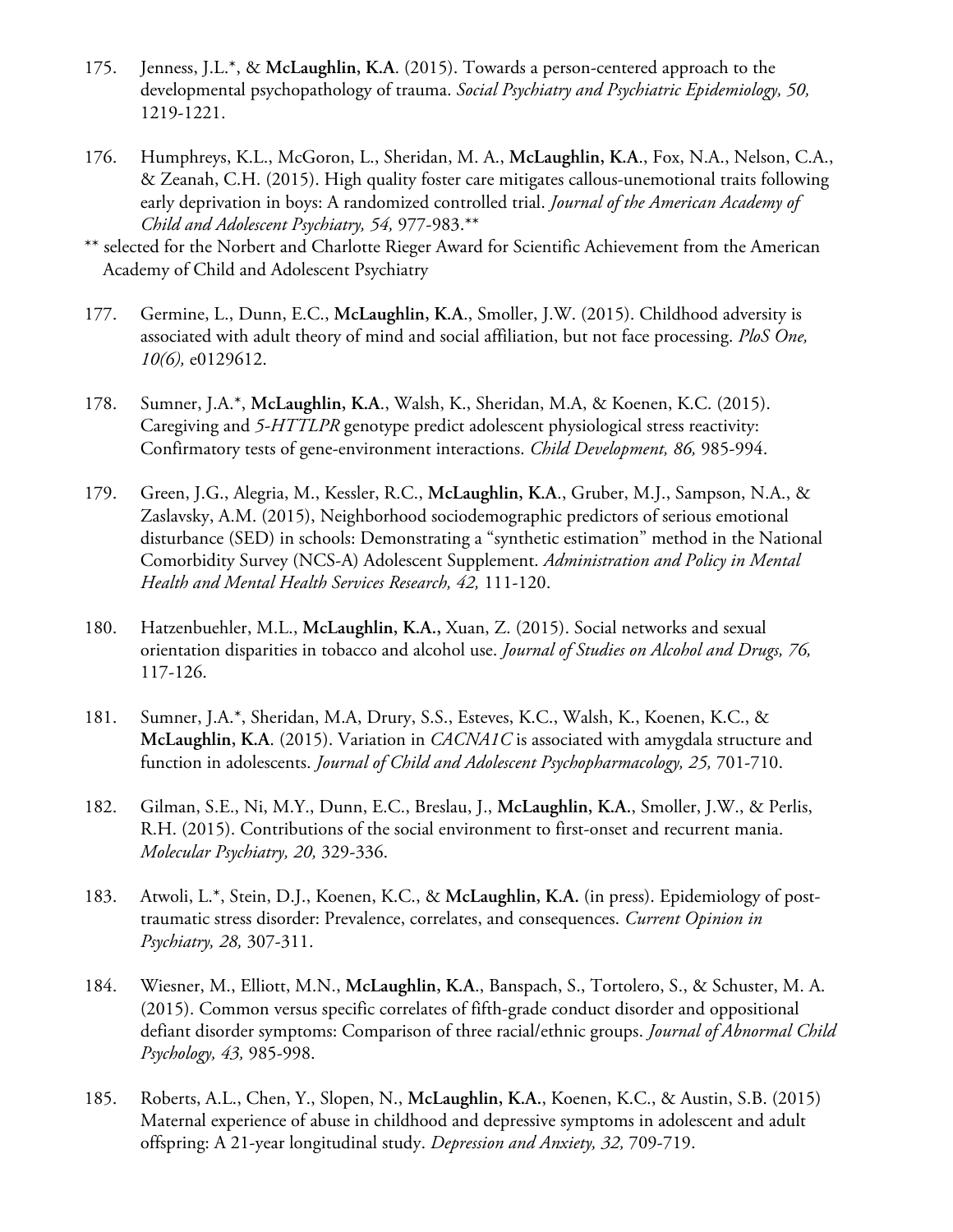- 186. Lewis, T., Schwebel, D.C., Elliott, M.N., Visser, S.N., Toomey, S.L., **McLaughlin, K.A**., Cuccaro, P., Tortolero, S., Banspach, S.W., & Schuster, M.A. (2015). The association between youth violence exposure and ADHD symptoms in a sample of fifth-graders. *American Journal of Orthopsychiatry, 85,* 504-513.
- 187. Gooding, H.C.,\* Milliren, C., Austin, S.B., Sheridan, M.A., & **McLaughlin, K.A.** (2015). Exposure to violence in childhood is associated with higher body mass index in adolescence. *Child Abuse and Neglect, 50,* 151-158.

- 188. **McLaughlin, K.A.**, Sheridan, M.A., Winter, W.\*, Fox, N.A., Zeanah, C.H., & Nelson, C.A. (2014). Widespread reductions in cortical thickness following severe early-life deprivation: A neurodevelopmental pathway to ADHD. *Biological Psychiatry, 76,* 629-638.
- 189. McLaughlin, K.A.<sup>+</sup>, Sheridan, M.A.<sup>+</sup>, & Lambert, H.K.\* (2014). Childhood adversity and neural development: Deprivation and threat as distinct dimensions of early experience. *Neuroscience and Biobehavioral Reviews, 47,* 578-591.

+ equal author contribution

- 190. **McLaughlin, K.A.**, Sheridan, M.A., Alves, S.\*, & Mendes, W.B. (2014). Child maltreatment and autonomic nervous system reactivity: Identifying dysregulated stress reactivity patterns using the biopsychosocial model of challenge and threat. *Psychosomatic Medicine, 76,* 538-546.
- 191. **McLaughlin, K.A.,** Aldao, A., Wisco, B.E., & Hilt, L.M. (2014). Rumination as a transdiagnostic factor underlying transitions between internalizing symptoms and aggressive behavior in early adolescents. *Journal of Abnormal Psychology, 123,* 13-23.
- 192. **McLaughlin, K.A.**, Alves, S.\*, & Sheridan, M.A. (2014). Vagal regulation and internalizing psychopathology among adolescents exposed to childhood adversity. *Developmental Psychobiology, 56,* 1036-1051.
- 193. **McLaughlin, K.A**., Busso, D.S.\*, Duys, A.\*, Green, J.G., Alves, S.\*, Way, M.\*, Sheridan, M.A. (2014). Amygdala response to negative stimuli predicts PTSD symptom onset following a terrorist attack. *Depression and Anxiety, 31,* 834-842.
- 194. Slopen, N.S., **McLaughlin, K.A.,** & Shonkoff, J.P. (2014). Interventions to improve cortisol regulation in children: A systematic review. *Pediatrics, 133,* 312-326.
- 195. Sheridan, M.S.<sup>+</sup>, & McLaughlin, K.A.<sup>+</sup> (2014). Dimensions of early experience and neural development: Deprivation and threat. *Trends in Cognitive Sciences, 18,* 580-585.

+ equal author contribution

196. Busso, D.S.\*, **McLaughlin, K.A.**, & Sheridan, M.S. (2014). Media exposure and sympathetic nervous system reactivity predict PTSD symptoms after the Boston Marathon bombings. *Depression and Anxiety, 31,* 551-558.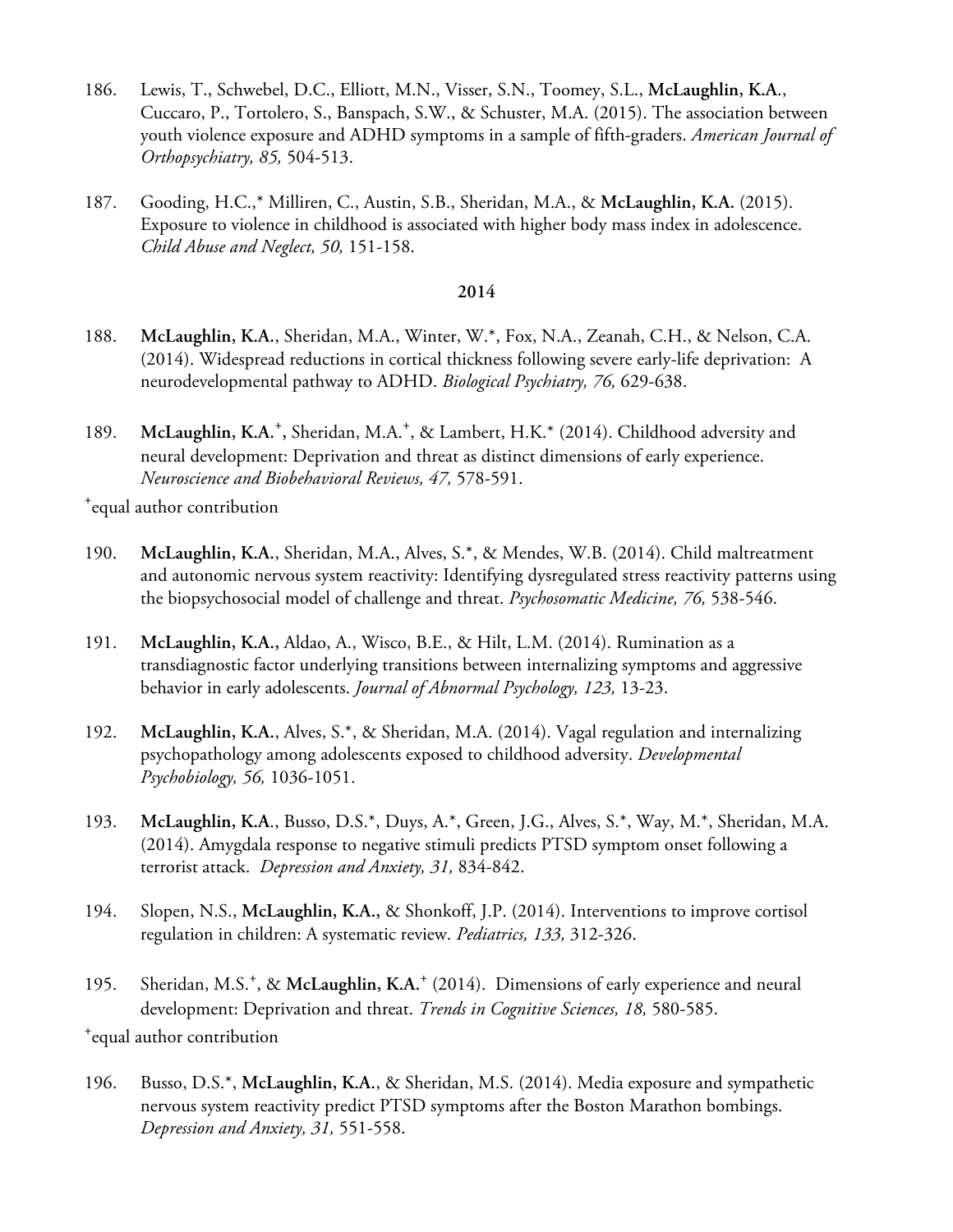- 197. Hatzenbuehler, M.L., Slopen, N., & **McLaughlin, K.A.** (2014). Stressful life events, sexual orientation, and cardiometabolic risk among young adults in the United States. *Health Psychology, 33,* 1185-1194.
- 198. Aldao, A., **McLaughlin, K.A.,** Hatzenbuehler, M.L. (2014). The relationship between rumination and affective, cognitive, and physiological responses to stress in adolescents. *Journal of Experimental Psychopathology, 5,* 272-288.
- 199. Keyes, K.M., Pratt, C., Galea, S., **McLaughlin, K.A.,** Koenen, K.C., & Shear, M.K. (2014). The burden of loss: Unexpected death of a loved one and psychiatric disorders across the lifecourse in a national study. *American Journal of Psychiatry, 171,* 864-871.
- 200. Hatzenbuehler, M.L., & **McLaughlin, K.A.** (2014). Structural stigma and HPA axis reactivity in LGB young adults. *Annals of Behavioral Medicine, 47,* 39-47.
- 201. Rith-Najarian, L.\*, **McLaughlin, K.A.**, Sheridan, M.A., & Nock, M. (2014). The biopsychosocial model of stress in adolescence: Self-awareness of performance versus stress reactivity. *Stress, 17,* 193-203.
- 202. Sumner, J.A.\*, **McLaughlin, K.A.,** Walsh, K., Sheridan, M.A., & Koenen, K.C. (2014). CRHR1 genotype and history of maltreatment predict cortisol reactivity to stress in adolescents. *Psychoneuroendocrinology, 43,* 71-80.
- 203. Myers, B., **McLaughlin, K.A**., Wang, S., Blanco, C., & Stein, D.J. (2014). Associations between childhood adversity, adult stressful life events, and past-year drug use disorders in the National Epidemiological Study of Alcohol and Related Conditions (NESARC). *Psychology of Addictive Behaviors, 28,* 1117-1126.
- 204. Gooding, H.C.\*, Millren, C.E., **McLaughlin, K.A.,** Richmond T.K., Katz-Wise, S.L., Rich-Edwards, J., Austin, S.B. (2014). Child maltreatment and blood pressure in young adulthood. *Child Abuse and Neglect, 38,* 1747-1754.
- 205. Karam, E.G., Friedman, M.J., Hill, E.D., Kessler, R.C., **McLaughlin, K.A.,** Petukhova, M., Sampson, L., Shahly, V., the WMH Consortium, & Koenen, K.C. (2014). Cumulative traumas and risk thresholds: 12-month PTSD in the World Mental Health (WMH) Surveys. *Depression and Anxiety, 31,* 130-142.
- 206. Iverson, K.M., Dick, A., **McLaughlin, K.A.,** Adair, K. C., & Monson, C. M. (2014). Angerrelated dysregulation as a factor linking childhood physical abuse and witnessing inter-parental violence to intimate partner violence victimization. *Violence and Victims, 29,* 564-578.
- 207. Kessler, R.C., Rose, S., Koenen, K.C., Karam, E.G., Stang, P.D., Stein, D.J., Heeringa, S.G., Hill, E.D., Liberzon, I., **McLaughlin, K.A**., McLean, S.A., Pennell, B.E., Petukhova, M., Rosellini, A.J., Ruscio, A.M., Shahly, V., Shalev, A.Y., Silove, D., van Ommeren, M., Zaslavsky, A.M., & the WMH Consortium. (2014). How well can post-traumatic stress disorder be predicted from pre-trauma risk factors? *World Psychiatry, 13,* 265-274.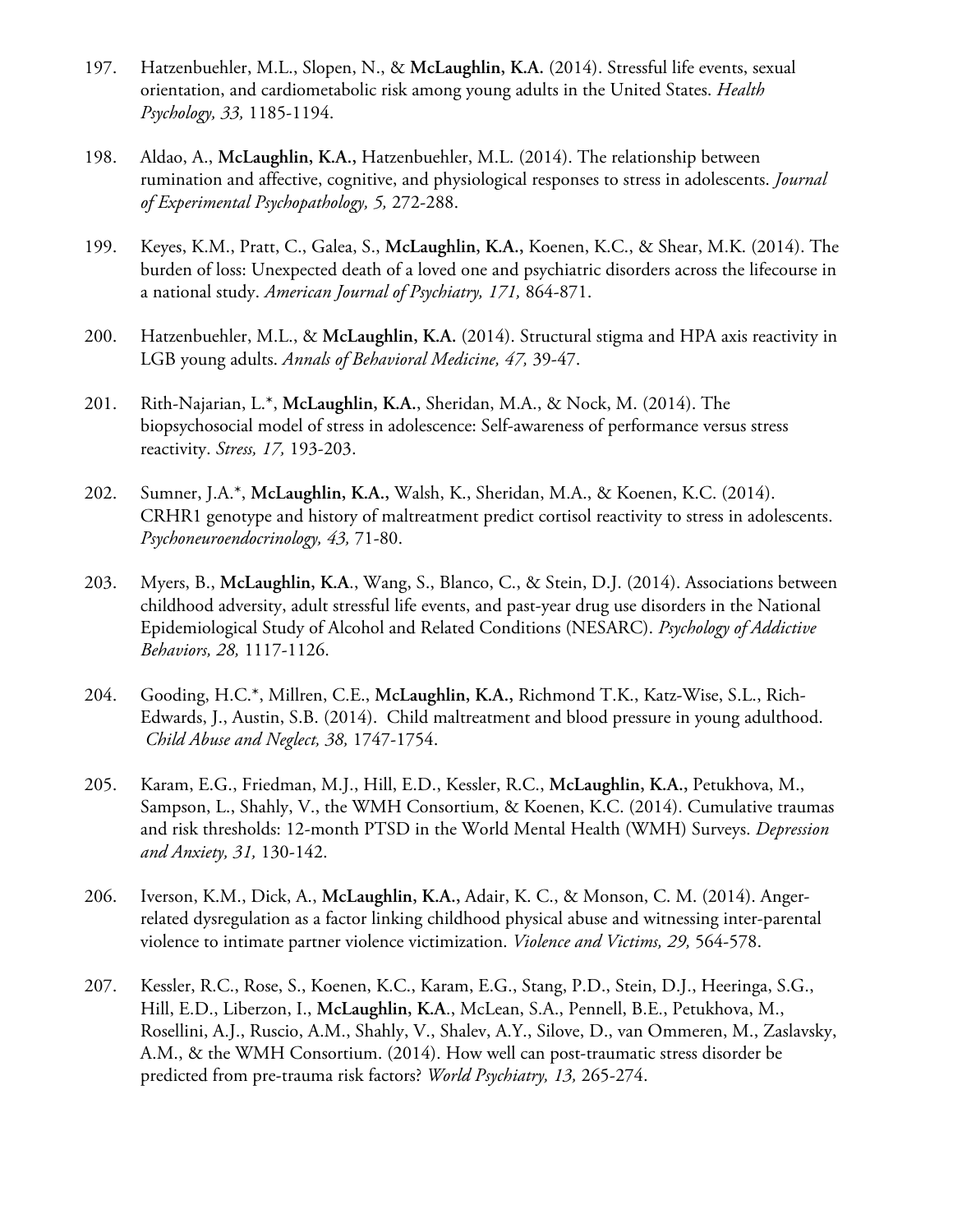- 208. Stein, D.J., **McLaughlin, K.A.**, Koenen, K.C., Atwoli, L., Friedman, M.J., Hwang, I., Maercker, A., Petukhova, M., Shahly, V., van Ommeren, M., the WMH Consortium, & Kessler, R.C. (2014). DSM-5 and ICD-11 definitions of posttraumatic stress disorder: Investigating "Narrow" and "Broad" approaches. *Depression and Anxiety, 31,* 494-505.
- 209. Everett, B., Rosario, M., **McLaughlin, K.A.**, Austin, S.B. (2014). Sexual orientation and gender differences in markers of inflammation and immune functioning. *Annals of Behavioral Medicine, 47,* 57-70.
- 210. Keyes, K.M.,, Shmulewitz, D., Greenstein, E., **McLaughlin, K.A.**, Wall, M., Aharonovich, E.,, Weizman, A., Frisch, A., Spivak, B., Grant, B.F., & Hasin, D. (2014). Exposure to the Lebanon war of 2006 and effects on alcohol use disorders: The moderating role of child maltreatment. *Drug and Alcohol Dependence, 134,* 296-303.
- 211. Kessler, R.C., Adler, L.A., Berglund, P., Green, J.G., **McLaughlin, K.A.**, Fayyad, J., Russo, L.J., Sampson, N.A., Shahly, V., Zaslavsky, A.M. (2014). The effects of temporally secondary comorbid mental disorders on the associations of DSM-IV ADHD with adverse outcomes in the US National Comorbidity Survey Replication Adolescent Supplement (NCS-A). *Psychological Medicine, 44,* 1779-1792.
- 212. **McLaughlin, K.A**. (2014). Developmental Epidemiology. In Lewis, M., & Rudolph, K.D. (Eds.), *Handbook of Developmental Psychopathology – 3rd Edition* (pgs. 87-107)*.* New York, NY: Springer.

- 213. **McLaughlin, K.A.,** Koenen, K.C., Hill, E.D., Petukhova, M., Sampson, N.A., Zaslavsky, A.M., Kessler, R.C. (2013). Trauma exposure and posttraumatic stress disorder in a national sample of adolescents. *Journal of the American Academy of Child and Adolescent Psychiatry, 52,* 815-830.
- 214. Michl, L.A.\*, **McLaughlin, K.A.,** Shepherd, K.\*, & Nolen-Hoeksema, S. (2013). Rumination as a mechanism linking stressful life events to symptoms of depression and anxiety: Longitudinal evidence in early adolescents and adults. *Journal of Abnormal Psychology, 122,* 339-352.
- 215. Hatzenbuehler, M.L., **McLaughlin, K.A.,** & Slopen, N. (2013). Sexual orientation disparities in cardiovascular biomarkers among young adults. *American Journal of Preventive Medicine, 44,*  612-621.
- 216. Slopen, N.S., & **McLaughlin, K.A.** (2013). Exposure to intimate partner violence and parental depression increases risk of ADHD in preschool children. *Evidence Based Mental Health, 16,* 102.
- 217. Green, J.G., **McLaughlin, K.A.,** Alegria, M., Costello, E.J., Gruber, M.J., Hoagwood, K., Leaf, P.J., Olin, S., Sampson, N., & Kessler, R.C. (2013). School mental health resources and adolescent mental health service use. *Journal of the American Academy of Child and Adolescent Psychiatry, 52,* 501-510.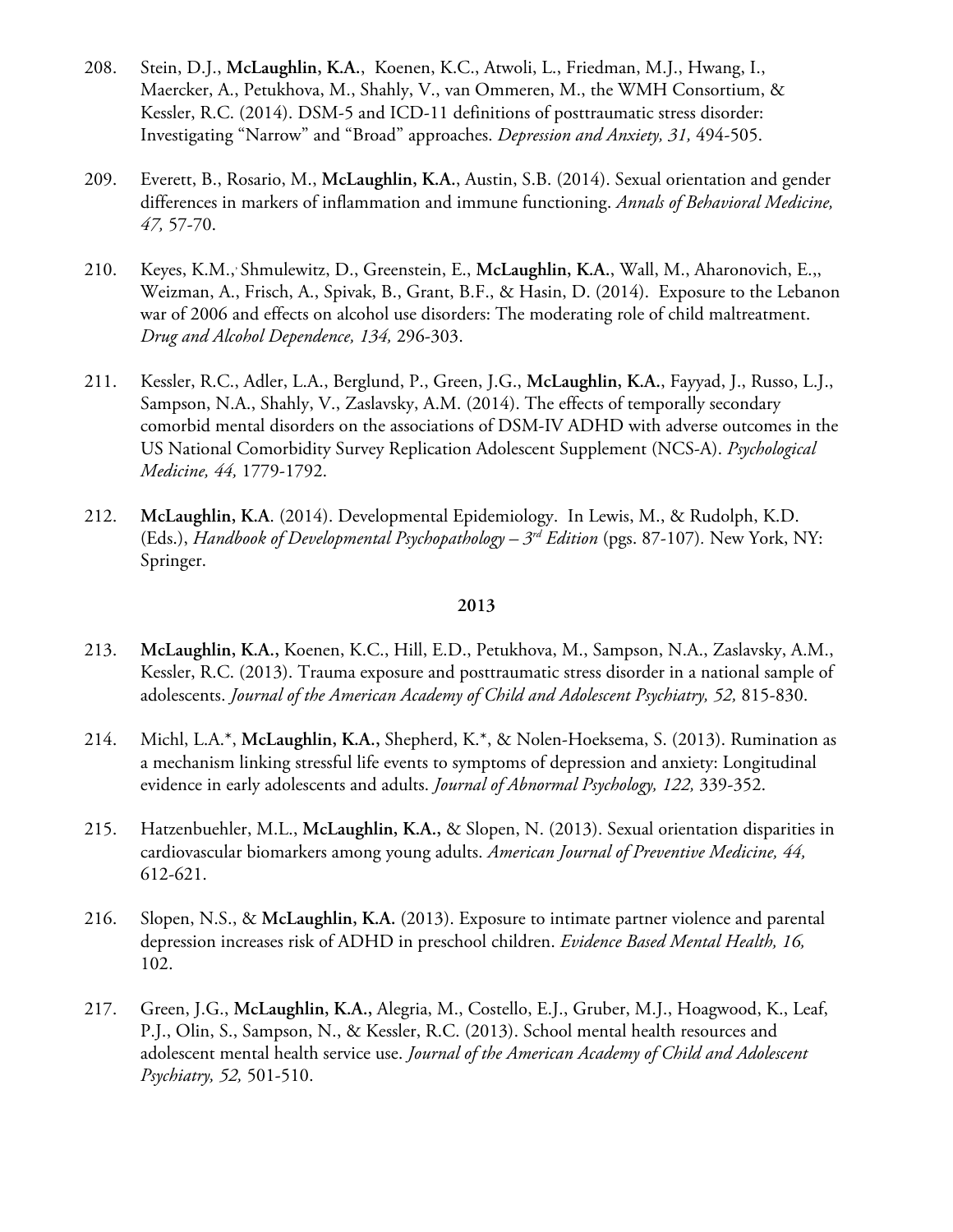- 218. Dunn, E.C., **McLaughlin, K.A.**, Slopen, N., Rosand, J., & Smoller, J.W. (2013). Developmental timing of child maltreatment and symptoms of depression and suicidal ideation in young adulthood: Results from the National Longitudinal Study of Adolescent Health. *Depression and Anxiety, 30,* 451-460.
- 219. Slopen, N., Kubzansky, L.D., **McLaughlin, K.A.**, Koenen, K.C. (2013). Childhood Adversity and Inflammatory Processes in Youth: A Prospective Study. *Psychoneuroendocrinology, 38,* 188- 200.
- 220. Iverson, K.M., Dick, A., **McLaughlin, K.A.,** Smith, B.N., Bell, M.E., Cook, N., Gerber, M. R., & Mitchell, K.S. (2013). Exposure to interpersonal violence and its associations with psychiatric morbidity in a U.S. national sample: A gender comparison. *Psychology of Violence, 3,* 273-287.
- 221. DiGangi, J.A., Guffanti, G., **McLaughlin**, **K.A.**, & Koenen, K.C. (2013). Considering trauma exposure in the context of genetics studies of posttraumatic stress disorder: A systematic review. *Biology of Mood and Anxiety Disorders, 3,* 2.
- 222. Keyes, K.M., **McLaughlin, K.A.**, Demmer, R., Cerda, M., Koenen, K.C., Uddin, M., & Galea, S. (2013). Potentially traumatic events and the risk of six physical health conditions in a population-based sample. *Depression and Anxiety, 30,* 451-460.
- 223. Slopen, N.S., **McLaughlin, K.A.,** Dunn, E.C., & Koenen, K.C. (2013). Childhood adversity and cell-mediated immunity in young adulthood: Does type and timing matter? *Brain, Behavior, and Immunity, 28,* 63-71.
- 224. Slopen, N.S., **McLaughlin, K.A.,** Dunn, E.C., & Koenen, K.C. (2013). Letter to the Editor: Childhood adversity and cell-mediated immunity in young adulthood: Does type and timing matter? *Brain, Behavior, and Immunity, 34,* 177-179.
- 225. Aldao, A., Mennin, D.S., **McLaughlin, K.A.** (2013). Differentiating worry and rumination: Evidence from heart rate variability during spontaneous regulation. *Cognitive Therapy and Research, 37,* 613-619.
- 226. Stein, D.J., Koenen, K.C., Friedman, M.J., Hill, E., **McLaughlin, K.A**., Petukhova, M., Ruscio, A., Shahly, V., Spiegel, D., the WMH Consortium, & Kessler, R.C. (2013). Dissociation in posttraumatic stress disorder: Evidence from the World Mental Health Surveys. *Biological Psychiatry, 73,* 302-312.
- 227. Nock, M.K., Green, J.G., Hwang, I., **McLaughlin, K.A**., Sampson, N.A., Zaslavsky, A.M., Kessler, R.C. (2013). Prevalence, correlates and treatment of lifetime suicidal behavior among adolescents: Results from the National Comorbidity Survey Replication – Adolescent Supplement (NCS-A). *Archives of General Psychiatry, 70,* 300-310.
- 228. Atwoli, L., Stein, D.S., Williams, D.R., **McLaughlin, K.A.**, Petuhkova, M., Kessler, R.C., & Koenen, K.C. (2013). Trauma and posttraumatic stress disorder in South Africa: Results from the South African stress and health study. *BMC Psychiatry, 13(1),* 182.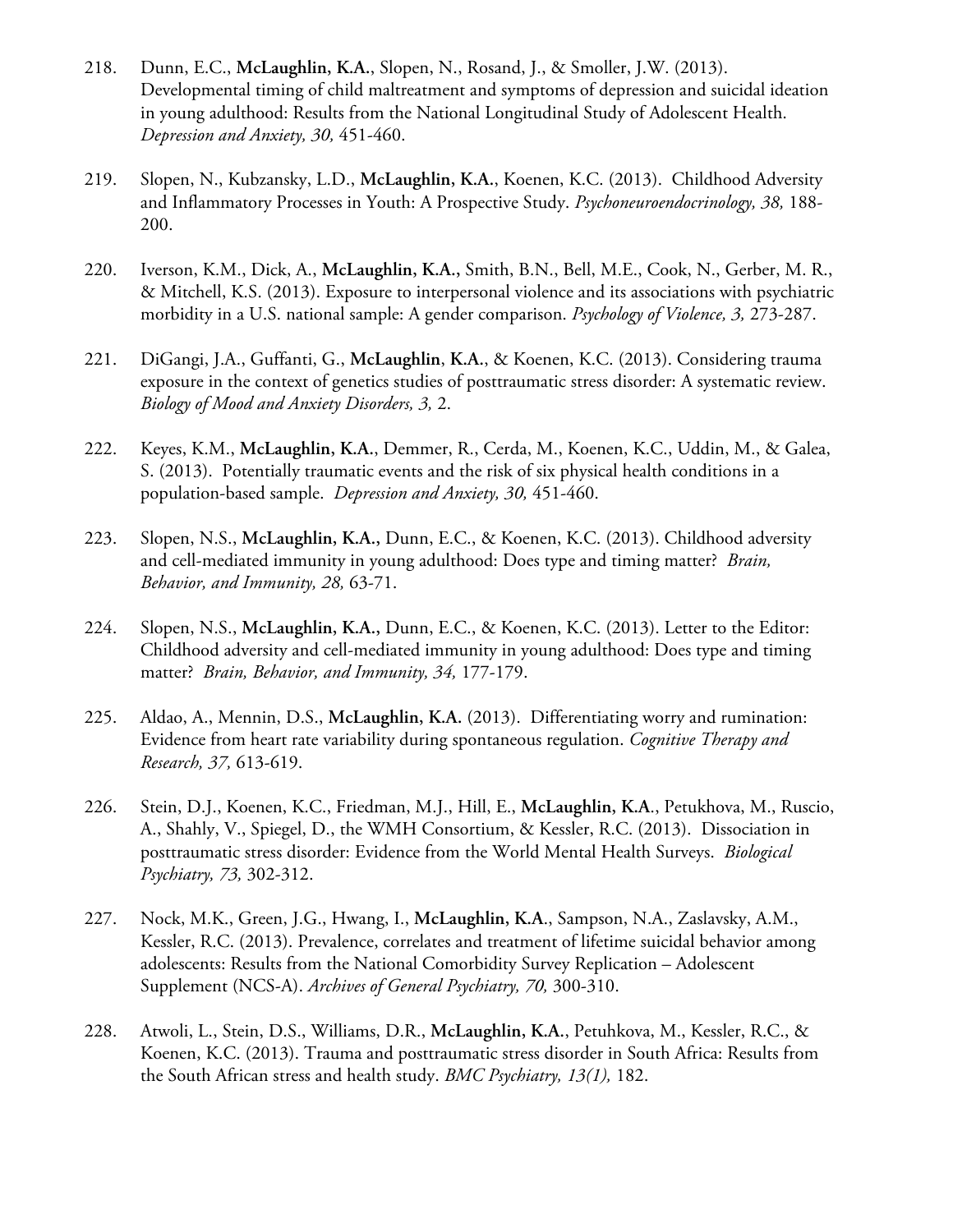- 229. Uddin, M., Chang, S.-C., Zhang, C., Ressler, K., Galea, S., Keyes, K.M., **McLaughlin, K.A.**, Wildman, D.E., Aiello, A.E., Koenen, K.C. (2013). ADCYAP1R1 genotype, post-traumatic stress disorder and depression among women exposed to childhood maltreatment. *Depression and Anxiety, 30,* 251-258.
- 230. Nock, M.K., Deming, C.A., Fullerton, C.S., Gilman, S., Goldenberg, M., Kessler, R.C., McCaroll, J.E., **McLaughlin, K.A.,** Peterson, C., Schoenbaum, M., Stanley, B., & Ursano, R.J. (2013). Suicide among soldiers: A review of psychosocial risk and protective factors. *Psychiatry, 76,*97-125.
- 231. Kovess, V., Alonso, J., Angermeyer, M., Bromet, E., de Girolamo, G., de Jonge, P., Demyttenaere, K., Florescu, S.E., Gruber, M.J., Gureje, O., Hu, C., Huang, Y., Karam, E.G., Jin, R., Lépine, J.P., Levinson, D., **McLaughlin, K.A.**, Medina-Mora, M.E., O'Neill, S., Ono, Y., Posada-Villa, J.A., Sampson, N.A., Scott, K.M., Shahly, V., Stein, D.J., Viana, M.C., Zarkov, Z., Kessler, R.C. (2013). Irritable mood in adult major depressive disorder: results from the World Mental Health Surveys. *Depression and Anxiety, 30,* 395-406.
- 232. **McLaughlin, K.A**. (2013). The developmental psychopathology of major depression. In Power, M. (Ed.), *Mood Disorders: A Handbook of Science and Practice – 2nd Edition* (pgs. 107-141)*.* New York, NY: Wiley-Blackwell.
- 233. **McLaughlin, K.A**., Sheridan, M.A., & Nelson, C.A. (2013). Adverse Childhood Experiences and Brain Development: Neurobiological Mechanisms linking the Social Environment to Psychiatric Disorders. In Koenen, K.C., Rudenstein, S., & Galea, S. (Eds.), *Life Course Epidemiology of Mental Disorders* (pgs. 249-258)*.* New York, NY: Oxford University Press.

- 234. **McLaughlin, K.A.,** Green, J.G., Gruber, M.J., Sampson, N.A., Zaslavsky, A.M., Kessler, R.C. (2012). Childhood adversities and first onset of psychiatric disorders in a national sample of adolescents. *Archives of General Psychiatry, 69,* 1151-1160.
- 235. **McLaughlin, K.A.,** Green, J.G., Hwang, I., Sampson, N.A., Zaslavsky, A.M., Kessler, R.C. (2012). Intermittent explosive disorder (IED) in the National Comorbidity Survey Replication Adolescent Supplement. *Archives of General Psychiatry, 69,* 1131-1139.
- 236. **McLaughlin, K.A.,** Costello, E.J., LeBlanc, W., Sampson, N.A., & Kessler, R.C. (2012). Socioeconomic status and adolescent mental disorders. *American Journal of Public Health, 102,*  1742-1750.
- 237. **McLaughlin, K.A.**, Nelson, C.A., Fox, N.A., & Zeanah, C.H. (2012). Attachment security as a mechanism linking foster care placement with improved mental health outcomes in previously institutionalized children. *Journal of Child Psychology and Psychiatry, 53,* 46-55.
- 238. **McLaughlin, K.A.,** Green, J.G., Alegria, M., Costello, E.J., Gruber, M.G., Sampson, N.A., Kessler, R.C. (2012). Food insecurity and mental disorders in a national sample of adolescents. *Journal of the American Academy of Child and Adolescent Psychiatry, 51,* 1293-1303.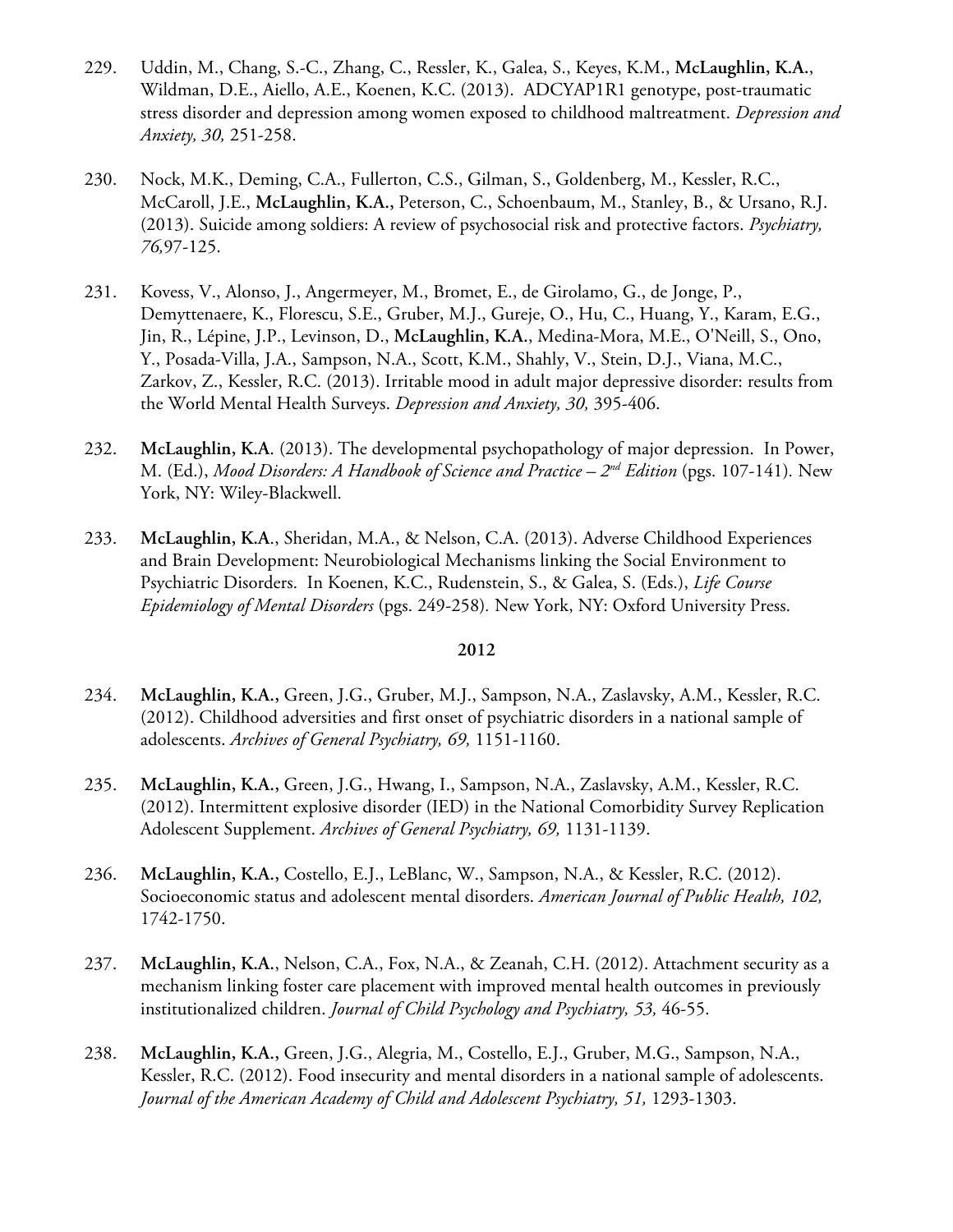- 239. Sheridan, M.A., Fox, N.A., Zeanah, C.H., **McLaughlin, K.A.,** & Nelson, C.A. (2012). Variation in neural development as a result of exposure to institutionalization early in childhood. *Proceedings of the National Academy of Sciences, 109,* 12927–12932.
- 240. Kessler, R.C., **McLaughlin, K.A.,** Koenen, K.C., Petukhova, M., Hill, E., & the WHO World Mental Health Survey Consortium. (2012). The importance of secondary trauma exposure for post-disaster mental disorder. *Epidemiology and Psychiatric Sciences, 21,* 35-45.
- 241. **McLaughlin, K.A.** & Nolen-Hoeksema, S. (2012). Interpersonal stress generation as a mechanism linking rumination to internalizing symptoms in early adolescents. *Journal of Clinical Child and Adolescent Psychology, 41,* 584-597.
- 242. Keyes, K.M., **McLaughlin, K.A**., Koenen, K.C., Goldman, E., Uddin, M., Galea, S. (2012). Child maltreatment increases vulnerability to adverse social contexts: Neighborhood physical disorder and binge drinking in Detroit. *Drug and Alcohol Dependence, 122,* 77-85.
- 243. Slopen, N.\*, **McLaughlin, K.A.,** Fox, N.A., Zeanah, C.H., & Nelson, C.A. (2012). Alternations in neural processing and psychopathology in children raised in institutions. *Archives of General Psychiatry, 69,* 1022-1030.
- 244. Scott, K.M., **McLaughlin, K.A**., Smith, D.A.R., & Ellis, P.M. (2012). Child maltreatment and DSM-IV adult mental disorders: A comparison of prospective and retrospective findings. *British Journal of Psychiatry, 200,* 469-475.
- 245. **McLaughlin, K.A.,** Gadermann, A.M., Hwang, I., Sampson, N.A., the WHO World Mental Health Survey Consortium, & Kessler, R.C. (2012). Parent psychopathology and offspring mental disorders in the WHO World Mental Health Surveys. *British Journal of Psychiatry, 200,*  290-299.
- 246. Hatzenbuehler, M.L., **McLaughlin, K.A.,** & Xuan, Z. (2012). Social networks and risk for depressive symptoms in a national sample of sexual minority youth. *Social Science and Medicine, 75,* 1184-1191.
- 247. **McLaughlin, K.A.**, Hatzenbuehler, M.L., & Xuan, Z. (2012). Disproportionate exposure to early-life adversity and sexual orientation disparities in psychiatric morbidity. *Child Abuse and Neglect, 36,* 645-655.
- 248. Keyes, K.M., Eaton, N.R., Krueger, R.F., **McLaughlin, K.A.,** Wall, M.M., Grant, B.F., & Hasin, D.S. (2012). Child maltreatment and the structure of common psychiatric disorders. *British Journal of Psychiatry*, *200,* 107-115.
- 249. Herts, K.\*, **McLaughlin, K.A.,** & Hatzenbuehler, M.L. (2012). Emotion dysregulation as a mechanism linking stress exposure to adolescent aggressive behavior. *Journal of Abnormal Child Psychology, 40,* 1111-1122.
- 250. **McLaughlin, K.A.,** Nandi, A., Keyes, K.M., Uddin, M., Aiello, A., Galea, S., & Koenen, K.C. (2012). Home foreclosure and risk of psychiatric morbidity during the recent financial crisis. *Psychological Medicine, 42,* 1441-1448.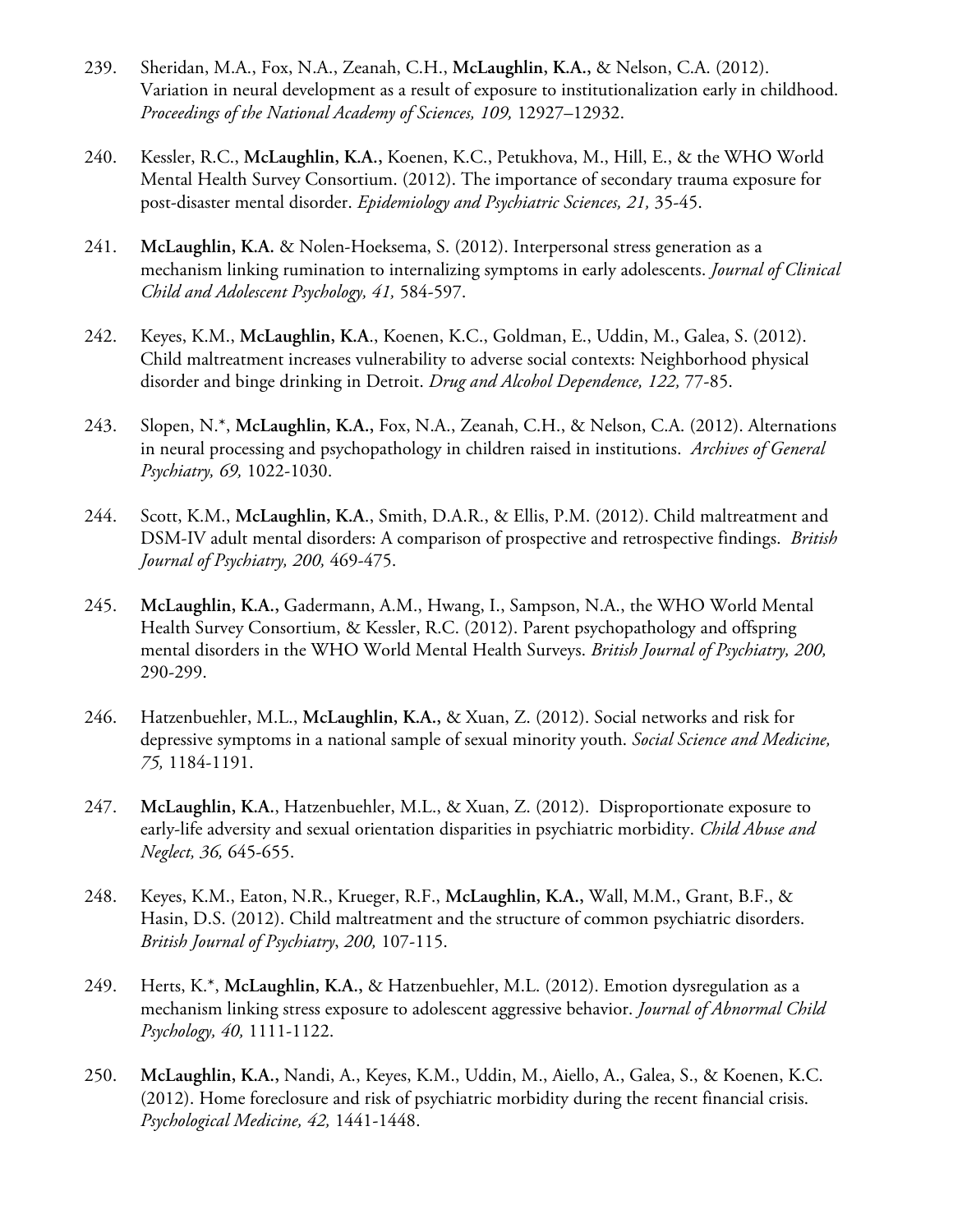- 251. Kessler, R.C., Avenevoli, A., **McLaughlin, K.A**., Green, J.G., Lakoma, M.D., Petukhova, M., Pine, D.S., Sampson, N.A., Zaslavsky, A.M., Merikangas, K.R. (2012) Lifetime comorbidity of DSM-IV disorders in the NCS-R Adolescent Supplement (NCS-A). *Psychological Medicine, 42,*  1997-2010.
- 252. Green, J.G., Gruber, M.J., Kessler, R.C., Lin, J.Y., **McLaughlin**, **K.A.,** Sampson, N.A., Zaslavsky, A.M. & Alegria, M. (2012) Diagnostic validity across racial and ethnic groups in the assessment of adolescent DSM-IV disorders. *International Journal of Methods in Psychiatric Research, 21,* 311-320.
- 253. Kessler R.C., Avenevoli S., Costello E.J., Georgiades K., Green J.G., Gruber M.J., He J.-P., Koretz D., **McLaughlin K.A.**, Petukhova M., Sampson N.A., Zaslavsky A.M., Merikangas K.R. (2012). Prevalence, persistence, and socio-demographic correlates of DSM-IV disorders in the NCS-R Adolescent Supplement (NCS-A). *Archives of General Psychiatry*, *69,* 372-380.
- 254. Kessler R.C., Avenevoli S., Costello E.J., Green J.G., Gruber M.J., **McLaughlin K.A.**, Petukhova M., Sampson N.A., Zaslavsky A.M., Merikangas K.R. (2012). Severity of 12-month DSM-IV disorders in the NCS-R Adolescent Supplement (NCS-A). *Archives of General Psychiatry, 69,* 381-389.
- 255. Behar, E., McGowan, S.K., **McLaughlin, K.A.**, Borkovec, T.D., Goldwin, M., & Bjorkquist, O. (2012). Concreteness of positive, negative, and neutral repetitive thinking about the future. *Behavior Therapy, 43,* 300-312.
- 256. Gadermann, A.M., Gilman, S.E., **McLaughlin, K.A.**, Nock, M.K., Petukhova, M., Sampson, N.A., & Kessler, R.C. (2012). Projected rates of psychological disorders and suicidality among soldiers based on simulations of matched general population data. *Military Medicine, 177,* 1002- 1010.
- 257. Al-Hamzawi, A., Al-Diwan, J.K., Al-Hasnawi, S.M., Taib, N.I., Chatterji, S., Hwang, I., Kessler, R.C., & **McLaughlin, K.A.** (2012). Prevalence and correlates of intermittent explosive disorder in Iraq. *Acta Psychiatrica Scandinavica, 126,* 219-228.
- 258. Kessler, R.C., Coccaro, E.F., Fava, M., **& McLaughlin, K.A**. (2012). The phenomenology and epidemiology of Intermittent Explosive Disorder. In Grant, J.E. & Potenza, M.N. (Eds.), *Oxford Handbook of Impulse Control Disorders* (pp. 149-164). New York, NY: Oxford University Press.

- 259. **McLaughlin, K.A.**, Fox, N.A., Zeanah, C.H., & Nelson, C.A., (2011). Adverse rearing environments and neural development in children: The development of frontal electroencephalogram (EEG) asymmetry. *Biological Psychiatry, 70,* 1008-1015.
- 260. **McLaughlin, K.A**. (2011). The public health impact of major depression: A call for interdisciplinary prevention efforts. *Prevention Science, 12,* 361-371.
- 261. **McLaughlin, K.A**., Nolen-Hoeksema, S. (2011). Rumination as a transdiagnostic factor in depression and anxiety. *Behaviour Research and Therapy, 49,* 186-193.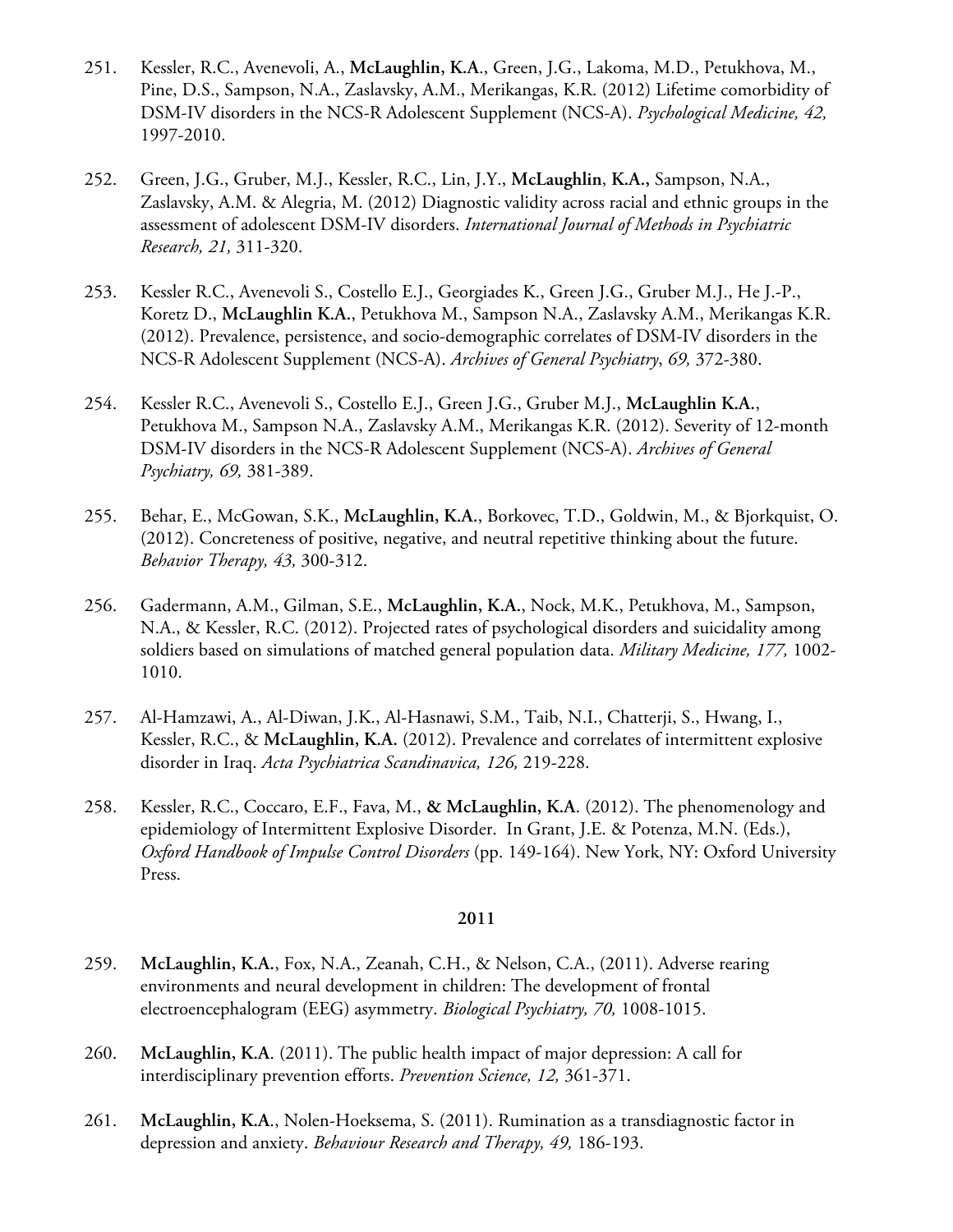- 262. **McLaughlin, K.A.**, Breslau, J., Green, J.G., Lakoma, M.D., Sampson, N.A., Zaslavsky, A.M., & Kessler, R.C. (2011). Childhood family socioeconomic status and the onset, persistence, and severity of DSM-IV disorders in a U.S. national sample. *Social Science and Medicine, 73,* 1088- 1096.
- 263. **McLaughlin, K.A**., Berglund, P., Gruber, M.J., Sampson, N.A., Zaslavsky, A., & Kessler, R.C. (2011). Recovery from PTSD following Hurricane Katrina. *Depression and Anxiety, 28,* 439- 446.
- 264. Roberts, A.L., **McLaughlin, K.A**., Conron, K.J., & Koenen, K.C. (2011). Adult stressors, history of childhood adversity, and risk of perpetration of intimate partner violence among men and women. *American Journal of Preventive Medicine, 40*, 128-138.
- 265. **McLaughlin, K.A**., Hatzenbuehler, M.L., Mennin, D.S., & Nolen-Hoeksema, S. (2011). Emotion dysregulation and adolescent psychopathology: A prospective study. *Behaviour Research and Therapy, 49,* 544-554*.*
- 266. Hatzenbuehler, M.L., Keyes, K.M., & **McLaughlin, K.A**. (2011). The protective effect of social/contextual factors on psychiatric morbidity in LGB populations. *International Journal of Epidemiology, 40,* 1071-1080.
- 267. Kessler, R.C., Ormel, J., Petukhova, M., **McLaughlin, K.A.**, Green, J.G., Russo, L.J., Stein, D.J., Zaslavsky, A.M., Üstün, T.B., & the WHO World Mental Health Survey Consortium. (2011). Development of lifetime comorbidity in the WHO World Mental Health (WMH) Surveys. *Archives of General Psychiatry, 68*, 90-100.
- 268. Kessler, R.C., Cox, B.J., Green, J.G., Ormel, J., **McLaughlin, K.A**., Merikangas, K.M., Petukhova, M., Pine, D.S., Russo, L.J., Swendsen, J., Wittchen, H.U., & Zaslavsky, A.M. (2011). The effects of latent variables in the development of comorbidity among common mental disorders. *Depression and Anxiety, 28,* 29-39.
- 269. Shear, M.K., **McLaughlin, K.A**., Ghesquiere, A., Gruber, M.J., Sampson, N.A., & Kessler, R.C. (2011). Complicated grief associated with Hurricane Katrina. *Depression and Anxiety, 28,* 648- 657*.*
- 270. **McLaughlin, K.A**., Xuan, Z., Subramanian, S.V., & Koenen, K.C. (2011). State-level women's status and psychiatric disorders among U.S. women. *Social Psychiatry and Psychiatric Epidemiology, 46,* 1161-1171.
- 271. Miller, E., Breslau, J., Chung, J., Green, J.G., **McLaughlin, K.A**., & Kessler, R.C. (2011). Adverse childhood experiences and risk for physical violence in adolescent dating relationships. *Journal of Epidemiology and Community Health, 65,* 1006-1013.
- 272. Bos, K., Zeanah, C.H., Fox, N.A., Drury, S.S., **McLaughlin, K.A**, & Nelson, C.A. (2011). Psychiatric outcomes in young children with a history of institutionalization. *Harvard Review of Psychiatry, 19,* 15-24.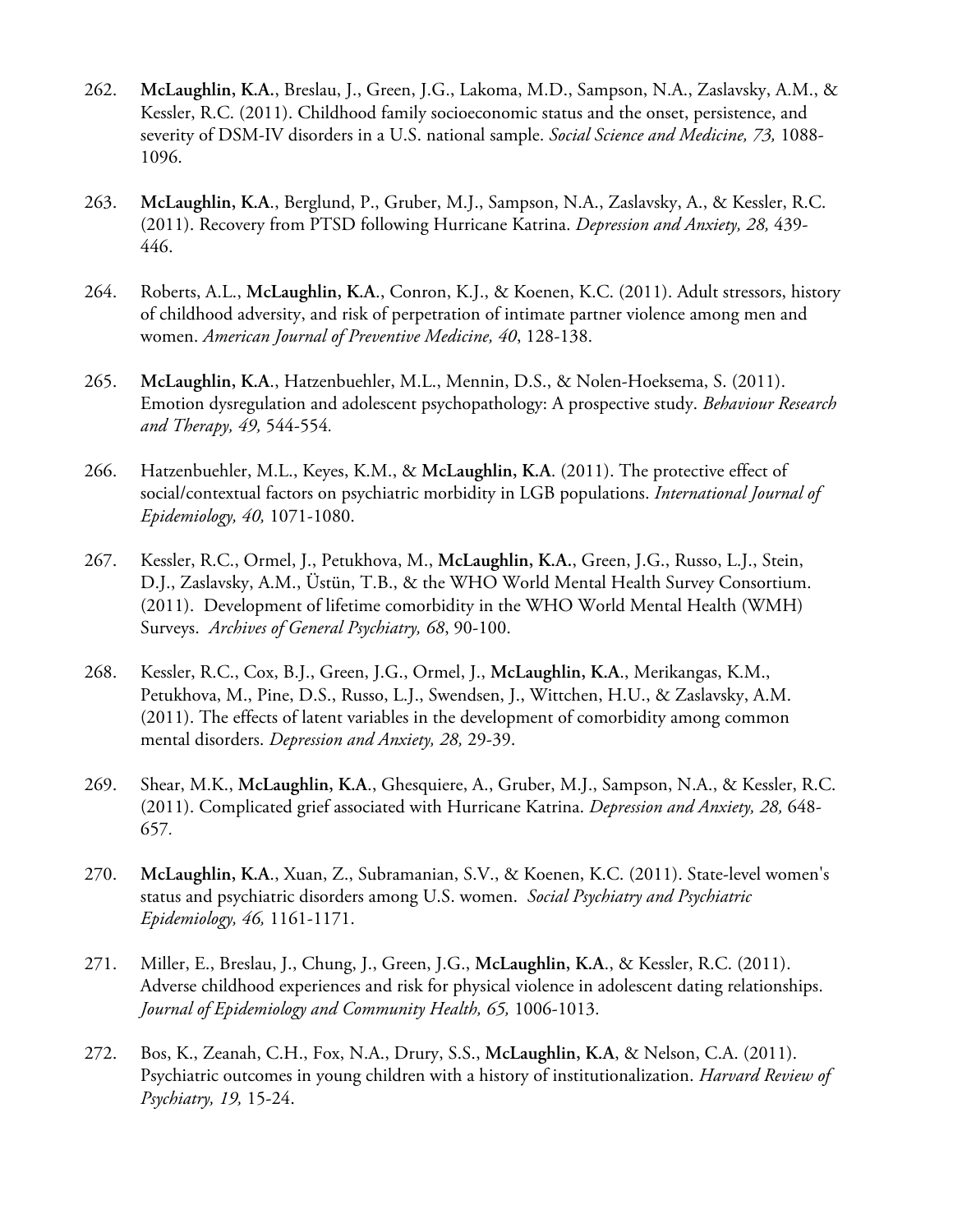273. **McLaughlin, K.A**., & Nolen-Hoeksema, S. (2011). The role of rumination in promoting and preventing depression in adolescent girls. In: T. Strauman, Costanzo, Garber, & Abramson (Eds.). *Depression in Adolescent Girls*, (pp. 112-129). New York: Guilford Press.

- 274. **McLaughlin, K.A**., Fox, N.A., Zeanah, C.H., Sheridan, M.A., Marshall, P.J., & Nelson, C.A. (2010). Delayed maturation in brain electrical activity partially explains the association between early environmental deprivation and symptoms of attention-deficit hyperactivity disorder (ADHD). *Biological Psychiatry, 68,* 329-336.
- 275. **McLaughlin, K.A**., Kubzansky, L.D., Dunn, E.C., Waldinger, R., Vaillant, G.E., & Koenen, K.C. (2010). Childhood social environment, emotional reactivity to stress, and mood and anxiety disorders across the life course. *Depression and Anxiety, 27*, 1087-1094.
- 276. Green, J.G., **McLaughlin, K.A.**, Berglund, P., Gruber, M., Sampson, N., & Kessler, R.C. (2010). Childhood adversities and adult psychopathology in the National Comorbidity Survey Replication (NCS-R) I: Associations with first onset of DSM-IV disorders. *Archives of General Psychiatry, 62,* 113-123.
- 277. **McLaughlin, K.A**., Green, J.G., Gruber, M., Sampson, N., & Kessler, R.C. (2010). Childhood adversities and adult psychopathology in the National Comorbidity Survey Replication (NCS-R) II: Associations with persistence of DSM-IV disorders. *Archives of General Psychiatry, 62,* 124- 132.
- 278. **McLaughlin, K.A**., Green, J.G., Gruber, M., Sampson, N., & Kessler, R.C. (2010). Childhood adversities and adult psychopathology in the National Comorbidity Survey Replication (NCS-R) III: Associations with functional impairment related to DSM-IV disorders. *Psychological Medicine, 40*, 847-859.
- 279. Keyes, K.M., Hatzenbuehler, M.L., **McLaughlin, K.A**., Link, B., Olfson, M., Grant, B.F., & Hasin, D. (2010). Stigma and treatment for alcohol use disorders in the United States. *American Journal of Epidemiology, 172,* 1364-1372.
- 280. **McLaughlin, K.A**., Conron, K.J., Koenen, K.C., & Gilman, S.E. (2010). Childhood adversity, adult stressful life events, and risk of past-year psychiatric disorder: A test of the stress sensitization hypothesis in a population-based sample of adults. *Psychological Medicine, 40,* 1647- 1658.
- 281. Sheridan, M.A., Drury, S., **McLaughlin, K.A**., & Almas, A. (2010). Early exposure to institutionalization: Neurobiological consequences and genetic modifiers. *Neuropsychology Review, 20,* 414-429.
- 282. **McLaughlin, K.A**., Fairbanks, J.A., Gruber, M., Jones, R.T., Osofsky, J.D., Pfefferbaum, B., Sampson, N., & Kessler, R.C. (2010). Trends in serious emotional disturbance among youths exposed to Hurricane Katrina. *Journal of the American Academy of Child and Adolescent Psychiatry, 49*, 990-1000.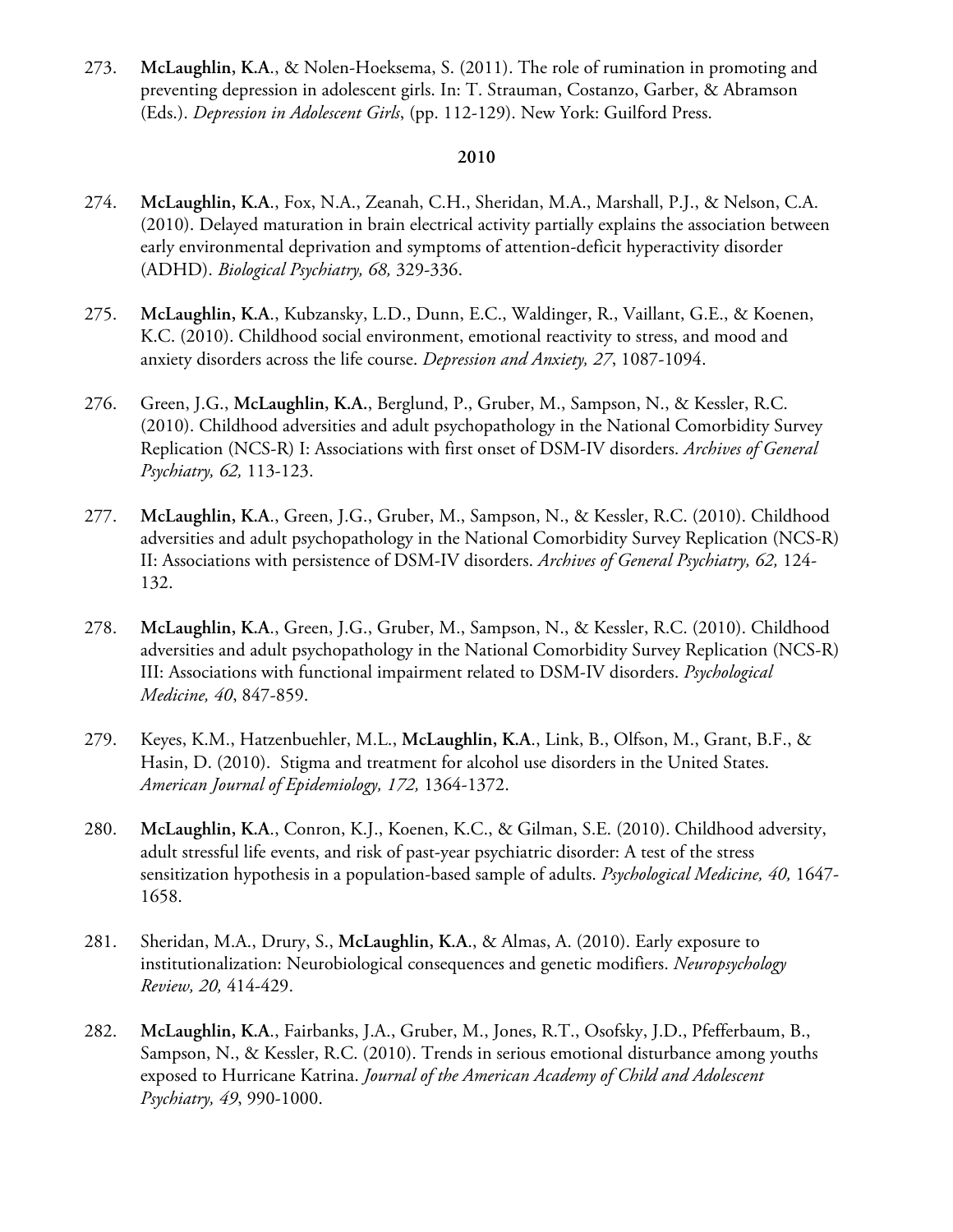- 283. Kessler, R.C., **McLaughlin, K.A**., Green, J.G., Gruber, M.J., Sampson, N.A., Zaslavsky, A.M., & the WHO World Mental Health Survey Consortium. (2010). Childhood adversities and adult psychopathology in the World Health Organization World Mental Health Surveys. *British Journal of Psychiatry, 197*, 378-385.
- 284. **McLaughlin, K.A**., Hatzenbuehler, M.L., & Keyes, K.M. (2010). Responses to discrimination and psychiatric disorders among Black, Hispanic, female, and lesbian, gay, and bisexual individuals. *American Journal of Public Health, 100,* 1477-1484.
- 285. Hilt, L., **McLaughlin, K.A**., & Nolen-Hoeksema, S. (2010). Examination of the response styles theory in a community sample of young adolescents. *Journal of Abnormal Child Psychology, 38,* 545-556.
- 286. Kessler, R.C., Birnbaum, H., Shahly, V., Bromet, E., Hwang, I., **McLaughlin, K.A**., Sampson, N.A., & the WHO World Mental Health Survey Consortium. (2010). Age differences in the prevalence and comorbidity of DSM-IV major depressive episodes: Results from the WHO World Mental Health Survey Initiative. *Depression and Anxiety, 27,* 351-364.
- 287. Hatzenbuehler, M.L., **McLaughlin, K.A**., Keyes, K.M., & Hasin, D.S. (2010). The impact of discriminatory laws on psychiatric disorders in LGB populations: A prospective study. *American Journal of Public Health, 100,* 452-459.

- 288. **McLaughlin, K.A**., Fairbanks, J.A., Gruber, M., Jones, R.T., Pfefferbaum, B., Sampson, N., & Kessler, R.C. (2009). Serious emotional disturbance among youth exposed to Hurricane Katrina two years post-disaster. *Journal of the American Academy of Child and Adolescent Psychiatry, 48,*  1069-1078.
- 289. **McLaughlin, K.A**., Hatzenbuehler, M.L., & Hilt, L.M. (2009). Emotion dysregulation as a mechanism linking peer victimization to internalizing symptoms in adolescents. *Journal of Consulting and Clinical Psychology, 77*, 894-904.
- 290. **McLaughlin, K.A**., & Hatzenbuehler, M.L. (2009). Stress, anxiety sensitivity, and internalizing symptoms in adolescents. *Journal of Abnormal Psychology, 118,* 659-669.
- 291. **McLaughlin, K.A**., & Hatzenbuehler, M. (2009). Mechanisms linking stressful life events and mental health problems in a prospective, community-based sample of adolescents. *Journal of Adolescent Health, 44,* 153-160.
- 292. Mennin, D.S., **McLaughlin, K.A**., & Flanagan, T. (2009). Emotion regulation deficits in generalized anxiety disorder, social phobia, and their co-occurrence. *Journal of Anxiety Disorders, 23,* 866-871.

#### **2008**

293. Hatzenbuehler, M., **McLaughlin, K.A.**, & Nolen-Hoeksema, S. (2008). Emotion regulation and the development of internalizing symptoms in a longitudinal study of LGB adolescents and their heterosexual peers. *Journal of Child Psychology and Psychiatry, 49*, 1270-1278.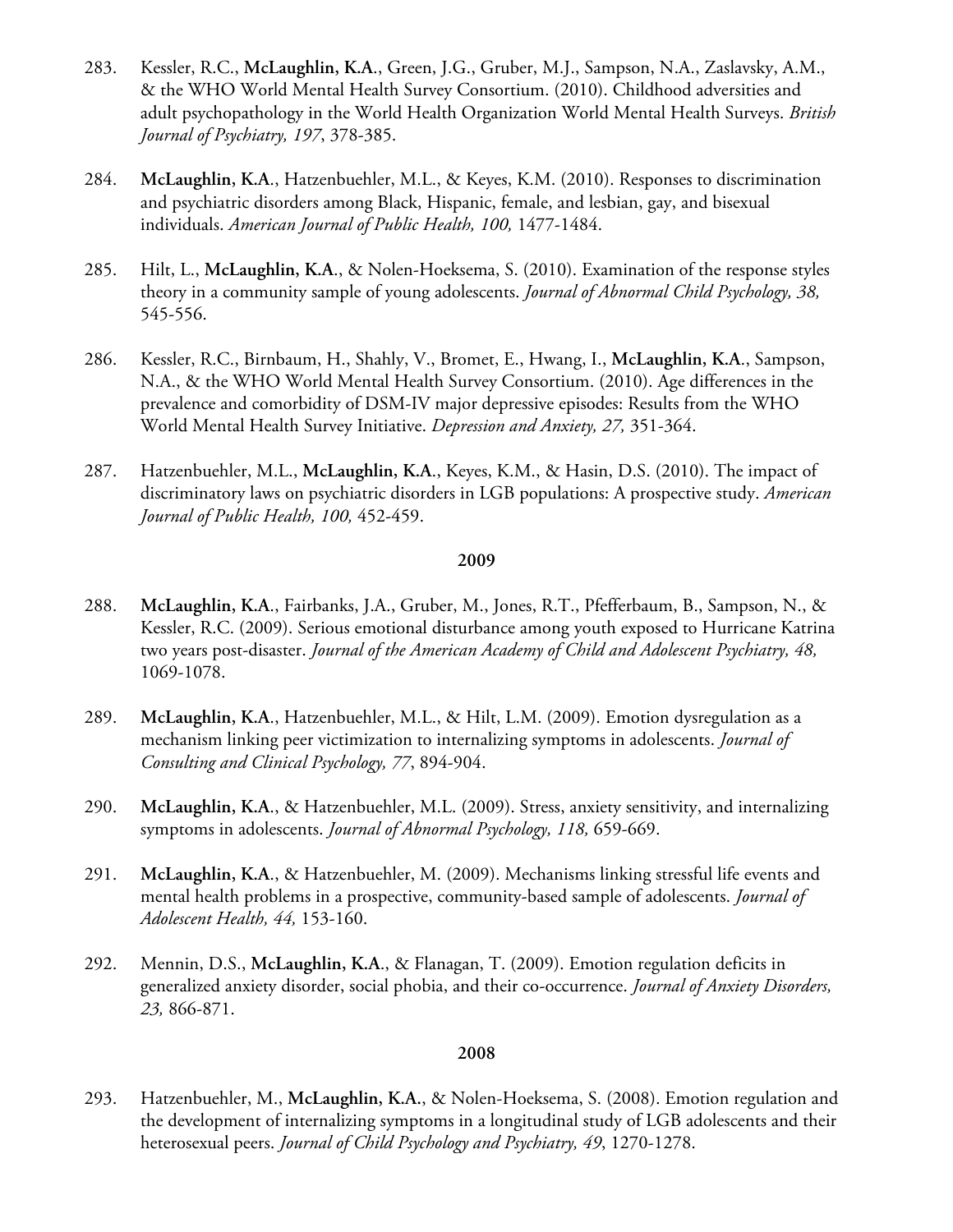- 294. **McLaughlin, K.A**., Behar, E., & Borkovec, T.D. (2008). Family history of psychiatric problems in generalized anxiety disorder. *Journal of Clinical Psychology, 64,* 905-918.
- 295. **McLaughlin, K.A**. (2008). Universal prevention of adolescent depression. In: S. Nolen-Hoeksema & L.M. Hilt (Eds.), *Handbook of Depression in Adolescents*, (pp. 661-683). New York: Routledge.

- 296. **McLaughlin, K.A**., Hilt, L., & Nolen-Hoeksema, S. (2007). Racial/ethnic differences in internalizing and externalizing symptoms in adolescents. *Journal of Abnormal Child Psychology, 35,* 801-806.
- 297. **McLaughlin, K.A**., Mennin, D.S, & Farach, F. (2007). The contributory role of worry to emotion regulation deficits in generalized anxiety disorder. *Behaviour Research and Therapy, 45,*  1735-1752.
- 298. **McLaughlin, K.A**., Borkovec, T.D., Sibrava, N.J. (2007). The effect of worry and rumination on affect states and cognitive activity. *Behavior Therapy, 38,* 23-38.

### **2005**

299. **McLaughlin, K.A**., & Mennin, D.S. (2005). Clarifying the relationship between dependent personality disorder and anxiety disorders. *Clinical Psychology: Science and Practice, 12,* 417-420.

### **TEACHING**

Commendation for Extraordinary Teaching; Harvard University; 2020

The Science of Stress (PSY1809); Harvard University

Advanced Psychopathology (PSY2040); Harvard University

Professional Ethics (PSY3900); Harvard University

Laboratory in Development and Psychopathology (PSY2442R); Harvard University

Research Seminar in Clinical Science (PSY3200); Harvard University

Developmental Psychopathology (Psych 571); University of Washington

Affective Neuroscience (Psych 544B); University of Washington

Co-Instructor; Core Concepts in Cognitive Neuroscience (Psych 506A); University of Washington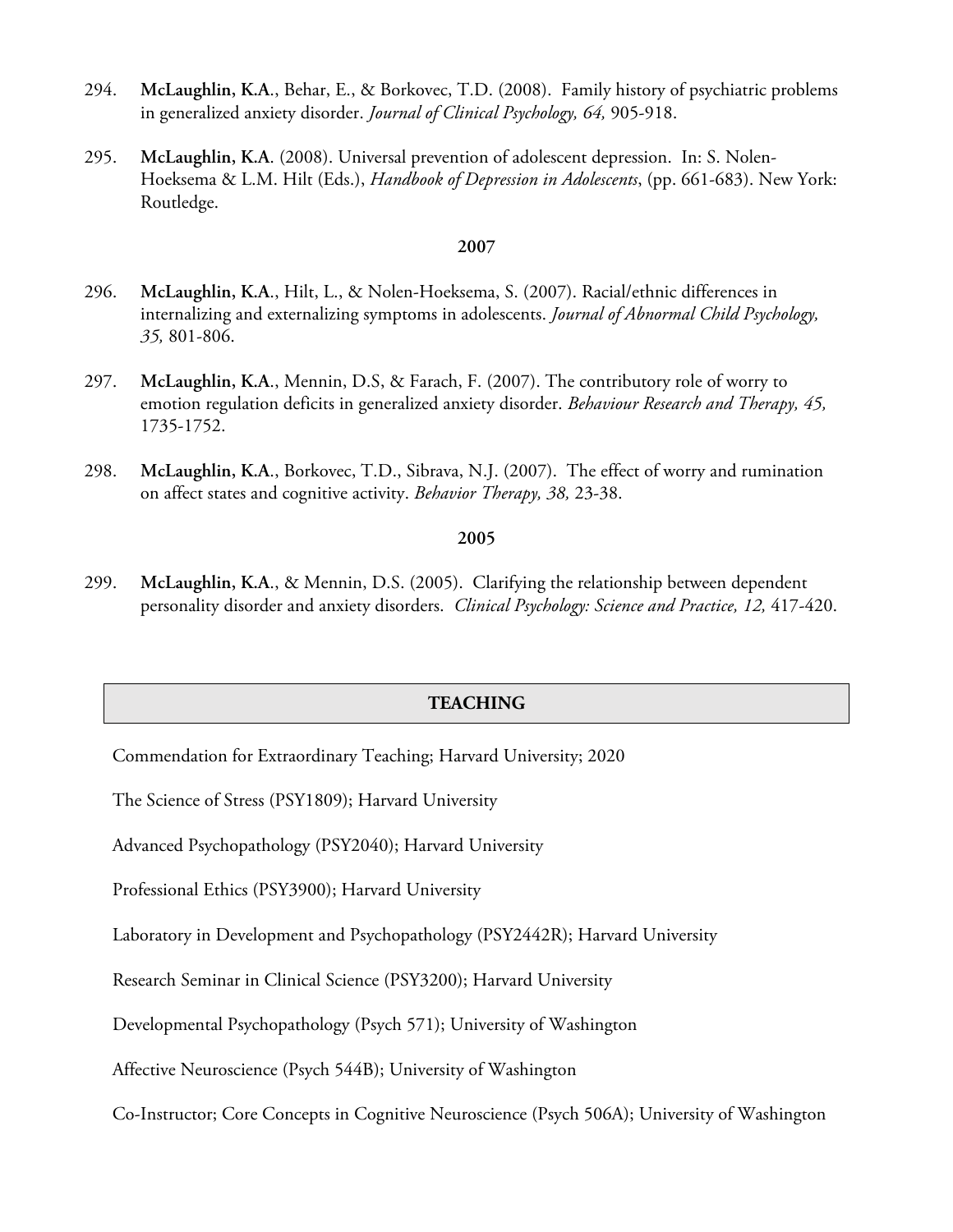# **INVITED TALKS**

McLaughlin, K.A. (May, 2022). Neurodevelopmental mechanisms linking childhood adversity with psychopathology across the life-course. Colloquium, Center for Mind and Brain, Department of Psychology, University of California at Davis.

McLaughlin, K.A. (April, 2022). Neurodevelopmental mechanisms linking childhood adversity with psychopathology across the life-course. Colloquium, Lifespan Brain Institute, Department of Psychiatry, University of Pennsylvania.

McLaughlin, K.A. (April, 2022). Neurodevelopmental mechanisms linking childhood adversity with psychopathology across the life-course. Departmental Colloquium, Conte Center, University of California at Irvine.

McLaughlin, K.A. (November, 2021). Neurodevelopmental mechanisms linking childhood adversity with psychopathology across the life-course. Invited Speaker, Developmental Psychopathology and Neurodevelopment T32 Program; Department of Psychology, Washington University of St. Louis.

McLaughlin, K.A. (November, 2021). Neurodevelopmental mechanisms linking childhood adversity with psychopathology across the life-course. Departmental Colloquium, Department of Psychology, Temple University.

McLaughlin, K.A. (August, 2021). Environmental influences on the biobehavioral mechanisms subsumed within the RDoC model. Department of Psychiatry, Northwestern University.

McLaughlin, K.A. (June, 2021). The long shadow of childhood adversity: Consequences for children's brain and behavioral development. Keynote Speaker. The Developing Child Program. University of California at Berkeley.

McLaughlin, K.A. (April, 2021). The long shadow of childhood sexual abuse: Mechanisms of risk and resilience. Symposium on Faith and Flourishing: Strategies for Preventing and Healing Childhood Sexual Abuse. Harvard Divinity School.

McLaughlin, K.A. (March, 2021). Neurodevelopmental mechanisms linking childhood adversity with psychopathology across the life-course. Grand Rounds, Department of Child Psychiatry, Brown University Medical School.

McLaughlin, K.A. (February, 2021). Neurodevelopmental mechanisms linking childhood adversity with psychopathology across the life-course. Departmental Colloquium, Department of Psychology, University of Minnesota.

McLaughlin, K.A. (February, 2021). Neurodevelopmental mechanisms linking childhood adversity with psychopathology across the life-course. Departmental Colloquium, Department of Psychology, Northwestern University.

McLaughlin, K.A. (November, 2020). Neurodevelopmental mechanisms linking childhood adversity with psychopathology across the life-course. NIH Affective Neuroscience Speaker Series, National Institute of Health.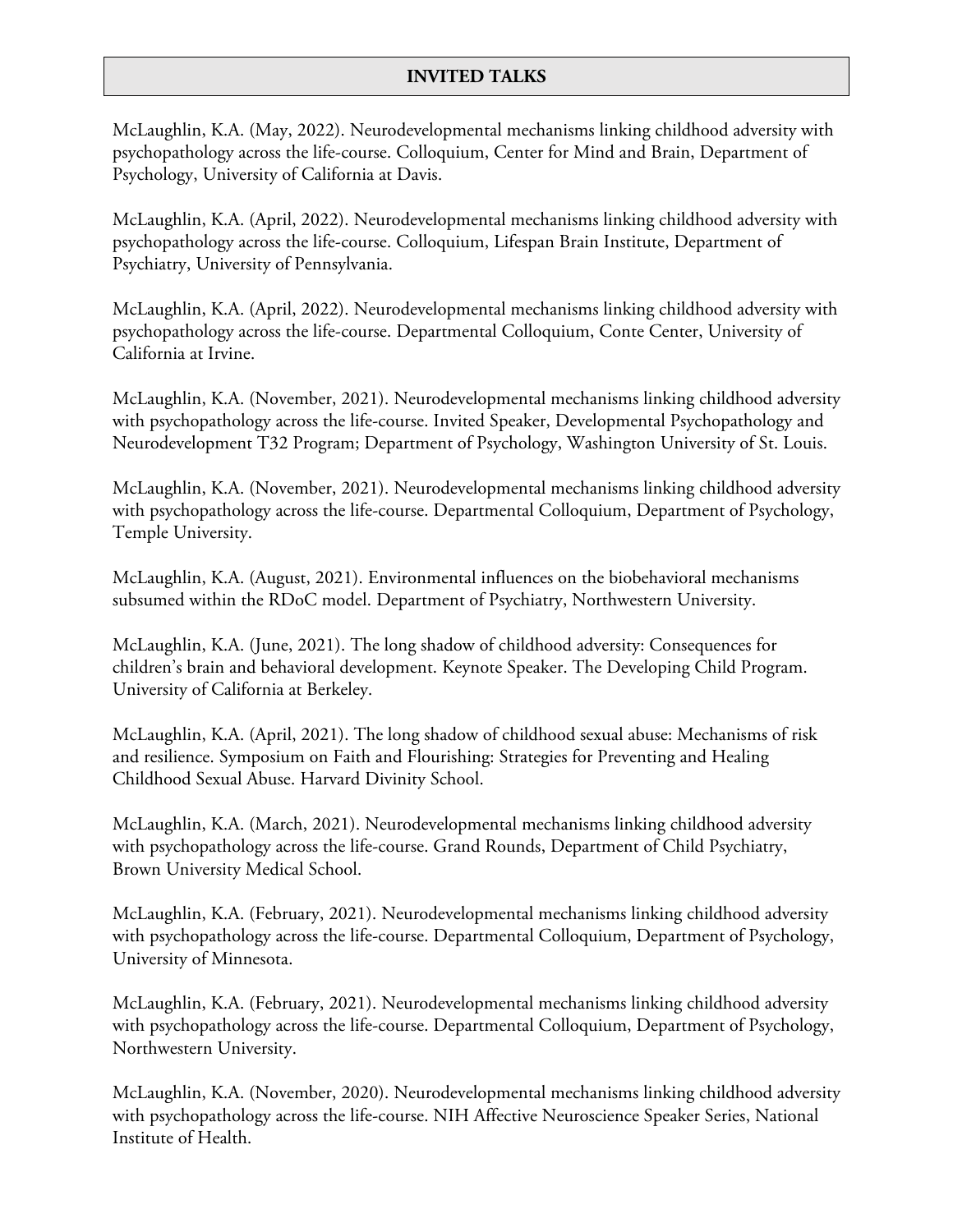McLaughlin, K.A. (November, 2020). Neurodevelopmental mechanisms linking childhood adversity with psychopathology across the life-course. Neuroscience and Cognitive Science Seminar Series, University of Maryland.

McLaughlin, K.A. (October, 2020). Neurodevelopmental mechanisms linking childhood adversity with psychopathology across the life-course. Department of Psychology, Vanderbilt University.

McLaughlin, K.A. (March, 2020). Neurodevelopmental mechanisms linking childhood adversity with psychopathology across the life-course. Neuroimaging and Neuropsychology Lecture Series, Boston Veterans Administration (VA) Healthcare System.

McLaughlin, K.A. (February, 2020). Neurodevelopmental mechanisms linking childhood adversity with psychopathology across the life-course. Grand Rounds Speaker, Massachusetts General Hospital, Department of Psychiatry.

McLaughlin, K.A. (November, 2019). Neurodevelopmental mechanisms linking childhood adversity with psychopathology across the life-course. Grand Rounds; Distinguished Visiting Lecturer Series, Department of Psychiatry, University of California at San Francisco.

McLaughlin, K.A. (October, 2019). Neurodevelopmental mechanisms linking childhood adversity with psychopathology across the life-course. Departmental Colloquium Speaker, Washington University of St. Louis.

McLaughlin, K.A. (October, 2019). Neurodevelopmental mechanisms linking childhood adversity with psychopathology across the life-course. Clinical Science Colloquium Speaker, Department of Psychology, Yale University.

McLaughlin, K.A. (September, 2019). Neurodevelopmental mechanisms linking childhood adversity with psychopathology across the life-course. Perspectives on Trauma Speaker Series, Department of Psychiatry, McLean Hospital.

McLaughlin, K.A. (September, 2019). Neurodevelopmental mechanisms linking childhood adversity with psychopathology across the life-course. Departmental Colloquium Speaker, University of Wisconsin.

McLaughlin, K.A. (June, 2019). Future Directions in Childhood Adversity and Youth Psychopathology. Keynote Speaker, Journal of Clinical Child and Adolescent Psychology Future Directions Forum. Washington, DC.

McLaughlin, K.A. (May, 2019). Effects of Stress and Early Experience on the Adolescent Brain. Advances in Adolescent Neurodevelopment Symposium. Department of Psychology, University of California at Los Angeles.

McLaughlin, K.A. (May, 2019). The Long Shadow of Childhood Adversity: Consequences for Children's Brain and Behavioral Development. Public lecture on potential consequences of family separation at U.S. border, University of California at Los Angeles.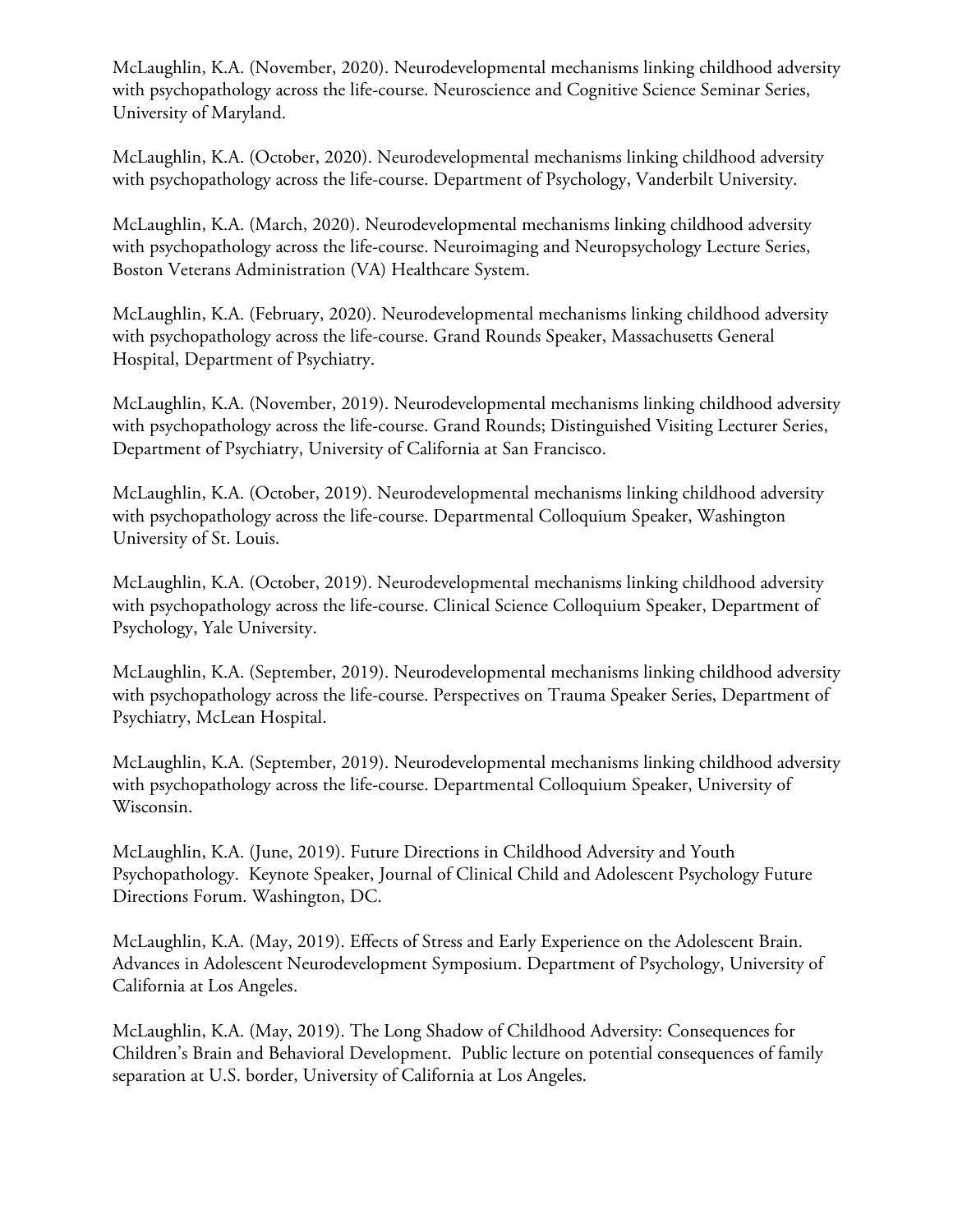McLaughlin, K.A. (May, 2019). Neurodevelopmental mechanisms linking childhood adversity with psychopathology across the life-course. Keynote Speaker, Partners Population Health Annual Meeting. Boston, MA.

McLaughlin, K.A. (March, 2019). Neurodevelopmental mechanisms linking childhood trauma with anxiety and depression. Anxiety and Depression Association of America 2019, Science Spotlight. Chicago, IL.

McLaughlin, K.A. (December, 2018). Neurodevelopmental mechanisms linking childhood adversity with psychopathology. Department of Psychology, Florida International University.

McLaughlin, K.A. (August, 2018). Dynamic fluctuations in brain function following stressful life events: Neural mechanisms linking stress with psychopathology. Invited speaker: Flux Society for Developmental Cognitive Neuroscience Annual Meeting. Berlin, Germany.

McLaughlin, K.A. (May, 2018). Developmental Mechanisms Underlying Resilience following Childhood Trauma. Department of Psychiatry, University of California at San Francisco. San Francisco, CA.

McLaughlin, K.A. (May, 2018). Neurodevelopmental Mechanisms Underlying Socioeconomic Disparities in Academic Achievement and Mental Health. Invited Speaker on the Science of Inequality: 30<sup>th</sup> Annual Association for Psychological Science Annual Convention. San Francisco, CA.

McLaughlin, K.A. (May, 2018). Neural Plasticity following Early Life Adversity. Department of Radiology, University of Washington School of Medicine.

McLaughlin, K.A. (April, 2018). Neurodevelopmental Mechanisms linking Early Adversity with the Adolescent Psychopathology. Department of Psychology, University of California at Berkeley. Berkeley, CA.

McLaughlin, K.A. (March, 2018). Neurodevelopmental Mechanisms linking Environmental Experience with the Onset of Psychopathology. Department of Psychology, University of British Columbia. Vancouver, BC.

McLaughlin, K.A. (November, 2017). Neurodevelopmental Mechanisms linking Environmental Experience with the Onset of Psychopathology. Department of Psychology, University of Michigan. Ann Arbor, MI.

McLaughlin, K.A. (July, 2017). The Neuroscience of Trauma and Adversity. University of Southern California, Annenberg School of Journalism. Los Angeles, CA.

McLaughlin, K.A. (April, 2017). Learning from experience: How does the developing brain adapt to environmental adversity? 12<sup>th</sup> Annual Allen L. Edwards Public Lecture. Department of Psychology, University of Washington. Seattle, WA.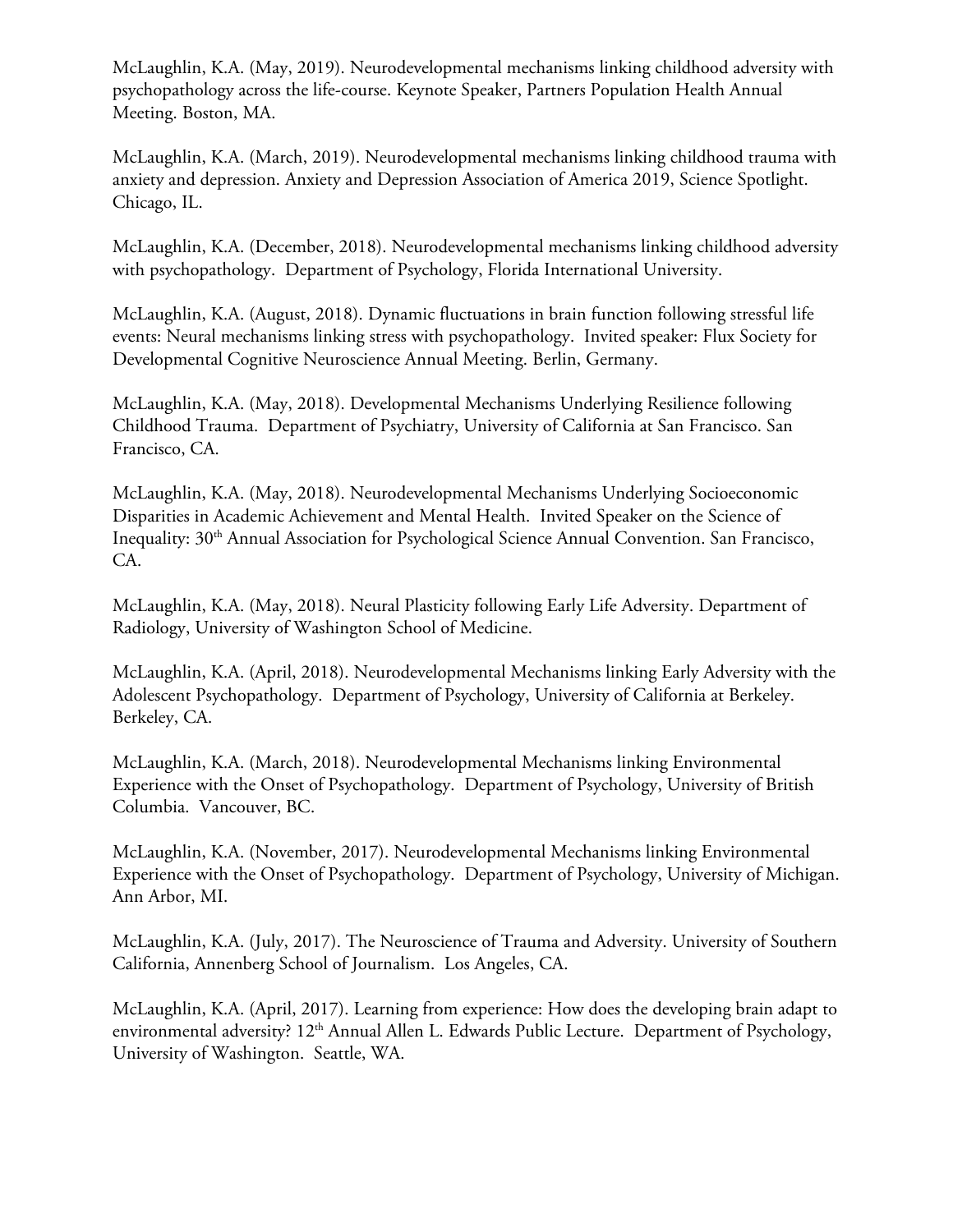McLaughlin, K.A. (April, 2017). Adolescence as a time of risk and resilience following early adverse social experiences. Invited Presidential Symposium: A social neuroscience perspective on adolescent learning and adaptation. Society for Research on Child Development Biennial Meeting. Austin, TX.

McLaughlin, K.A. (March, 2017). The Neuroscience of Adversity. Columbia School of Journalism: Dart Center for Journalism and Trauma, Global Reporting Institute: Early Childhood Experience and the Developing Brain. New York, NY.

McLaughlin, K.A. (January, 2017). Advancing the conceptualization and measurement of childhood adversity: A dimensional approach. National Institute of Health; Meeting of the Network on the Reversibility of the Health Consequences of Childhood Adversity.

McLaughlin, K.A. (January, 2017). Caregiver adversity and neurodevelopmental outcomes in children. 32nd Annual Mortimer D. Sackler Winter Conference in Developmental Psychobiology. Providenciales, Turks & Caicos.

McLaughlin, K.A. (August, 2016). Neurodevelopmental Mechanisms linking Early Adversity with Youth Psychopathology: Threat and Deprivation. Jacobs Foundation meeting on Sensitive Periods in Development. Erice, Sicily.

McLaughlin, K.A. (June, 2016). Trauma Exposure and Threat Processing across Development. Center for Integrative Neuroscience Annual Symposium, 2016 topic: "Neural Substrates of Fear," University of Washington.

McLaughlin, K.A. (April, 2016). Neurodevelopmental Mechanisms linking Childhood Adversity to Mental Disorders across the Life Course. Keynote Speaker, University of Illinois at Chicago Cross Program Conference.

McLaughlin, K.A. (February, 2016). Neurodevelopmental Mechanisms linking Childhood Adversity to Mental Disorders across the Life Course. Departmental Colloquium, University of Pennsylvania.

McLaughlin, K.A. (November, 2015). Neurodevelopmental Mechanisms linking Childhood Adversity to Mental Disorders across the Life Course. Departmental Colloquium, Vanderbilt University.

McLaughlin, K.A. (May, 2016). Trauma and Threat Processing Across Development. Invited Talk co-sponsored by the Society for Research on Child and the Association for Psychological Science (APS) on the topic of "Frontiers in Social Neuroscience: Advancing Understanding of Human Development," APS Annual Meeting, Chicago, IL.

McLaughlin, K.A. (October, 2015). Environmental Experience and Affective Processing Across Development. Invited Speaker, Developmental Affective Neuroscience Symposium, University of Pittsburgh, Pittsburgh, PA.

McLaughlin, K.A. (April, 2015). Environmental Experience and Emotion Regulation in Children. Invited "Flash Talk," Society for Affective Science. Oakland, CA.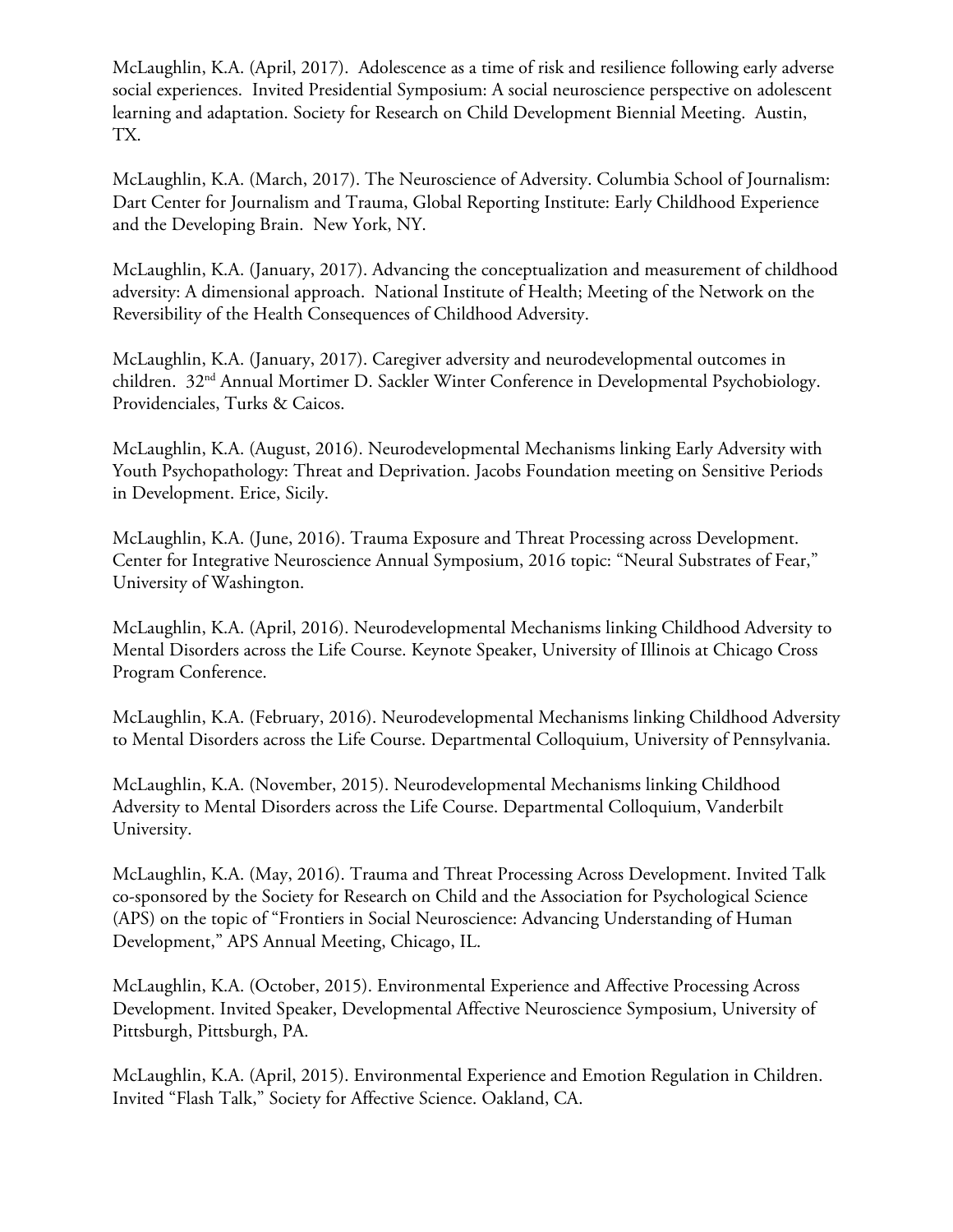McLaughlin, K.A. (April, 2015). Child Trauma and Emotional Processing Across Development. Society for Affective Science Pre-Conference Workshop on Early Adversity, Oakland, CA.

McLaughlin, K.A. (March, 2015). Childhood Adversity and the Developing Brain: Using Neuroscience to Inform Effective Interventions. Keynote Speaker, Northwest Children's Fund 30<sup>th</sup> Anniversary Forum, Town Hall, Seattle, WA.

McLaughlin, K.A. (March, 2015). Adverse Childhood Experiences. Leadership and Education in Adolescent Health Fellowship Program, Seattle Children's Hospital, Seattle, WA.

McLaughlin, K.A. (December, 2014). Beyond Early Life Stress: Environmental Experience and Neural Development in Children. Harvard Department of Psychology Clinical Science Seminar, Boston, MA.

McLaughlin, K.A. (May, 2014). Neurodevelopmental Mechanisms Linking Adverse Childhood Experiences to Mental Disorders Across the Life Course. Columbia Mailman School of Public Health, Psychiatric-Neurological Epidemiology Cluster Seminar, New York, NY.

McLaughlin, K.A. & Sheridan, M.A. (October, 2014). Environmental experience and neural systems underlying emotion regulation. Invited "Flash Talk" at the Neuroscience and Youth Depression Conference, Chapel Hill, NC.

McLaughlin, K.A. (May, 2014). Beyond Early Life Stress: Dimensions of Early Experience and Neural Development. Keynote Speaker, University of Colorado-Denver's Developmental Psychobiology Research Group Annual Conference, Denver, CO.

McLaughlin, K.A. (May, 2014). How Does Trauma Exposure and Adversity Influence Brain Development. Invited Webinar Presentation, Frontiers of Innovation, Harvard Center on the Developing Child.

McLaughlin, K.A. (December, 2013). Childhood Adversity, Self-Regulation, and Psychopathology: From Neurobiology to Intervention. Grand Rounds Speaker, Department of Psychiatry, Seattle Children's Hospital, Seattle, WA.

McLaughlin, K.A. (November, 2013). Mechanisms Linking Adverse Childhood Experiences with Mood and Anxiety Disorders Across the Life Course. Section on Development and Affective Neuroscience, National Institute of Mental Health Intramural Research Program, Bethesda, MD.

McLaughlin, K.A. (August, 2013). Self-Regulation in the Peer Context. Jacobs Foundation Young Scholar's Meeting, Zurich, Switzerland.

McLaughlin, K.A. (June, 2013). Mechanisms Linking Adverse Childhood Experiences with Mood and Anxiety Disorders Across the Life Course. National Center for PTSD, VA Boston Healthcare System, Boston, MA.

McLaughlin, K.A. (June, 2013). Neurobiological Mechanisms Linking Adverse Childhood Experiences to Mental Disorders Across the Life Course. Harvard School of Public Health Brain Health Colloquium, Boston, MA.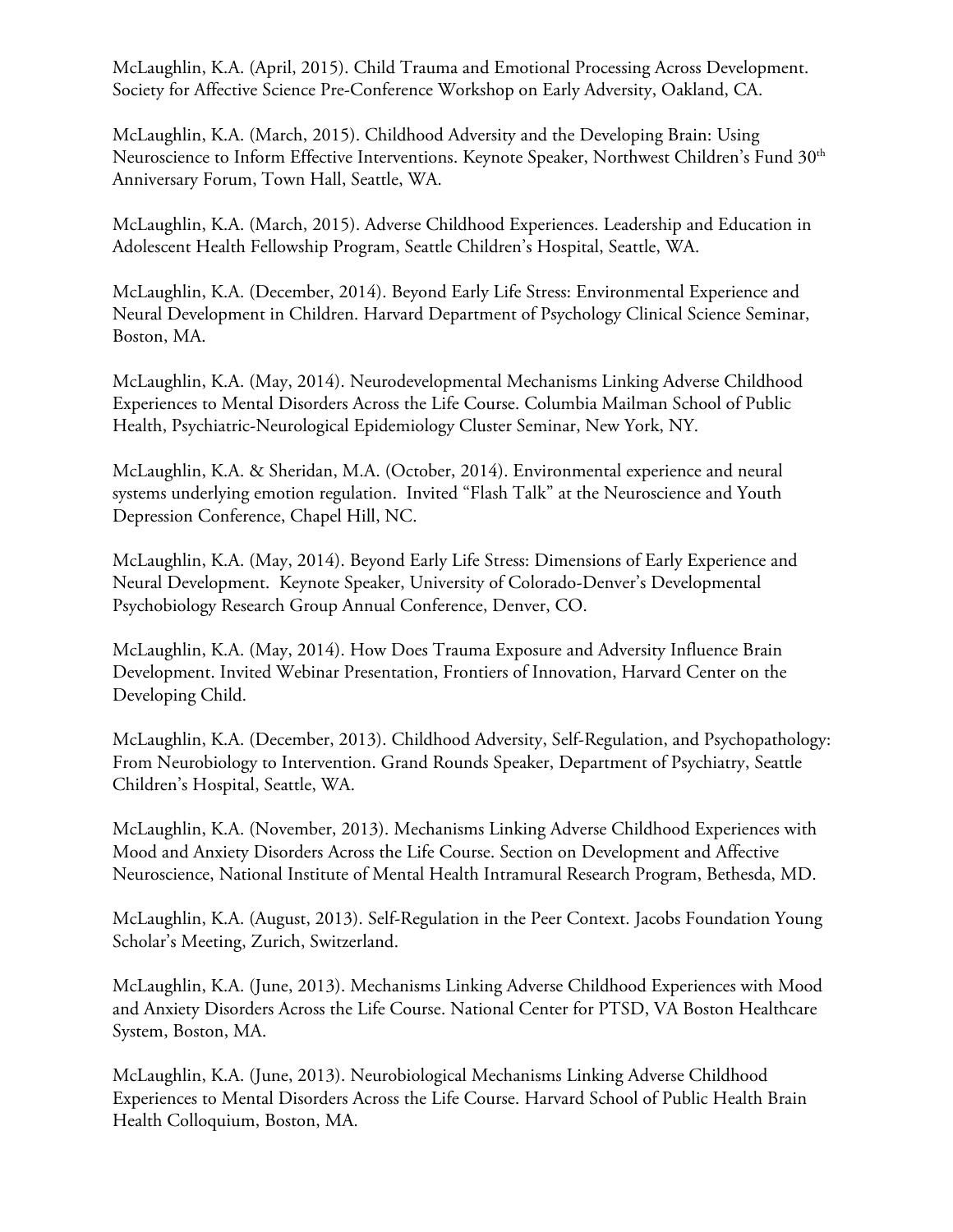McLaughlin, K.A. (June, 2013). Neurons to Neighborhoods: Mechanisms Linking Adverse Childhood Experiences to Psychopathology Across the Life Course. Depression Clinical Research Program, Massachusetts General Hospital, Boston, MA.

McLaughlin, K.A. (October, 2012). Mechanisms Linking Adverse Childhood Experiences with Mood and Anxiety Disorders Across the Life Course. Center for Anxiety and Related Disorders, Boston University, Boston, MA.

McLaughlin, K.A. (March, 2012). Neurobiological Mechanisms Linking Adverse Childhood Experiences with Psychopathology Across the Life Course. Columbia Mailman School of Public Health, Psychiatric Epidemiology Seminar, New York, NY.

McLaughlin, K.A. (December 2011). Neurobiological Mechanisms Linking Adverse Childhood Experiences to Mental Health Problems. Robert Wood Johnson Health and Society Scholars Seminar, Harvard School of Public Health, Boston, MA.

McLaughlin, K.A. (November, 2011). The Long Shadow of Childhood Adversity: Mechanisms Linking Adverse Childhood Experiences with Psychiatric Disorders. Developmental Biopsychiatry Research Program, McLean Hospital, Belmont, MA.

McLaughlin, K.A. (October, 2011). Neurobiological Mechanisms Linking Adverse Childhood Experiences to Mental Health Problems. University of Groningen, Netherlands.

McLaughlin, K.A. (August, 2011). Mechanisms Linking Adverse Childhood Experiences with Mental Health Problems. Division of Adolescent Medicine, Boston Children's Hospital.

McLaughlin, K.A. (January, 2011). The Long Shadow of Childhood Adversity: Mechanisms Linking Adverse Childhood Experiences with Psychiatric Disorders. Psychiatric and Neurodevelopmental Genetics Unit, Massachusetts General Hospital, Boston, MA.

# **RECENT CONFERENCE TALKS**

McLaughlin, K.A. (April, 2021). Best practices and challenges to longitudinal developmental studies during a global pandemic. Panel Discussion at the Society for Research on Child Development Biennial Meeting

McLaughlin, K.A. (September, 2020). Dimensions of adversity and neurodevelopment: Translational Approaches. Symposium chaired at the Flux Annual Meeting for Developmental Cognitive Neuroscience.

McLaughlin, K.A. (May, 2017). Neurodevelopmental Mechanisms of the Achievement Gap. Symposium presented at the Association for Psychological Science Annual Meeting. Boston, MA.

McLaughlin, K.A. (April, 2017). Enhanced salience of threat following trauma exposure in children. Symposium presented at the Society for Research on Child Development Biennial Meeting. Austin, TX.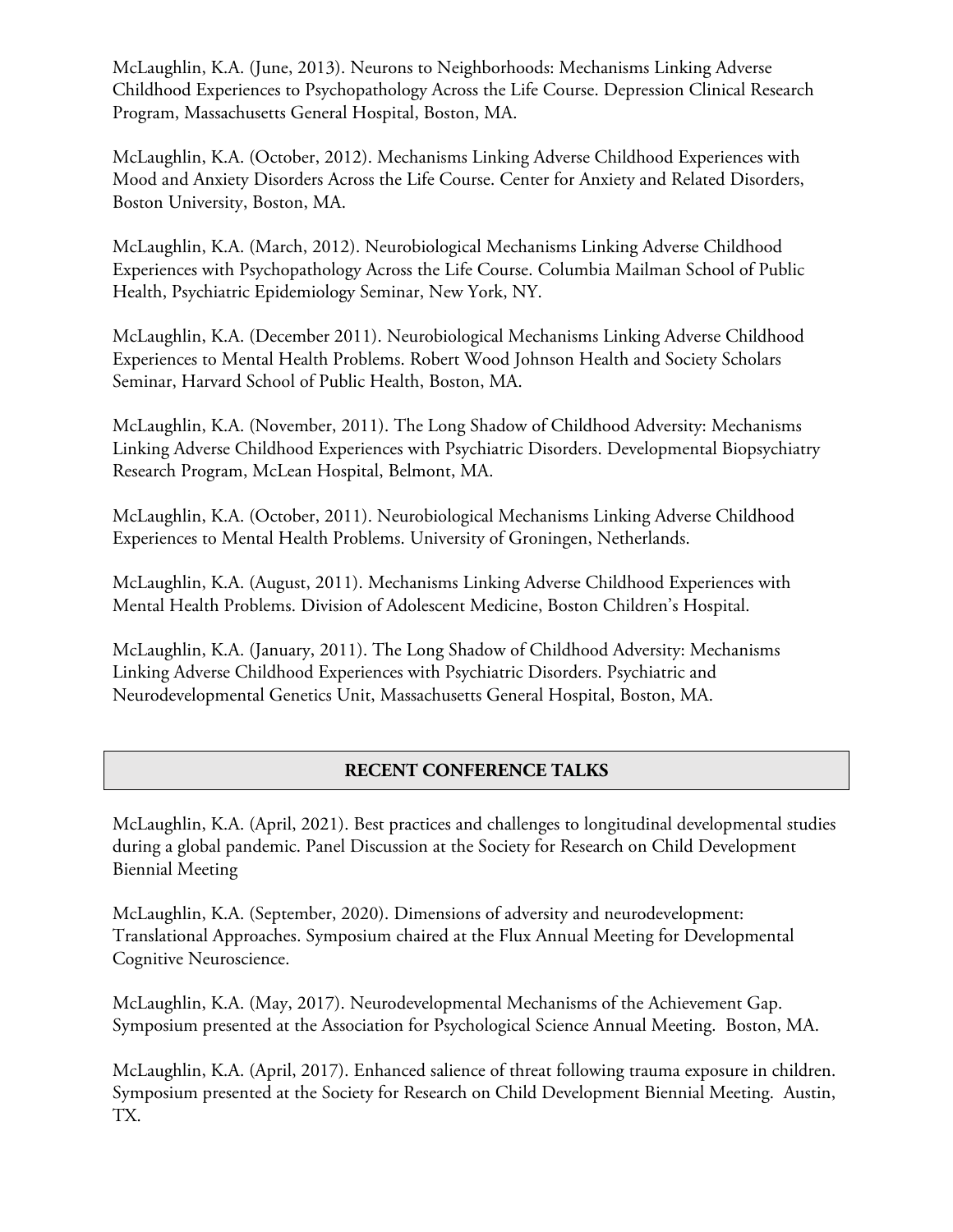# **CLINICAL EXPERIENCE**

| Clinical License: | MA 9549                                                                                               |
|-------------------|-------------------------------------------------------------------------------------------------------|
| $2011 - 2013$     | Staff Psychologist<br>Department of Pediatrics, Boston Children's Hospital                            |
| $2010 - 2011$     | Post-doctoral Clinical Fellow<br>Department of Psychiatry, Boston Children's Hospital                 |
| 2008              | Pre-doctoral Internship<br>Department of Psychiatry, Child Psychiatry Division, Boston Medical Center |
| 2007-2008         | Pre-doctoral Internship<br>National Center for PTSD, Boston VA Healthcare System                      |

# **SELECTED MEDIA MENTIONS**

### **New York Times:**

https://www.nytimes.com/2017/09/08/health/katrina-harvey-children.html

http://mobile.nytimes.com/aponline/2016/02/26/health/ap-us-med-transgender-children-wellbeing.html

https://www.nytimes.com/2018/05/30/opinion/how-to-turn-children-into-criminals.html

### **National Public Radio**:

https://www.npr.org/2021/09/06/1034631865/kids-parents-and-experts-weigh-in-on-what-anotherdisrupted-school-year-means

```
https://www.npr.org/2021/08/31/1032870364/what-kids-feel-entering-a-third-covid-school-year-
and-how-to-help-them-through-i
```
https://digital.nepr.net/news/2014/11/13/life-after-stress-the-biology-of-trauma-and-resilience/

http://kuow.org/post/stressed-kids-3-year-old-who-grunted-and-pointed

https://digital.nepr.net/news/2014/04/18/marathon-bombing-study-makes-link-between-brain-andtrauma/

https://www.wbur.org/news/2012/07/23/brain-changes-orphanage

http://ww2.kqed.org/stateofhealth/2016/02/25/transgender-children-living-openly-are-doing-wellstudy-shows/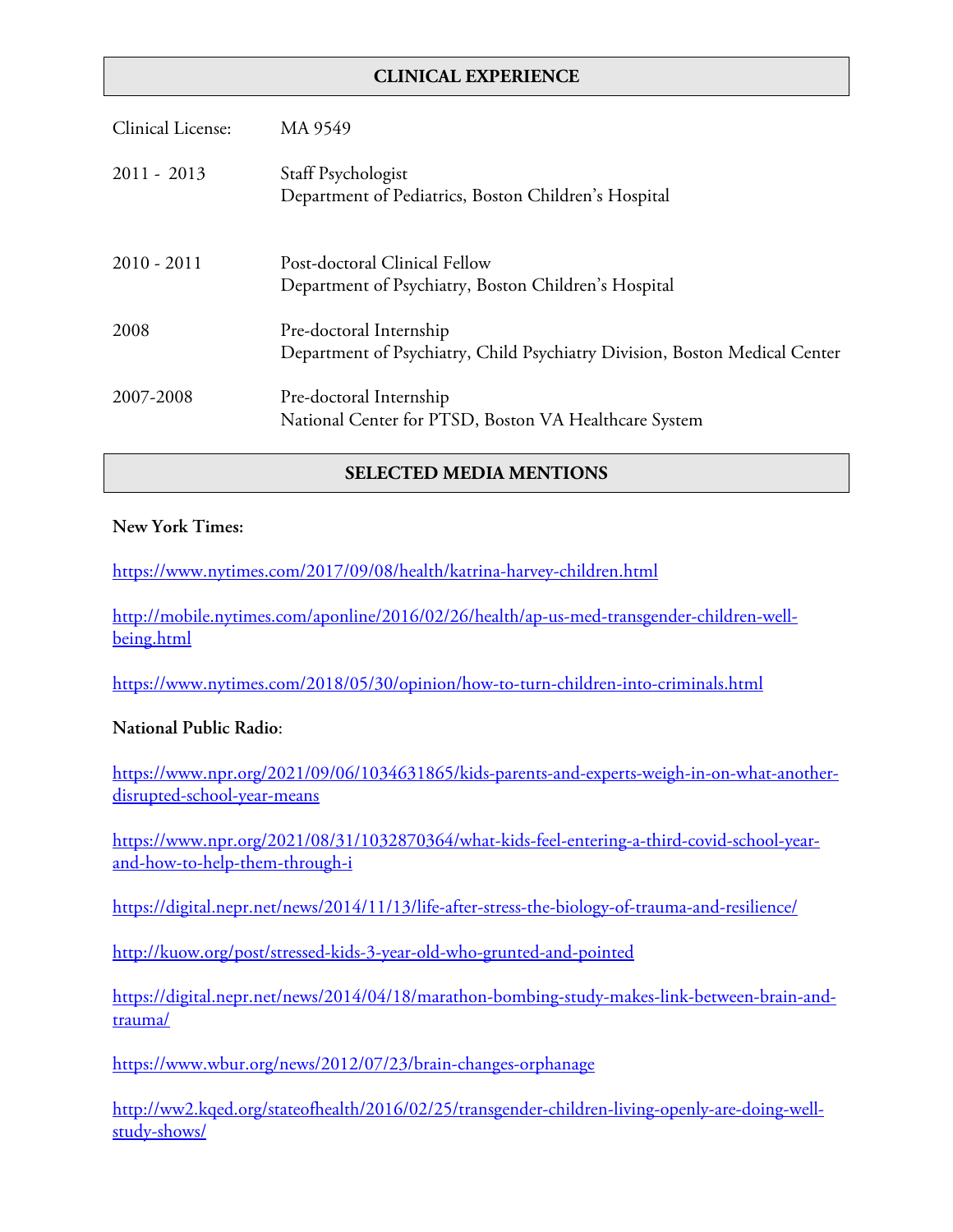http://www.npr.org/sections/health-shots/2017/10/16/558087458/studies-skewed-by-focus-on-welloff-educated-brains?live=1

https://www.wbur.org/commonhealth/2021/06/23/harvard-psychologist-mclaughlin-childrenmental-health-coronavirus

# **BBC World Service:**

https://www.bbc.co.uk/programmes/p0537nbj

### **Washington Post:**

https://www.washingtonpost.com/outlook/2019/06/28/looming-health-crisis-migrantchildren/?utm\_term=.7958a5fde8ce

https://www.washingtonpost.com/lifestyle/2020/03/24/talking-kids-coronavirus/

### **Today Show:**

https://www.today.com/video/stressed-out-teens-schools-take-new-approaches-to-avert-tragedy-1210080835688

### **The Guardian:**

https://www.theguardian.com/science/2020/aug/03/children-who-suffer-violence-or-trauma-agefaster-study-finds

https://www.theguardian.com/commentisfree/2020/apr/26/we-live-in-stressful-times-a-perfectmoment-to-try-to-turn-off-and-tune-out?CMP=Share\_iOSApp\_Other

https://www.theguardian.com/technology/2020/apr/26/show-but-dont-tell-why-silent-zooms-aregolden-for-focusing-the-mind?CMP=Share\_iOSApp\_Other

http://www.theguardian.com/society/2016/feb/26/crucial-study-transgender-children-mentalhealth-family-support

### **New York Magazine:**

https://www.thecut.com/2020/11/covid-19-pandemic-kids-mentalhealth.html#\_ga=2.205744849.354586622.1606222703-1187436155.1606222703

### **Time Magazine:**

http://healthland.time.com/2012/07/24/the-lasting-effects-of-neglect-altered-brain-structure-inchildren/

http://healthland.time.com/2012/07/03/is-this-teen-angst-or-an-uncontrollable-anger-disorder/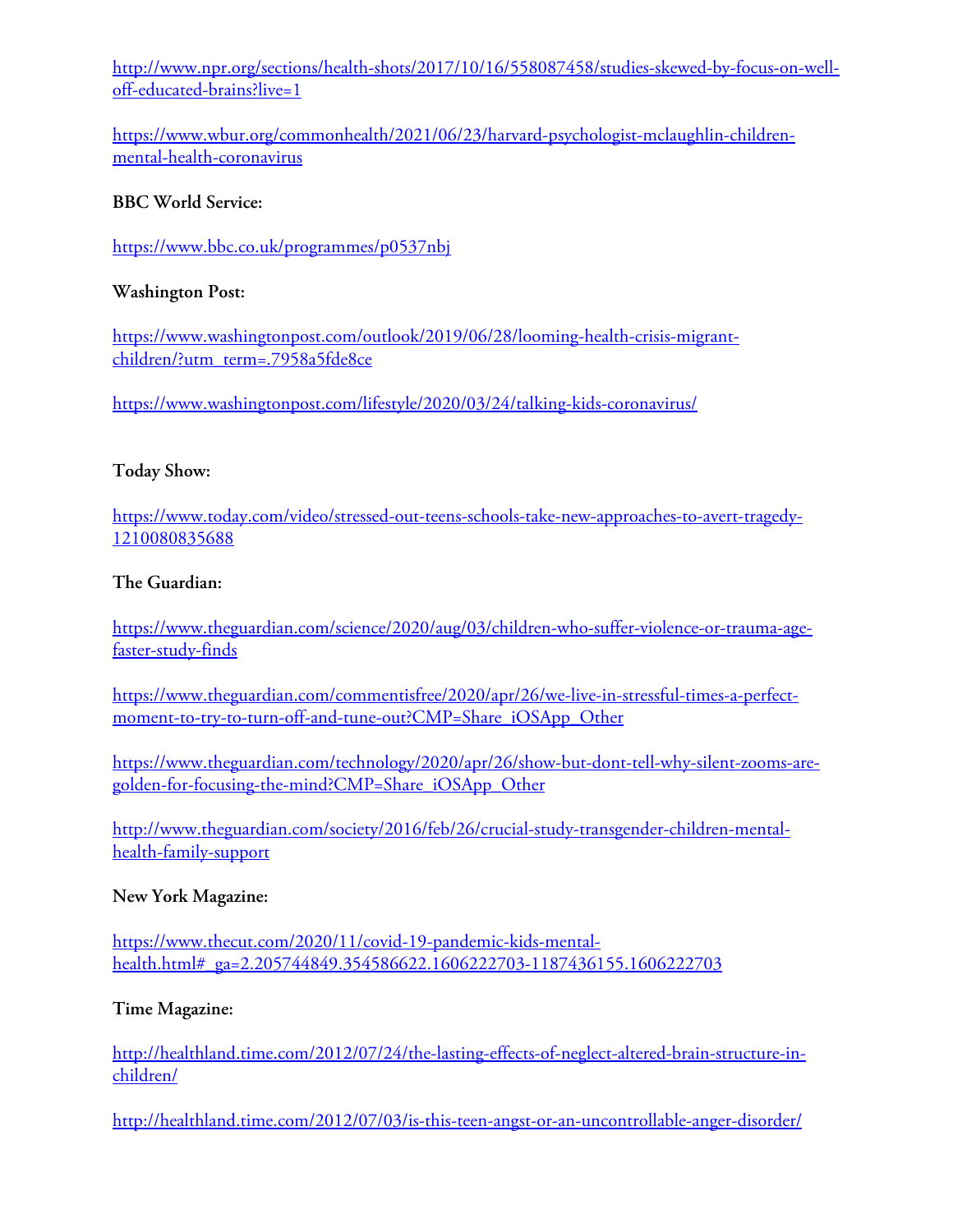# **Los Angeles Times**:

http://articles.latimes.com/2012/jul/24/science/la-sci-orphan-brains-20120724

http://www.latimes.com/opinion/op-ed/la-oe-0228-mclaughlin-olson-raising-healthy-transgenderkids-20160226-story.html

# **CNN:**

https://www.cnn.com/2020/08/03/health/childhood-violence-trauma-aging-wellness/index.html

# **Wall Street Journal:**

https://www.wsj.com/articles/pandemic-toll-children-mental-health-covid-school-11617969003?mod=hp\_lead\_pos7

https://www.wsj.com/articles/what-teens-gain-from-fine-tunedsocial-radar-1516295266

# **USA Today:**

https://www.usatoday.com/story/news/health/2019/01/29/domestic-violence-research-childrenabuse-mental-health-learning-aces/2227218002/

# **ABC News:**

http://abcnews.go.com/Health/wireStory/study-transgender-children-allowed-live-openly-fare-37211722

http://abcnews.go.com/Health/MindMoodNews/anger-attacks-rampant-usteens/story?id=16694231#.UBbqnGHO5id

# **The Atlantic:**

http://www.theatlantic.com/health/archive/2012/07/study-of-the-day-6-million-us-teens-live-withuncontrollable-anger/259719/#

# **Seattle Times:**

https://www.seattletimes.com/education-lab/scientists-are-racing-to-unravel-the-pandemics-toll-onkids-brains/

http://www.seattletimes.com/education-lab/sensitivity-to-stress-shaped-during-first-2-years-of-lifeuw-study-finds/

http://www.seattletimes.com/seattle-news/health/family-support-boosts-transgender-kids-mentalhealth-uw-study-finds/

# **Crosscut Magazine:**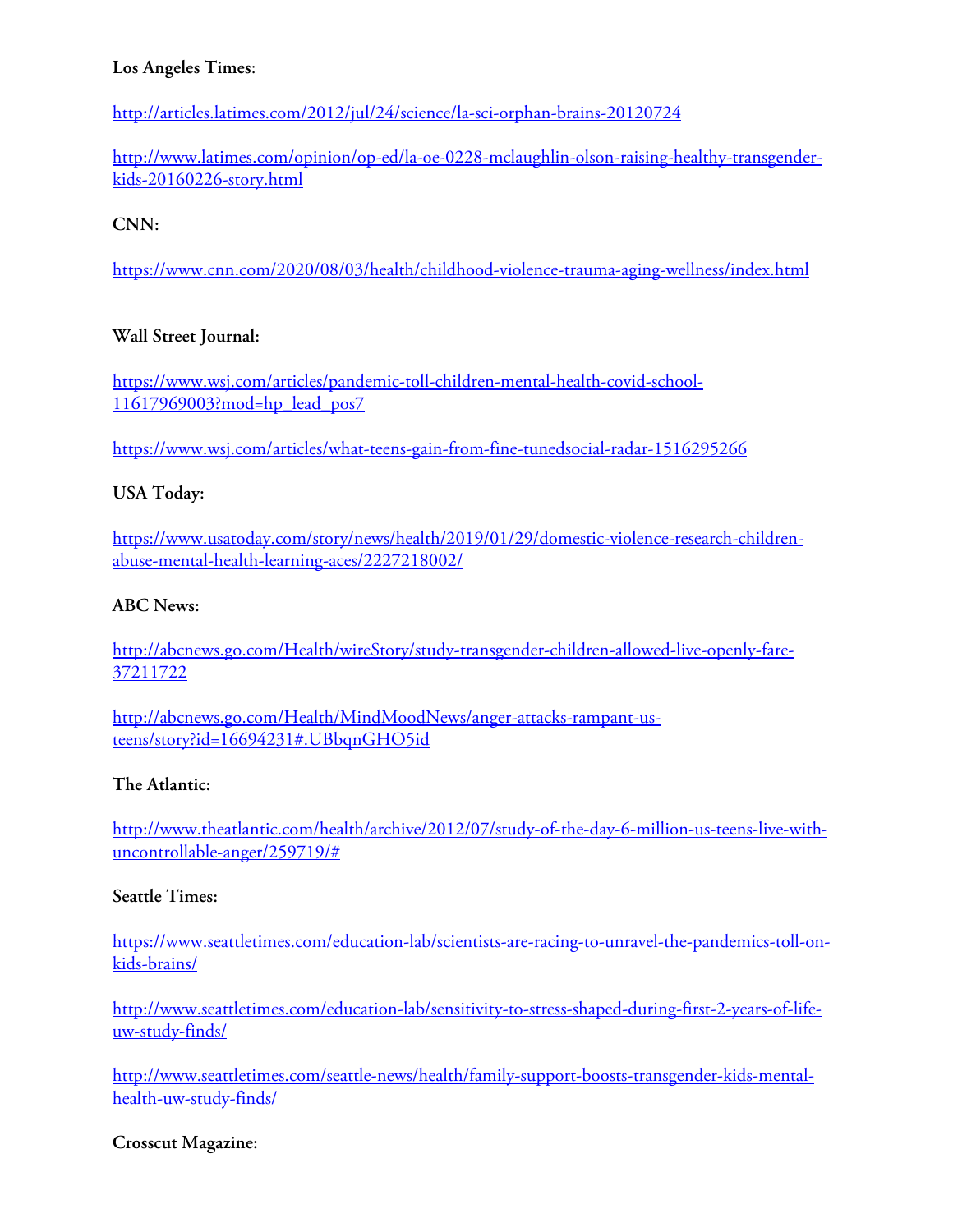http://crosscut.com/2014/12/the-neglected-brain-1-stacey-solie/

# **Pacific Standard Magazine**

https://psmag.com/social-justice/how-neuroscience-can-help-us-treat-trafficked-youth

| <b>BROADER IMPACTS</b> |                                                                                                                                                                                                                                                                                                                                                                |
|------------------------|----------------------------------------------------------------------------------------------------------------------------------------------------------------------------------------------------------------------------------------------------------------------------------------------------------------------------------------------------------------|
| 2019                   | Op-Ed, Washington Post:<br>https://www.washingtonpost.com/outlook/2019/06/28/looming-health-crisis-<br>migrant-children/?utm_term=.7958a5fde8ce                                                                                                                                                                                                                |
| 2017                   | Durwood, McLaughlin, & Olson, 2017 cited as evidence in an Amicus Brief<br>submitted to the Supreme Court of the United States regarding the ability of<br>transgender children to use the bathroom consistent with their gender identity at<br>school: https://www.aclu.org/sites/default/files/field_document/16-<br>273bsactransgenderstudentsandallies.pdf |
| 2016                   | McLaughlin et al, 2012 cited as evidence in an Amicus Brief submitted to the<br>Supreme Court of the United States regarding invasive searches of minors:<br>http://webcache.googleusercontent.com/search?q=cache:kVl6OuboCjsJ:jlc.org/syste<br>m/files/case_files/AACAP%2520Amicus%2520Brief.pdf%3Fdownload%3D1+&cd<br>=3&hl=en&ct=clnk≷=us&client=safari     |
| 2016                   | Op-Ed, Los Angeles Times:<br>http://www.latimes.com/opinion/op-ed/la-oe-0228-mclaughlin-olson-raising-<br>healthy-transgender-kids-20160226-story.html                                                                                                                                                                                                         |
| 2013                   | Hatzenbuehler, McLaughlin, et al., 2010 cited as evidence in an Amicus Brief<br>submitted to the Supreme Court of the United States regarding California<br>Proposition 8:<br>http://www.supremecourt.gov/ObergefellHodges/AmicusBriefs/14-556 BiLaw.pdf                                                                                                       |
| 2011                   | Hatzenbuehler, McLaughlin, et al., 2010 cited as evidence in the American<br>Psychological Association Resolution on Marriage Equality for Same-Sex Couples:<br>http://www.apa.org/about/policy/same-sex.pdf                                                                                                                                                   |
| <b>SERVICE</b>         |                                                                                                                                                                                                                                                                                                                                                                |
|                        |                                                                                                                                                                                                                                                                                                                                                                |

| Leadership:  | Board Member, Society for a Science of Clinical Psychology (SSCP)<br>Secretary-Treasurer, 2016 - 2019 |
|--------------|-------------------------------------------------------------------------------------------------------|
|              | Scientific Advisory Board; AIM for Mental Health, 2017 -                                              |
| Editorships: | Action Editor: Developmental Cognitive Neuroscience (2018 - )                                         |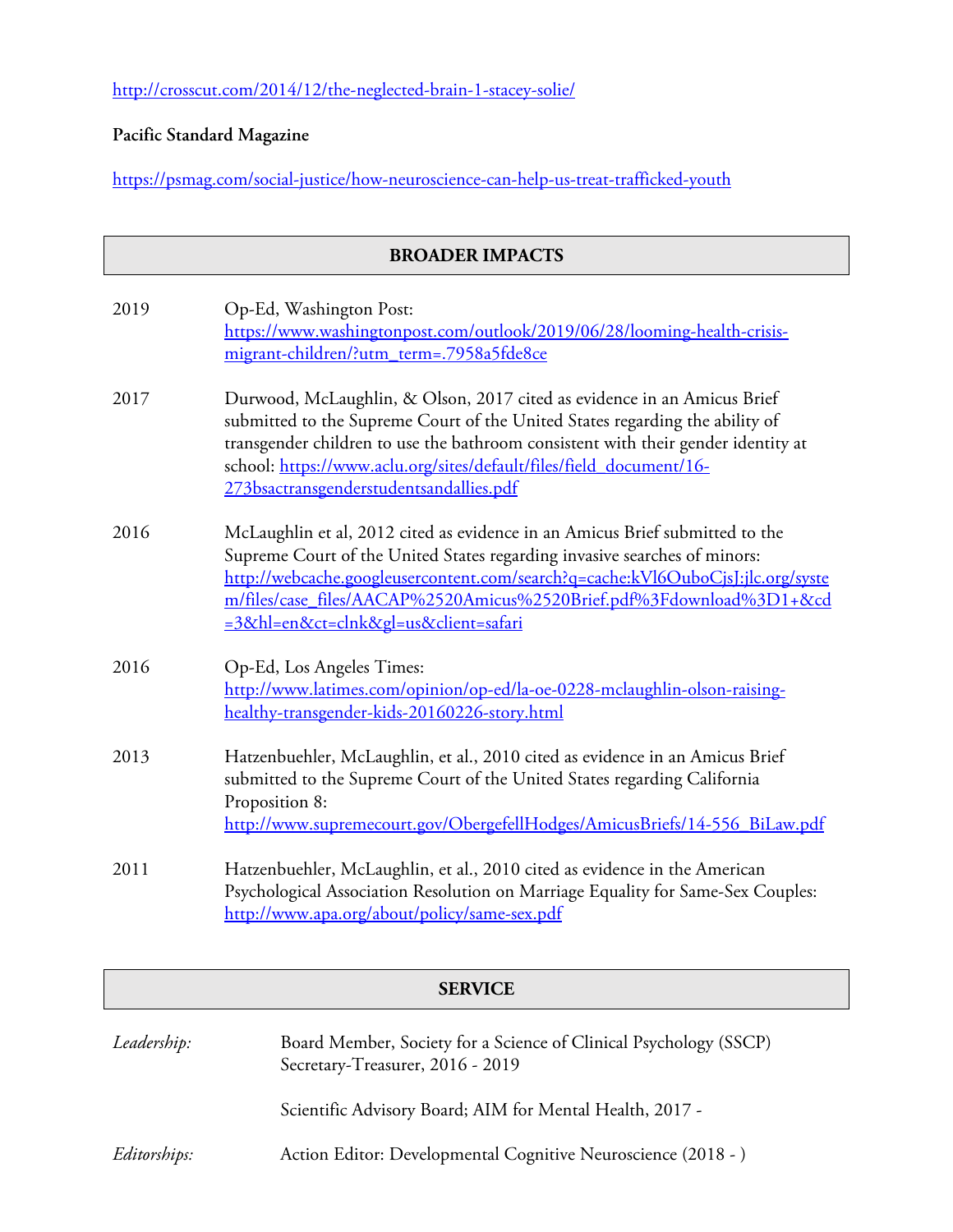|                    | Action Editor: Affective Science (2019 - )<br>Action Editor: American Psychologist (2020 - )                                                                                                                                                                                                                                            |
|--------------------|-----------------------------------------------------------------------------------------------------------------------------------------------------------------------------------------------------------------------------------------------------------------------------------------------------------------------------------------|
| Editorial Boards:  | Biological Psychiatry (2018 - )<br>Clinical Psychological Science (2018 - )<br>Development and Psychopathology (2016 - )<br>Journal of Abnormal Child Psychology (2014 - )<br>Journal of Clinical Child and Adolescent Psychology (2016 - )                                                                                             |
|                    | Guest Action Editor, Proceedings of the National Academy of Sciences<br>$(2018 - )$                                                                                                                                                                                                                                                     |
|                    | Guest Editor:<br>Special Issue on childhood adversity and physical health, Psychosomatic<br>Medicine (2016); Special issue on dimensions of early experience,<br>Development and Psychopathology (2021)                                                                                                                                 |
| Grant Review:      | I have served as a grant reviewer for the National Institute of Health<br>(NIH; Mechanisms of Emotion, Stress, and Health Study Section); National<br>Institute on Child Health and Development (NICHD), National Science<br>Foundation (NSF), the Russell Sage Foundation, and the<br>Netherlands Organization for Scientific Research |
| Program Review:    | I have served as a reviewer for several national fellowship programs including<br>the University of Colorado at Denver Psychobiology T32 training grant and<br>the Robert Wood Johnson Foundation Health and Society Scholars Program                                                                                                   |
| Conferences:       | Program Committee and Review: Society of Research on Child<br>Development, 2017; Program Committee: Flux Congress for Developmental<br>Cognitive Neuroscience 2017, 2020; Program Committee: International<br>Society for Traumatic Stress Studies, 2017                                                                                |
| International      | I was one of three members of the task force of the International Society for<br>Traumatic Stress Studies to establish trauma and PTSD as public health<br>issues and a primary author on the task force report (2014).                                                                                                                 |
|                    | I was one of three organizers of an international meeting on child<br>development hosted by the Jacobs Foundation in Zurich, Switzerland<br>(August, 2013).                                                                                                                                                                             |
|                    | I am a co-author on a report on Inequality and Child Mental Health for the<br>William T. Grant Foundation:<br>http://blog.wtgrantfoundation.org/post/114541733572/new-report-<br>disparities-in-child-and-adolescent                                                                                                                    |
| Scientific Review: | I have served as an ad-hoc reviewer for a wide range of journals in multiple<br>disciplines including:                                                                                                                                                                                                                                  |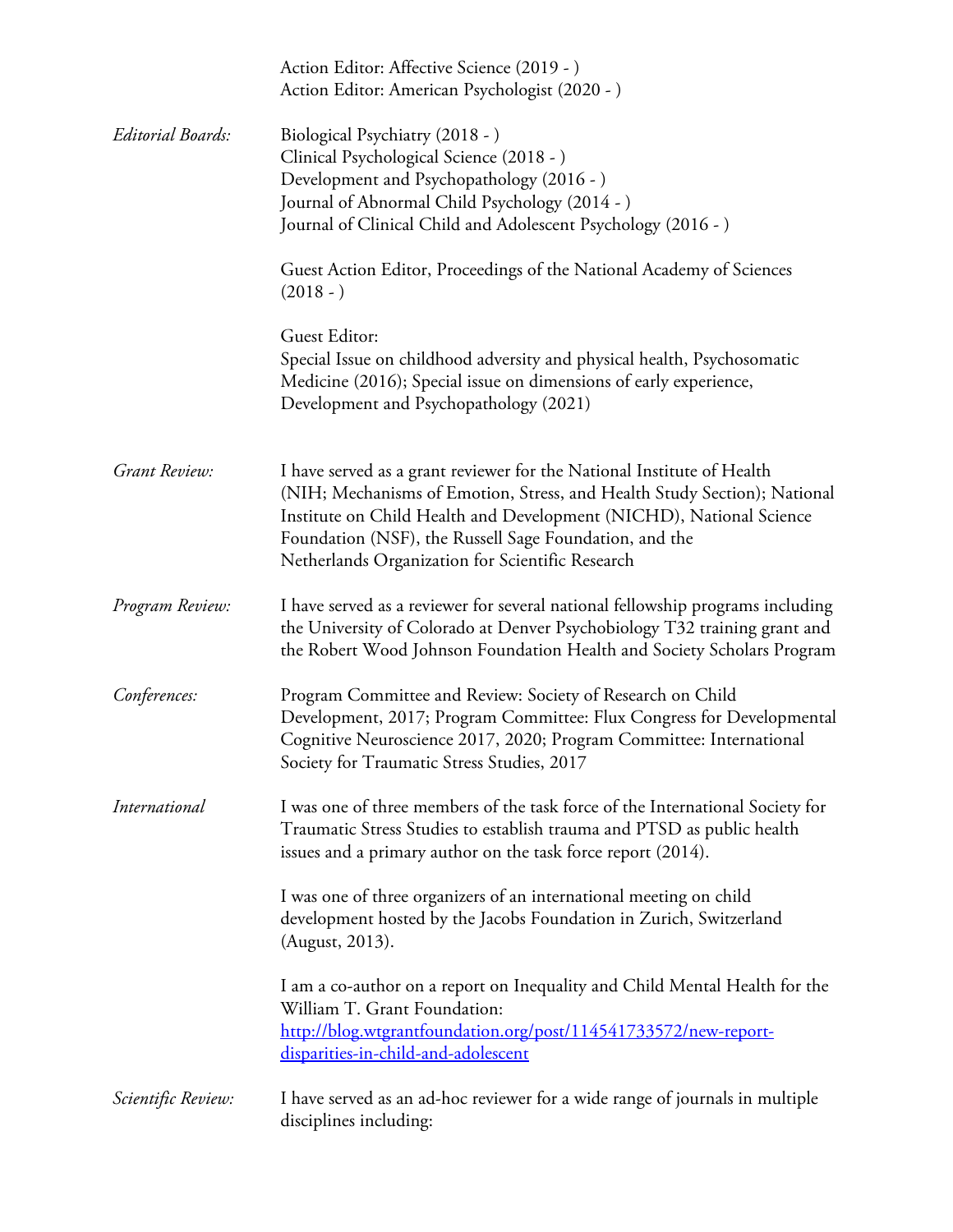| General:                    | Proceedings of the National Academy of Sciences, Journal of the American        |
|-----------------------------|---------------------------------------------------------------------------------|
|                             | Medical Association, Psychological Bulletin, Psychological Review, Journal of   |
|                             | Experimental Psychology: General, Current Directions in Psychological Science;  |
|                             | <b>Nature Communications, Science Reports</b>                                   |
| <b>Child Development:</b>   | Child Development, Developmental Psychology, Developmental Science              |
| <b>Clinical Psychology:</b> | Journal of Abnormal Psychology, Journal of Abnormal Child Psychology, Journal   |
|                             | of Clinical Child and Adolescent Psychology, Psychological Medicine, Depression |
|                             | & Anxiety, Journal of Child Psychology and Psychiatry                           |
| Social Psychology:          | Journal of Personality and Social Psychology, Psychosomatic Medicine            |
| Psychiatry:                 | JAMA Psychiatry, American Journal of Psychiatry, Biological Psychiatry, British |
|                             | Journal of Psychiatry, Journal of the American Academy of Child and Adolescent  |
|                             | Psychiatry, Journal of Child Psychology and Psychiatry,                         |
|                             | Neuropsychopharmacology                                                         |
| Epidemiology &              | American Journal of Public Health, American Journal of Epidemiology,            |
| Public Health:              | International Journal of Epidemiology, Journal of Epidemiology & Community      |
|                             | Health, Social Science and Medicine                                             |
| Cognitive                   | Nature Neuroscience, Nature Reviews Neuroscience, Developmental Cognitive       |
| Neuroscience:               | Neuroscience, Journal of Neuroscience, NeuroImage, Cerebral Cortex,             |

# **COMMUNITY ENGAGEMENT**

| 2021 | Journalist Training<br>Child mental health during a global pandemic<br>Columbia University School of Journalism; New York, NY                                                                                    |
|------|------------------------------------------------------------------------------------------------------------------------------------------------------------------------------------------------------------------|
| 2019 | Training of 150+ clinicians (psychiatry, social work, primary care)<br>Partners Health Care<br>Boston, MA                                                                                                        |
| 2019 | Public lecture<br>The Long Shadow of Childhood Adversity<br>University of California at Los Angeles; Los Angeles, CA.                                                                                            |
| 2019 | Public lecture<br>Science by the Pint - Guest Scientist<br>Somerville, MA                                                                                                                                        |
| 2017 | Public lecture<br>Learning from experience: How does the developing brain adapt to<br>environmental adversity? 12 <sup>th</sup> Annual Allen L. Edwards Public Lecture.<br>University of Washington; Seattle, WA |
| 2017 | Journalist Training<br>The Neuroscience of Trauma and Adversity<br>Columbia University School of Journalism; New York, NY                                                                                        |
| 2017 | Community Training<br>The Neuroscience of Adversity<br>Clinicians, case workers, and policy analysts                                                                                                             |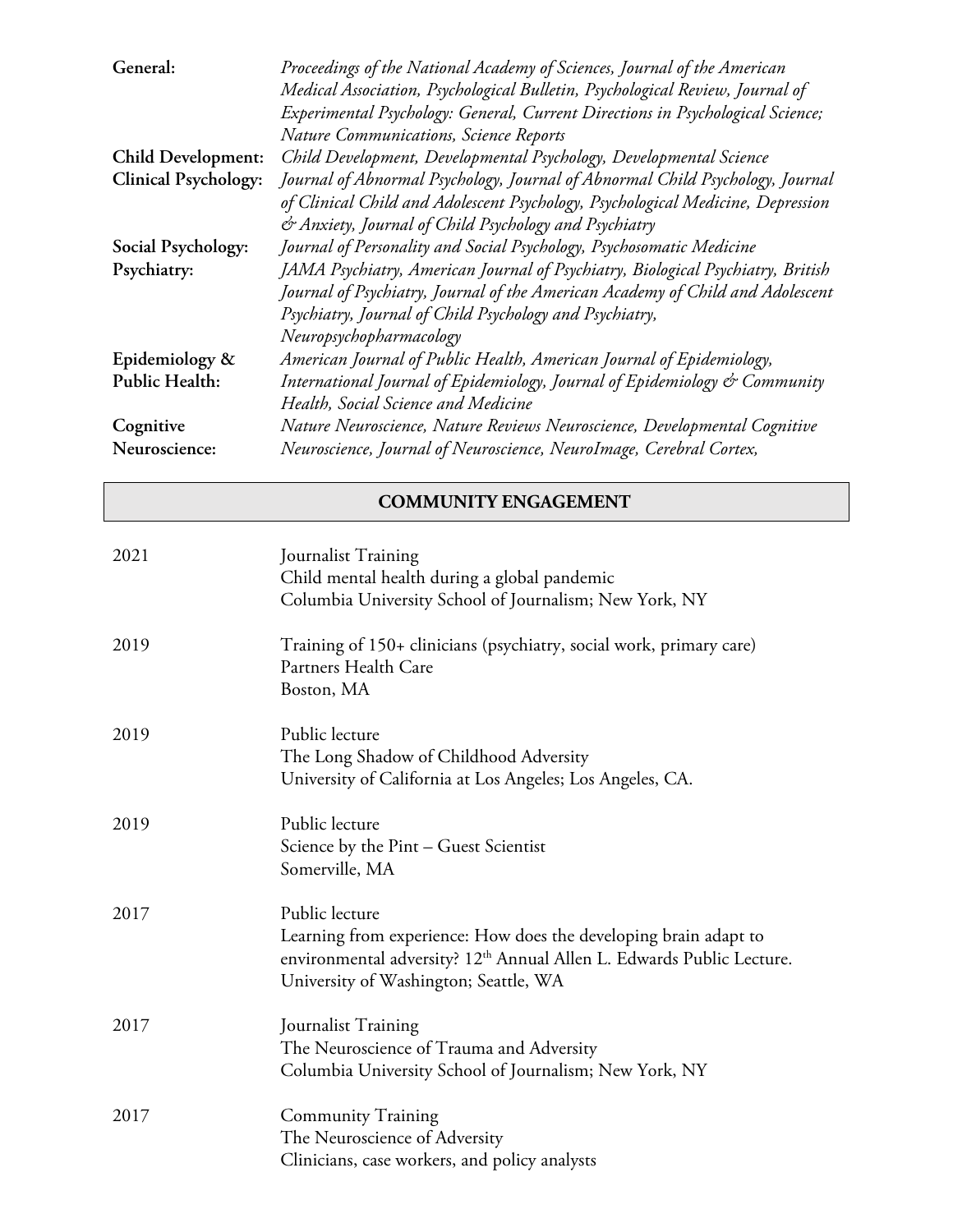|               | Casey Family Foundation; Seattle, WA                                                                                                                                                                                                      |
|---------------|-------------------------------------------------------------------------------------------------------------------------------------------------------------------------------------------------------------------------------------------|
| 2017          | Journalist Training<br>The Neuroscience of Trauma and Adversity<br>University of Southern California, Annenberg School of Journalism; Los<br>Angeles, CA                                                                                  |
| $2014 - 2017$ | Girls in Science Program<br>Stress and Development Lab module on emotional learning for after-school<br>program curriculum focused on engaging middle-school girls in science<br>Seattle, WA                                              |
| 2014          | <b>Community Training</b><br>Trauma Exposure and the Developing Brain: Implications for Intervention<br>Over 100 local clinicians and school counselors<br>Youth Eastside Services; Bellevue, WA                                          |
| 2014          | <b>Community Training</b><br>Trauma Exposure and the Developing Brain: Implications for Intervention<br>Clinicians, physicians, and administrators<br>Odessa Brown Clinic; Seattle, WA                                                    |
| 2014          | Community training<br>Trauma Exposure and Neural Development in Children<br>Clinicians and Prevention and Education Coordinator<br>Harborview Center for Sexual Assault and Traumatic Stress; Seattle, WA                                 |
| 2013-2014     | 3 Community Trainings<br>Childhood Adversity and the Developing Brain: Using Neuroscience to<br><b>Inform Effective Interventions</b><br>Clinicians and Case Managers<br>King Country Sexual Assault Resource Center; Seattle, WA         |
| $2013 - 2018$ | <b>Brain Awareness Day</b><br>Stress & Development Lab hosts bi-annual event for children and adolescents<br>from local schools in low SES neighborhoods to participate in games and<br>learning modules about the brain and neuroscience |
| 2013          | <b>Community Training</b><br>Trauma Exposure and the Developing Brain: Implications for Intervention<br>Clinicians and administrators<br>Atlantic Street Center; Seattle, WA                                                              |
| 2013          | Community training on Trauma Exposure and Neural Development<br>Clinicians, Case Managers, and Executive Vice-President<br>King Country Sexual Assault Resource Center; Seattle, WA                                                       |